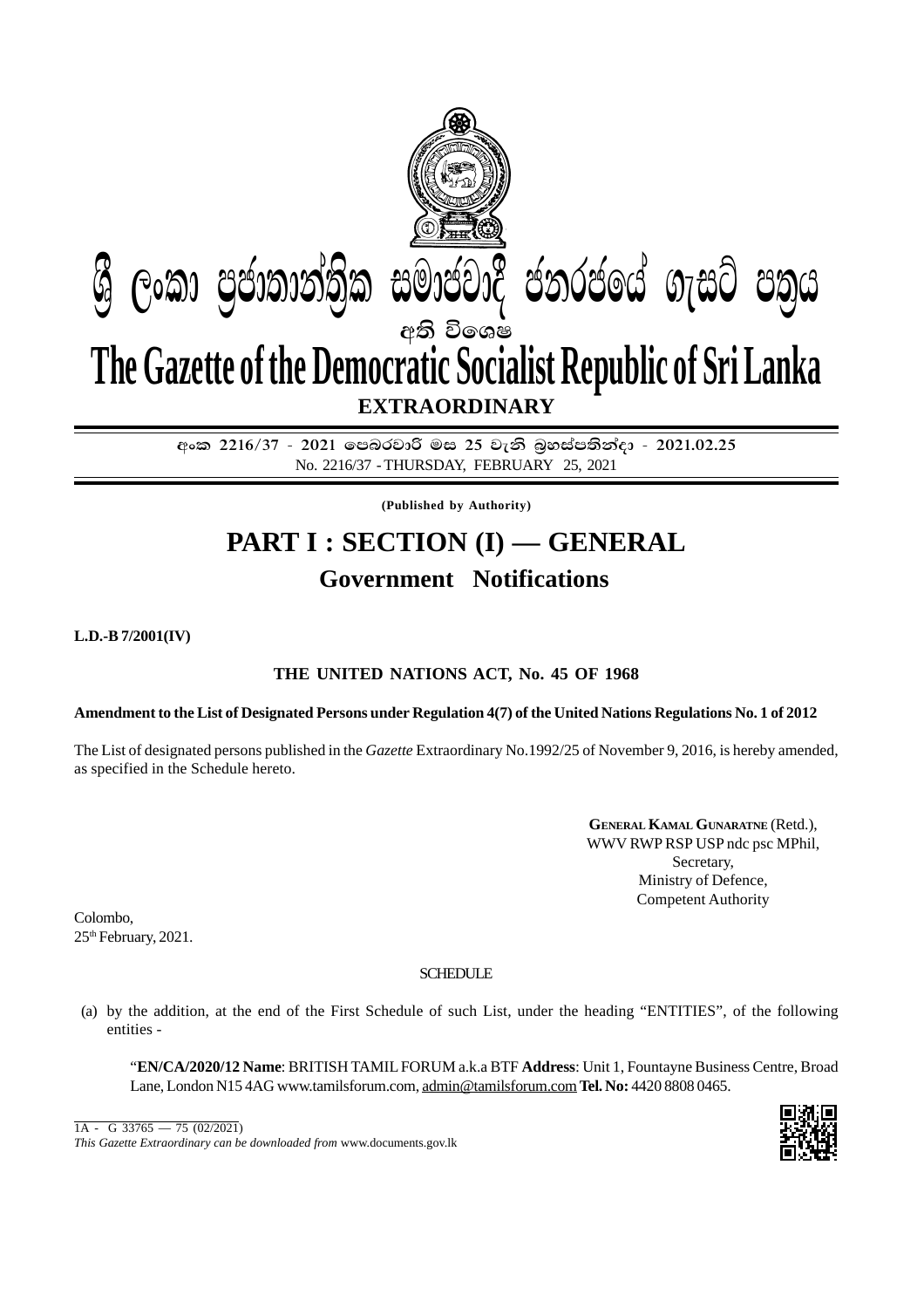**EN/CA/2020/13 Name**: CANADIAN TAMIL CONGRESS a.k.a CTC **Address:** 10 Milner Business Court, Suite 513 Toronto, Ontario www.canadiantamilcongress.ca, info@canadiantamilcongress.ca **Tel. No:** 1416-240-0078.

**EN/CA/2020/14 Name**: AUSTRALIAN TAMIL CONGRESS a.k.a ATC **Address**: SA Chapter, PO Box 6136, Linden Park SA 5065 PO BOX 22, COMO, WA 6952 Australia, ATC Victoria, PO Box. 634, Lilydale Victoria, 3140 www.australiantamilcongress.com **Tel. No:** 1300 660 629, 1300 660 244, 61 2 94234741.

**EN/CA/2020/15 Name**: GLOBAL TAMIL FORUM a.k.a GTF **Address:** Suite 25, Challenge House, 616 Mitcham Road, Croydon CRO 3AA, UK www.globaltamilforum.org, media@globaltamilforum.org, accounts@globaltamilforum.org **Skype:** globaltamilforum **Tel. No:** +442082512820.

**EN/CA/2020/16 Name**: NATIONAL COUNCIL OF CANADIAN TAMIL a.k.a NCCT **Address:** No. 5310, Finch Avenue East, Toronto ON M1S 5E8 www.ncctcanada.ca*,* contactus@ncctcanada.ca **Tel. No**: 1 866 263 8622.

**EN/CA/2020/17 Name**: TAMIL YOUTH ORGANIZATION a.k.a TYO Australia **Address**: P.O. Box: 4366, Homebush, NSW 2140 Australia and other TYO in Canada, Switzerland, France, UK info@tyoaus.org, sydney@tyoaustralia.org, www.tyoaustralia.org **Tel. No:** +61 469 089 883, 0433 844 283.

**EN/CA/2020/18 Name**: WORLD TAMIL COORDINATING COMMITTEE a.k.a WTCC.

(b) by the addition, at the end of the Second Schedule of such list, under the heading "INDIVIDUALS", of the following individuals -

**"IN/CA/2020/189 Name:** Vijayaratnam Sivanesan a.k.a Ragupathy a.k.a Sivan **Title:** NA **Designation:** NA **PP. No:** NA **DOB:** 16.04.1964 **Place of Birth:** Jaffna **Citizenship:** Living in Switzerland **Address (Sri Lanka):** NA **Address (Foreign):** CH-1700 Fribourg / FR, Route des Cliniques 39 **Tel. No:** 0041264223025 **Other Information**: Terrorism related activities and funding for terrorism.

**IN/CA/2020/190 Name:** Visagaperumal Ravindran a.k.a Ravi a.k.a Root Ravi a.k.a Ravindran **Title:** LTTE member **Designation:** Political wing member **PP. No:** NA **DOB:** NA **Place of Birth:** Point Pedro **Citizenship:** Living in UK **Address (Sri Lanka):** Kalviyankadu, Nallur, Jaffna **Address (Foreign):** NA **Tel. No:** NA **Other Information**: Terrorism related activities.

**IN/CA/2020/191 Name:** Suren Surenthiran **Title:** NA **Designation:** NA **PP. No:** NA **DOB:** NA **Place of Birth:** NA **Citizenship:** Living in UK **Address (Sri Lanka):** NA **Address (Foreign):** NA **Tel. No:** NA **Other Information**: NA.

**IN/CA/2020/192 Name:** Selliah Jeyapalan a.k.a Abdulla a.k.a Chelliah Polan **Title:** NA **Designation:** NA **PP. No:** NA **DOB:** 14.07.1966 **Place of Birth:** NA **Citizenship:** Living in Switzerland **Address (Sri Lanka):** Annakottai, Jaffna **Address (Foreign):** CH-8467 Truttikon, Hauptstrasse 30, Switzerland **Tel. No:** NA **Other Information**: Terrorism related activities and funding for terrorism.

**IN/CA/2020/193 Name:** Panchalingham Wijeyakumar a.k.a Captain Jegan, **Title:** NA **Designation:** NA **PP. No:** NA **DOB:** NA **Place of Birth:** NA **Citizenship:** Living in Thailand **Address (Sri Lanka):** NA **Address (Foreign):** NA **Tel. No:** NA **Other Information**: NA.

**IN/CA/2020/194 Name:** Muthukumaraswamy Ratna **Title:** NA **Designation:** NA **PP. No:** NA **DOB:** 31.07.1955 **Place of Birth:** NA **Citizenship:** Living in Canada **Address (Sri Lanka):** NA **Address (Foreign):** NA **Tel. No:** NA **Other Information:** Terrorism related activities.

**IN/CA/2020/195 Name:** Rajanidevi Sinnathambi **Title:** NA **Designation:** NA **PP. No:** NA **DOB:** NA **Place of Birth:** NA **Citizenship:** Living in Switzerland **Address (Sri Lanka):** NA **Address (Foreign):** NA **Tel. No:** NA **Other Information:** Terrorism related activities.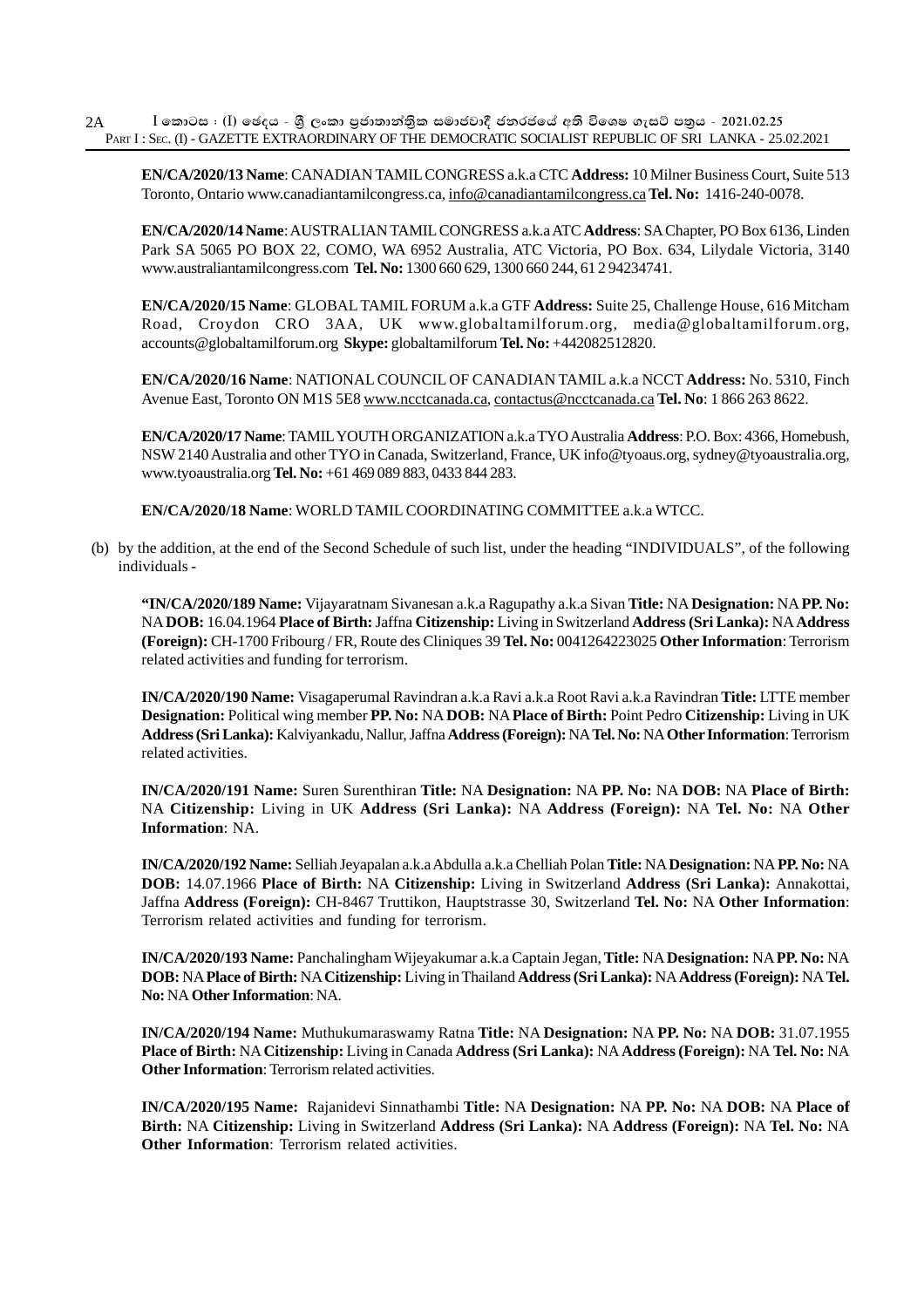**IN/CA/2020/196 Name:** Pandian **Title:** NA **Designation:** NA **PP. No:** NA **DOB:** NA **Place of Birth:** NA **Citizenship:** Living in New Zealand **Address (Sri Lanka):** NA **Address (Foreign):** NA **Tel. No:** NA **Other Information**: NA.

**IN/CA/2020/197 Name:** Mary Joseph Vinsip a.k.a Raja **Title:** NA **Designation:** NA, **PP. No:** ED 430195 **DOB:** 16.10.1975 **Place of Birth:** NA **Citizenship:** Living in Belgium **Address (Sri Lanka):** Thaliadi, Palai Jaffna **Address (Foreign):** Pluims Straat - 142, 8500 Kortyk, Belgium **Tel. No**: 003256520251, 0032484262028 **Other Information**: NA.

**IN/CA/2020/198 Name:** Sellathurai Chandradasan a.k.a Ragavan **Title:** NA **Designation:** NA **PP. No:** NA **DOB:** NA **Place of Birth:** NA **Citizenship:** Living in Belgium **Address (Sri Lanka):** Gnanavairavar Kovil Rd, Inuvil West, Inuvil, Jaffna **Address (Foreign):** Weidestraat 30, 2600 Berchem, Belgium **Tel. No:** 0032329534416, 0032484722537 **Other Information**: NA.

**IN/CA/2020/199 Name:** Arumugam Mayuran a.k.a Mohanaraj a.k.a Mohan **Title:** NA **Designation:** NA **PP. No:** NA **DOB:** 21.09.1978 **Place of Birth:** NA **Citizenship:** Living in Belgium **Address (Sri Lanka):** Poovarasankulam, Vavuniya, **Address (Foreign):** Ryselse Str - 182, 8900, Ieper, Belgium **Tel. No:** 003257363237, 0032484268646 **Other Information**: NA.

**IN/CA/2020/200 Name:** Vegavanam Mayurathan **Title:** NA **Designation:** NA **PP. No:** NA **DOB:** 20.03.1974 **Place of Birth:** NA **Citizenship:** Living in Belgium **Address (Sri Lanka):** 7th Division, Kumalamunai, Mullayavalai **Address (Foreign):** Van Campan Hout Straat 45, 2600, Berchem, Belgium **Tel. No:** 003232943508, 0032472586352 **Other Information**: NA.

**IN/CA/2020/201 Name:** Thusiyanthan Sankarathas **Title:** NA **Designation:** NA **PP. No:** N 1461073 (Issued country: Canada Ottawa) **DOB:** 18.10.1974 **Place of Birth:** NA **Citizenship:** Living in Canada, **Address (Sri Lanka):** No. 106, Pethlai Road, Trincomalee **Address (Foreign):** 4873 Vezina - 2, Montreal, Quebec, HZWIB9, Canada **Tel. No:** 0262221464 **Other Information**: NA.

**IN/CA/2020/202 Name:** Paramarasa Vaithiyalingam **Title:** NA **Designation:** NA **PP. No:** JL 442282 **DOB:** 03.02.1953 **Place of Birth:** NA **Citizenship:** Living in Canada **Address (Sri Lanka):** i). No. 30, Sakthipuram, Uriththirapuram Kilinochchi ii). D3, 3rd Division, Rodrigo Road, Paranthan, **Address (Foreign):** 11 Catford Road, No 201, North York, ONT M3J1P9, Canada **Tel. No:** 4166307201, **Other Information**: NA**.**

**IN/CA/2020/203 Name:** Manikkam Sovundraramenon a.k.a Menon **Title:** NA **Designation:** NA **PP. No:** JK 814365 **DOB:** 19.07.1979 **Place of Birth:** NA **Citizenship:** Living in Canada **Address (Sri Lanka):** i). Mailiyathannai Thondamanaru ii). Muttiyanankattu **Address (Foreign):** 3244 Goyer 22, Labajegal Quebs H35 - 1H8, Canada **Tel. No:** 0015147365078, 0015149952670 **Other Information**: NA.

**IN/CA/2020/204 Name:** Karunananda Swamy Manivannan a.k.a Selvam **Title:** NA **Designation:** NA **PP. No:** BH385963 **DOB:** 12.12.1976 **Place of Birth:** NA **Citizenship:** Living in Canada, **Address (Sri Lanka):** No. 14, 4th Cross Street, Trincomalee **Tel No**: 0094262220477, **Address (Foreign):** 4164 Vanhorne Av Montreal Quebec, Canada H 35 – 151 **Tel. No:** 514 7359984, 514 7365078, 514 2191210 **Other Information**: NA.

**IN/CA/2020/205 Name:** Kailasapillai Thevakulasingham **Title:** NA **Designation:** NA **PP. No:** JU 362672 **DOB:** 06.01.1965 **Place of Birth:** NA **Citizenship:** Living in Canada **Address (Sri Lanka):** NA **Address (Foreign):** 4712 Rut Nezina L43 P1 B8 Montreal, Canada **Tel. No:** NA **Other Information**: NA.

**IN/CA/2020/206 Name:** Nadarajah Sivabalan a.k.a Sivabalan **Title:** NA **Designation:** NA **PP. No:** MJ 534794 **DOB:** 06.07.1960 **Place of Birth:** NA, **Citizenship:** Living in Canada, **Address (Sri Lanka):** Vinayaga Muttaliyar Road, Point Pedro, Jaffna **Address (Foreign):** 74, Beaumonde Heights Drive, Toronto, Ontario, Canada. **Tel. No:** 4167460307 **Other Information**: NA.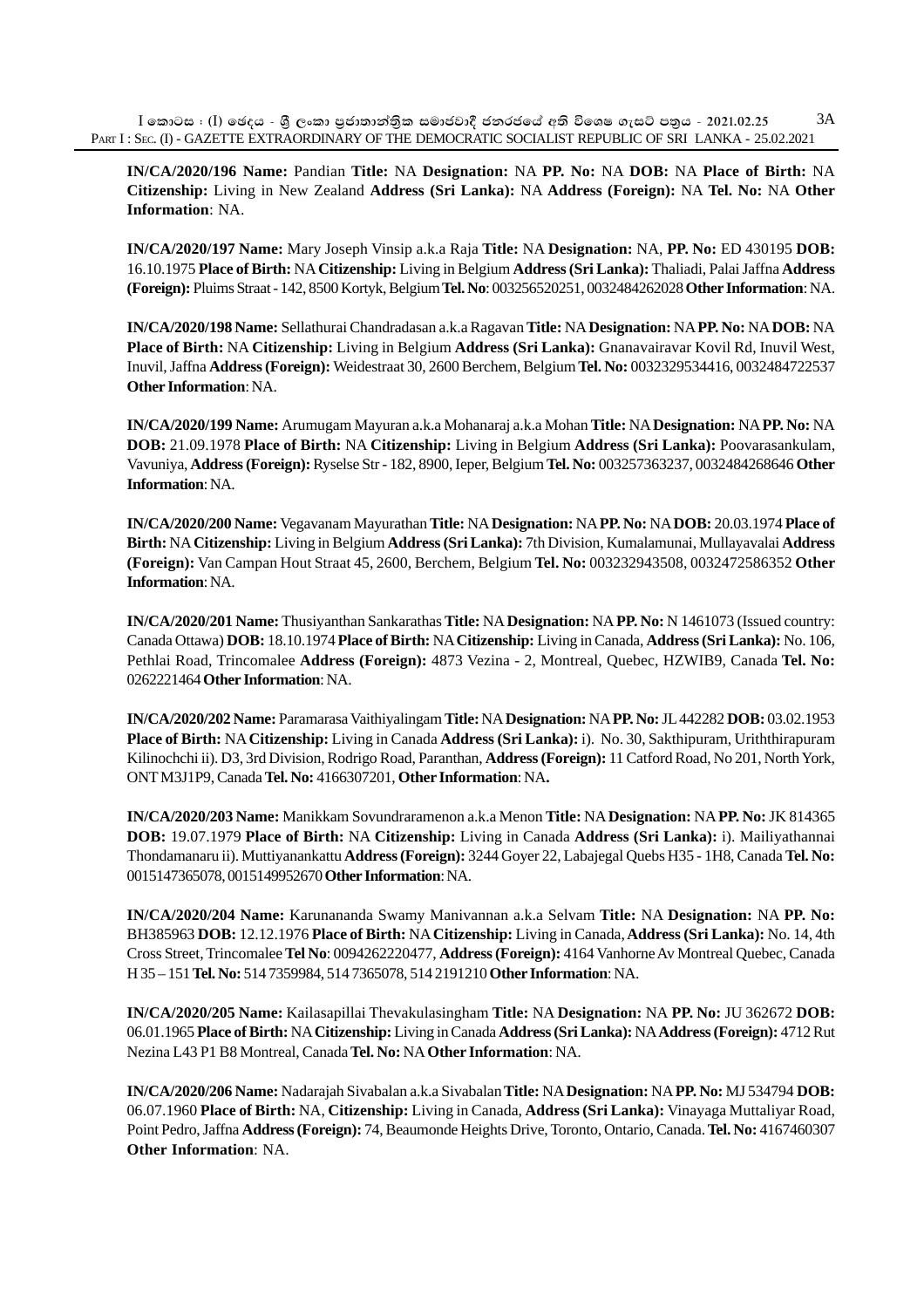**IN/CA/2020/207 Name:** Thiraviyanayagam Sivaji Jeyakumar a.k.a Jeyam **Title:** NA **Designation:** NA **PP. No:** N 1250314 **DOB:** 07.03.1972 **Place of Birth:** NA **Citizenship:** Living in Canada **Address (Sri Lanka):** Thulakattu Street, Karavetti, Jaffna **Address (Foreign):** 1 - Darby Court, Scarborough - Ontario M1B5H3, Canada **Tel. No:** 0014167248443, 07714168232568 **Other Information**: NA.

**IN/CA/2020/208 Name:** Joseph Francis Xavier a.k.a Kutti Xavier **Title:** NA **Designation:** NA **PP. No:** BK 094525 **DOB:** 13.06.1928 **Place of Birth:** NA **Citizenship:** Living in Canada **Address (Sri Lanka):** Naranthani, Kaithadi, Jaffna **Address (Foreign):** No.30, Denton Ave, ALT 231 Scarborough, Ontario MIL4P2, Canada **Tel. No:** 4166860978, 4168829885 **Other Information**: NA.

**IN/CA/2020/209 Name:** Santhan Gunasingham a.k.a Santhan **Title:** LTTE member **Designation:** NA **PP**. **No:** VN 396766 **DOB:** 26.11.1968 **Place of Birth:** Kopai **Citizenship:** Living in Canada **Address (Sri Lanka):** VH Lane, Kopai South, Kopai, **Address (Foreign):** 323 Rusrlme Road, 1807, Toronto, Ontario, M6H- 2Z2, Canada **Tel. No:** 4165387531, 4169919222 **Other Information**: NA.

**IN/CA/2020/210 Name:** Sivaguru Ragavan **Title:** NA **Designation:** NA **PP. No:** ML 934289 **DOB:** 25.01.1965 **Place of Birth:** NA **Citizenship:** Living in Canada **Address (Sri Lanka):** Palali West, Palali **Address (Foreign):** 911 Tssiver Spring B/Vd, Scarborough, ONT M1V - 1W2, Canada **Tel. No:** 4162993875, 4168413397 **Other Information**: NA.

**IN/CA/2020/211 Name:** Kandavell Subramaniyadas **Title:** NA **Designation:** NA **PP**. **No:** JS 253474 **DOB:** 03.05.1958 **Place of Birth:** NA **Citizenship:** Living in Canada **Address (Sri Lanka):** Velvettithurai, Jaffna **Address (Foreign):** 225 AV, Dorchester, Pointe, Cfaine PQ H9R- 5X9, Canada **Tel**. **No:** 5144289410, 5145812988 **Other Information**: NA.

**IN/CA/2020/212 Name:** Sanmugam Vijayadas **Title:** NA **Designation:** NA **PP. No:** JK 650523 **DOB:** 22.08.1979 **Place of Birth:** NA **Citizenship:** Living in Canada **Address (Sri Lanka):** Division 7, Punkudithivu, Jaffana **Address (Foreign):** 5156 Falrwind Dr, Mississavga ONT, L5R - 2N3, Canada **Tel. No:** 9055076077, 4167384077, 162857332, 4165737332 **Other Information**: NA.

**IN/CA/2020/213 Name:** Perambalam Sandirakumar a.k.a Eesan **Title:** NA **Designation:** NA **PP**. **No:** NI 250382 **DOB:** 27.05.1981 **Place of Birth:** NA **Citizenship:** Living in Canada **Address (Sri Lanka):** Punkuditivu, Jaffna **Tel. No:** 0094212414235, 7476970 **Address (Foreign):** NA **Other Information**: NA.

**IN/CA/2020/214 Name:** Andrew Selvanayagam Antony Madivadani **Title:** NA **Designation:** NA **PP. No:** JS 852473 **DOB:** 22.05.1976 **Place of Birth:** NA **Citizenship:** Living in Canada **Address (Sri Lanka):** Pathima Mw, Madagal, Jaffna **Address (Foreign):** 161, Caskville Green, Toronto, Ontario, M5A - 3G7, Canada **Tel. No:** 4163672181, 4164194747 **Other Information**: NA.

**IN/CA/2020/215 Name:** Subramaniam Arulanandarajah a.k.a Arul **Title:** NA **Designation:** NA **PP. No:** NA **DOB:** 15.11.1958 **Place of Birth:** NA **Citizenship:** Living in Canada **Address (Sri Lanka):** Thondamanaru, Jaffna **Address (Foreign):** No. 7, Crescent Place, 818 Toronto, Ont, M4C - 5L7, Canada **Tel. No:** 4166943757, 4169494896 **Other Information**: NA.

**IN/CA/2020/216 Name:** Thambirasa Surenthran a.k.a Suresh **Title:** NA **Designation:** NA **PP. No:** NA **DOB:** 14.01.1968 **Place of Birth:** NA **Citizenship:** Living in Canada **Address (Sri Lanka):** Avarankal, Puttur, **Address (Foreign):** 422F Moobie Dr, Ottawa, ON K2H - 8A6, Canada **Tel. No:**6135966675, 6132905775 **Other Information**: NA.

**IN/CA/2020/217 Name:** Pushparathnam Sathyesvaran a.k.a Ranjan **Title:** NA **Designation:** NA **PP. No:** LJ 333229 **DOB:** 25.01.1956 **Place of Birth:** NA **Citizenship:** Living in Canada **Address (Sri Lanka):** Amman Koviladi, Sudumali, Jaffna **Address (Foreign):** 633-3000 Victoria Park, Avenue North York, Ontario, M2J - 4Y2, Canada **Tel. No:** 4164977824, 4169991708 **Other Information**: NA.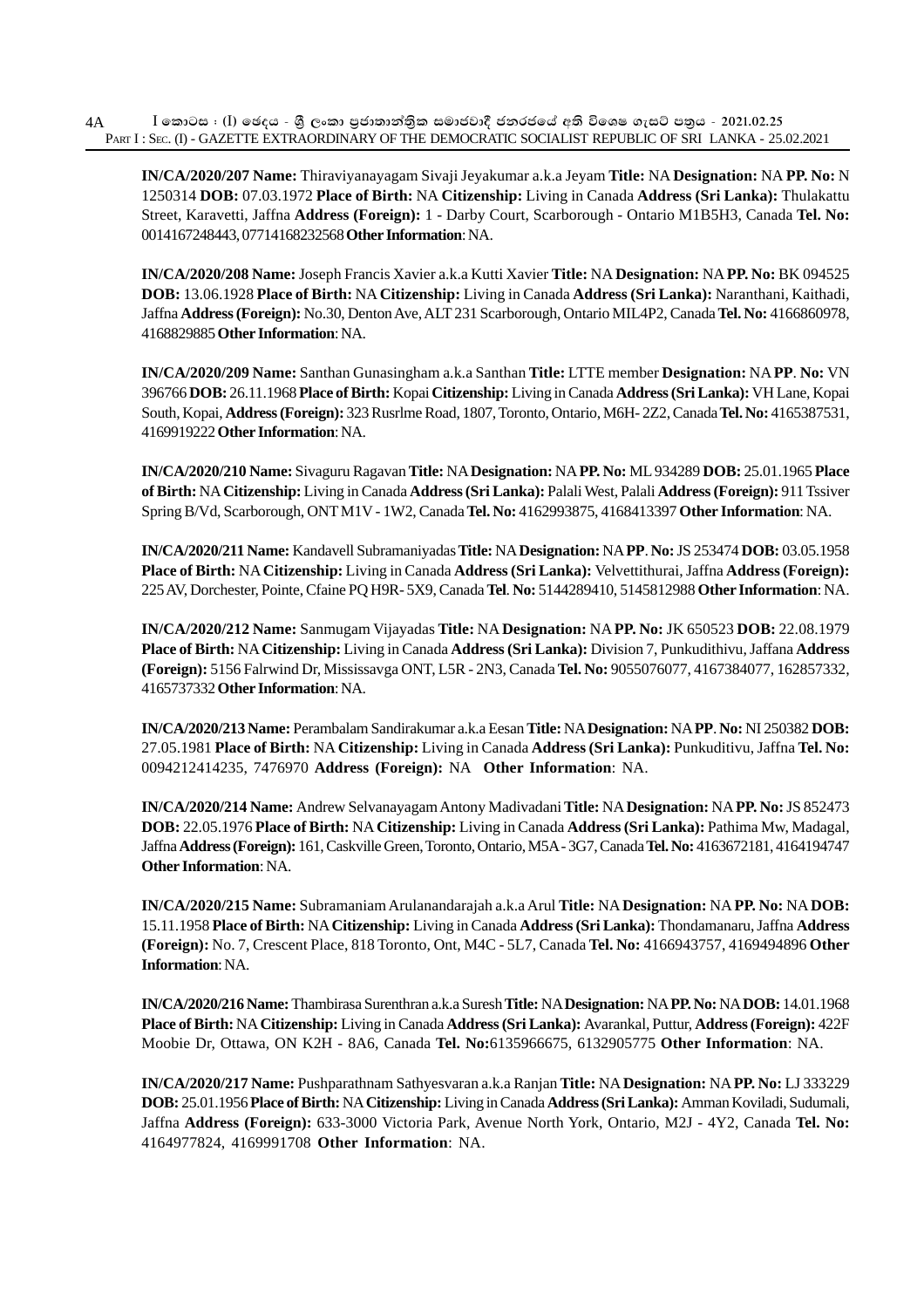$I$  කොටස : (I) ඡෙදය - ශීූ ලංකා පුජාතාන්තික සමාජවාදී ජනරජයේ අති විශෙෂ ගැසට් පතුය - 2021.02.25 PART I : SEC. (I) - GAZETTE EXTRAORDINARY OF THE DEMOCRATIC SOCIALIST REPUBLIC OF SRI LANKA - 25.02.2021 5A

**IN/CA/2020/218 Name:** Pilipian Pathmanathan a.k.a Johnson **Title:** NA **Designation:** NA **PP. No:** TG 322134 **DOB:** 28.07.1969 **Place of Birth:** NA **Citizenship:** Living in Canada **Address (Sri Lanka):** Point Pedro, Jaffna **Address (Foreign):** 13 Monique, Court, Markham Ontario, QC, L315 - 415, Canada **Tel. No:** 9052014878 **Other Information**: NA.

**IN/CA/2020/219 Name:** Thurairathnam Muralitharan **Title:** NA **Designation:** NA **PP. No:** IC 6670361 **DOB:** 25.09.1966 **Place of Birth:** NA **Citizenship:** Living in Canada **Address (Sri Lanka):** Puloli East, Puloli **Address (Foreign):** 3820 Rachel 05 Montreal, QC, H1X - 1Y9, Canada **Tel. No:** 5142549518, 5148899518 **Other Information**: NA.

**IN/CA/2020/220 Name:** Kanagasabai Murugananthan **Title:** NA **Designation:** NA **PP. No:** MJ 838821 **DOB:** 21.12.1956 **Place of Birth:** NA **Citizenship:** Living in Canada **Address (Sri Lanka):** Karvetti, Jaffna, **Address (Foreign):** 198 Rise Brough, Circuit Markham, ONT, L3R - 3E3, Canada **Tel. No:** 0019054797789, 0014168213096 **Other Information**: NA.

**IN/CA/2020/221 Name:** Balasingham Arumugan a.k.a Arumai **Title:** NA **Designation:** NA **PP. No:** VK 605803 **DOB:** 26.12.1958 **Place of Birth:** NA **Citizenship:** Living in Canada **Address (Sri Lanka):** Vaddukoddai North, Sittankarni **Address (Foreign):** 19 Arackle Trail, Scarborough, ONT, M1X - 2A4, Canada **Tel. No:** 0014163328208, 0014162748490 **Other Information**: NA.

**IN/CA/2020/222 Name:** Subramaniam Rasarathnam **Title:** NA **Designation:** NA **PP. No:** JL 666001 **DOB:** 29.12.1947 **Place of Birth:** NA **Citizenship:** Living in Canada **Address (Sri Lanka):** Elavalai Jaffna **Address (Foreign):** 38 Valaclava Dr, Scarborough, Toronto, M1P - 1E6, Canada **Tel. No:** 4162857332, 4165737332 **Other Information**: NA.

**IN/CA/2020/223 Name:** Panchalingam Premanadan a.k.a Kannan **Title:** NA **Designation:** NA **PP. No:** NA **DOB:** 26.10.1961 **Place of Birth:** NA **Citizenship:** Living in Canada **Address (Sri Lanka):** Uralu, East, Uralu **Address (Foreign):** 62 Ascot Crest Markham, ONT, L3R - 3P6, Canada **Tel. No:** 9054742637, 4166174628 **Other Information**: NA.

**IN/CA/2020/224 Name:** Kandasamy Nesarathnam a.k.a Nesan **Title:** NA **Designation:** NA **PP. No:** NA **DOB:** 22.11.1960 **Place of Birth:** NA **Citizenship:** Living in Canada **Address (Sri Lanka):** Navalar Road, Mulliyavali, Mullathivu **Address (Foreign):** 1585 Herribursa, WB APT, 606, H3M - 3B3, Canada **Tel**. **No:** 0015149568942 **Other Information**: NA.

**IN/CA/2020/225 Name:** Muththurasa Sivaradha **Title:** NA **Designation:** NA **PP. No:** MJ 574136 **DOB:** 27.11.1964 **Place of Birth:** NA **Citizenship:** Living in Canada **Address (Sri Lanka):** KKS Road, Kondavil, Jaffna **Address (Foreign):** 95 Knowles Drive Scarb ONT, M1X - 1T4, Canada **Tel. No:** 4166098189, 4165295921 **Other Information**: NA.

**IN/CA/2020/226 Name:** Thiyagarasa Rahulan **Title:** NA **Designation:** NA **PP. No:** JE 319392 **DOB:** 23.05.1963 **Place of Birth:** NA **Citizenship:** Living in Canada **Address (Sri Lanka):** G 52, Torrington Flats, Torrington Avenue, Colombo 07 **Address (Foreign):** 233 Brimorton Drive Scarborough, ONT, M1H - 2C7, Canada. **Tel. No:** 0014164396359, 0014168993195, 0114164395593 **Other Information**: NA.

**IN/CA/2020/227 Name:** Kathirvelupillai Sidambaranadan a.k.a Aiya a.k.a Nadan **Title:** NA **Designation:** NA **PP. No:** JK 973005 **DOB:** 24.10.1923 **Place of Birth:** NA **Citizenship:** Living in Canada **Address (Sri Lanka):** Urumpirai East, Urumpirai, Jaffna **Address (Foreign):** 430 Rue Petit St, Laurent, Queleer H4N - 2H6, Canada **Tel. No:** 15142743419, 15142471582 **Other Information**: NA.

**IN/CA/2020/228 Name:** Nagalingam Thiyagalingam a.k.a Lingam, **Title:** NA **Designation:** NA, **PP. No:** NA, **DOB:** 29.04.1962, **Place of Birth:** NA, **Citizenship:** Living in Canada **Address (Sri Lanka):** No. 406, KKS, Jaffna **Address (Foreign):** 32 Eullerton Cres Markham, ONT L3R - 3G5, Canada **Tel. No:** 0019053050504, 0016472999332 **Other Information**: NA.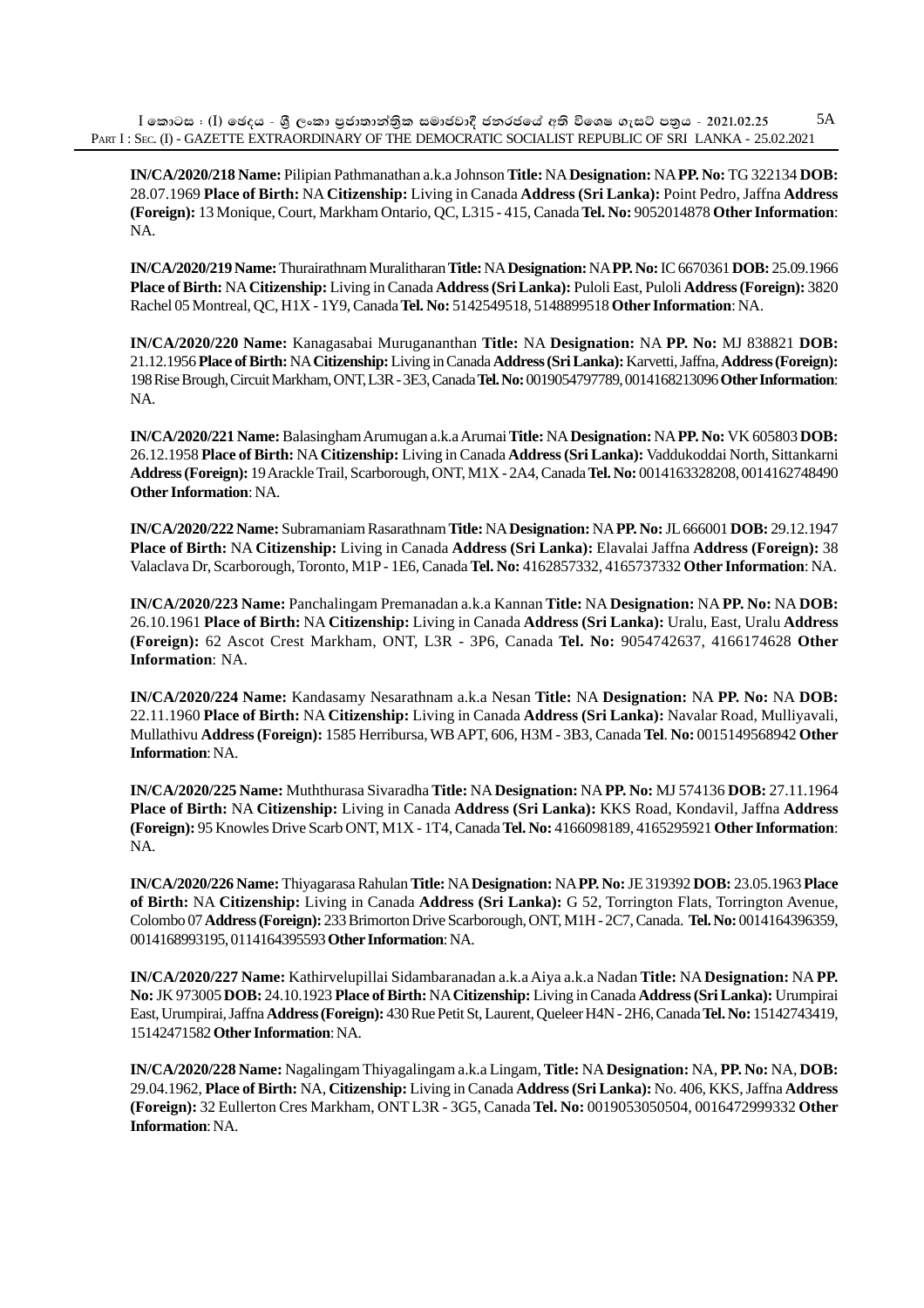**IN/CA/2020/229 Name:** Mailvaganam Yogeshvaran **Title:** NA **Designation:** NA **PP. No:** JK 973005 **DOB:** 31.07.1955 **Place of Birth:** NA **Citizenship:** Living in Canada **Address (Sri Lanka):** i) Meesalai East, Meesalai ii) Munikkadu, Kokkadicholai **Address (Foreign):** 74 Dragoon Crescent, Scarborough, ONT M1V - 1N4, Canada **Tel. No:** 0014162971197, 0016472801197 **Other Information**: NA.

**IN/CA/2020/230 Name:** Nadarajah Vallikandan a.k.a Kandan **Title:** NA **Designation:** NA **PP. No:** JL 417400 **DOB:** 25.06.1961 **Place of Birth:** NA **Citizenship:** Living in Canada **Address (Sri Lanka):** Division 11, Punkudithivu, Jaffna **Address (Foreign):** 24 Hainsworth Court, Markham, ONT, L35 1T6, Canada **Other Information**: NA.

**IN/CA/2020/231 Name:** Ponnambalam Sivanandan a.k.a Siva **Title:** NA **Designation:** NA **PP. No:** JL 425021 **DOB:** 23.10.1971 **Place of Birth:** NA **Citizenship:** Living in Canada **Address (Sri Lanka):** Navakkiri, Puttur, Jaffna **Address (Foreign):** 93, Huntingdale, Bivd Scarborough, ONT M1W - 1T2, Canada **Tel. No:** 011416561758, 0014165235795 **Other Information**: NA.

**IN/CA/2020/232 Name:** Aiyathurai Selvarajah **Title:** NA **Designation:** NA **PP. No:** JK 583523 **DOB:** 23.09.1956 **Place of Birth:** NA **Citizenship:** Living in Canada **Address (Sri Lanka):** Puttur East, Puttur **Address (Foreign):** 3 Redkeg Dr Markhm, ONT L35 - 4R2. Canada **Tel. No:** 9054164157263, 9054168935418 **Other Information**: NA.

**IN/CA/2020/233 Name:** Selvanayagam Amudan **Title:** NA **Designation:** NA **PP. No:** JK 592750 **DOB:** 29.08.1973 **Place of Birth:** NA **Citizenship:** Living in Canada **Address (Sri Lanka):** Karampan North, Kayts **Address (Foreign):** 77 Haloord HT1001, Toranto, ONT M4X - 1J9, Canada **Tel. No:** 011416932924, 0114168026528 **Other Information**: NA.

**IN/CA/2020/234 Name:** Paranchothi Sirithar **Title:** NA **Designation:** NA **PP. No:** JW 424403 **DOB:** 05.10.1977 **Place of Birth:** NA **Citizenship:** Living in Canada **Address (Sri Lanka):** NA **Address (Foreign):** 5520 Cosmicdr Mississauga Montario, Canada **Tel. No:** 9058907735, 6478916897 **Other Information**: NA.

**IN/CA/2020/235 Name:** Kuganathan Sathejan **Title:** NA **Designation:** NA **PP. No:** NA **DOB:** 27.11.1982 **Place of Birth:** NA **Citizenship:** NA **Address (Sri Lanka):** Kilinochchi **Address (Foreign):** 35, Benlendrive, Nepean Ontario K2G - 4A3, Canada **Tel. No:** 6132267940 **Other Information**: NA.

**IN/CA/2020/236 Name:** Anton Devaratnam Sabaratnam **Title:** NA **Designation:** NA **PP. No:** BC 233003 **DOB:** 07.10.1962 **Place of Birth:** NA **Citizenship:** Living in Canada **Address (Sri Lanka):** NA **Address (Foreign):** C4, Eaton AV, Toronto, Cond, M4J 235, Canada **Tel. No:** 4166184818, 4163350622, 4164063735 **Other Information**: NA.

**IN/CA/2020/237 Name:** Selvathurai Kamalesvaran a.k.a Kamal **Title:** NA **Designation:** NA, **PP. No:** 100418710 **DOB:** 24.03.1963 **Place of Birth:** NA **Citizenship:** Living in Denmark **Address (Sri Lanka):** Nagar Kovil North, Nagarkovil, Jaffna **Address (Foreign):** Fruelokke, ST TH 6200, Aabenraa, Denmark **Tel. No:** 004573622544 **Other Information**: NA.

**IN/CA/2020/238 Name:** Sivarathnam Jegadeesvaran a.k.a Jeeva **Title:** NA **Designation:** NA **PP. No:** 101840639 **DOB:** 16.08.1968 **Place of Birth:** NA **Citizenship:** Living in Denmark **Address (Sri Lanka):** No. 29, Odaikari Mw, Gurunagar **Address (Foreign):** Vesterled 15 - J TV, 6600, Vejen, Denmark **Tel. No:** 004575366279 **Other Information**: NA.

**IN/CA/2020/239 Name:** Kanapathipillai Nadanapatham a.k.a Nada **Title:** NA **Designation:** NA **PP. No:** 100974114 **DOB:** 01.01.1961 **Place of Birth:** NA **Citizenship:** Living in Denmark **Address (Sri Lanka):** Neerveli North, Neerveli, Jaffna **Address (Foreign):** Porsureget 22 11, 7400 Herning, Denmark **Tel. No:** 004523847263 **Other Information**: NA.

**IN/CA/2020/240 Name:** Viravamuttu Ramathasan **Title:** NA **Designation:** NA **PP. No:** 102008022 **DOB:** 22.11.1959 **Place of Birth:** NA **Citizenship:** Living in Denmark **Address (Sri Lanka):** Naruviladi, Velvettithuri **Address (Foreign):** Grundtvigs VEJ - 56 I - 7H, 7400 Herning, Denmark **Tel. No:** 004597214578 **Other Information**: NA.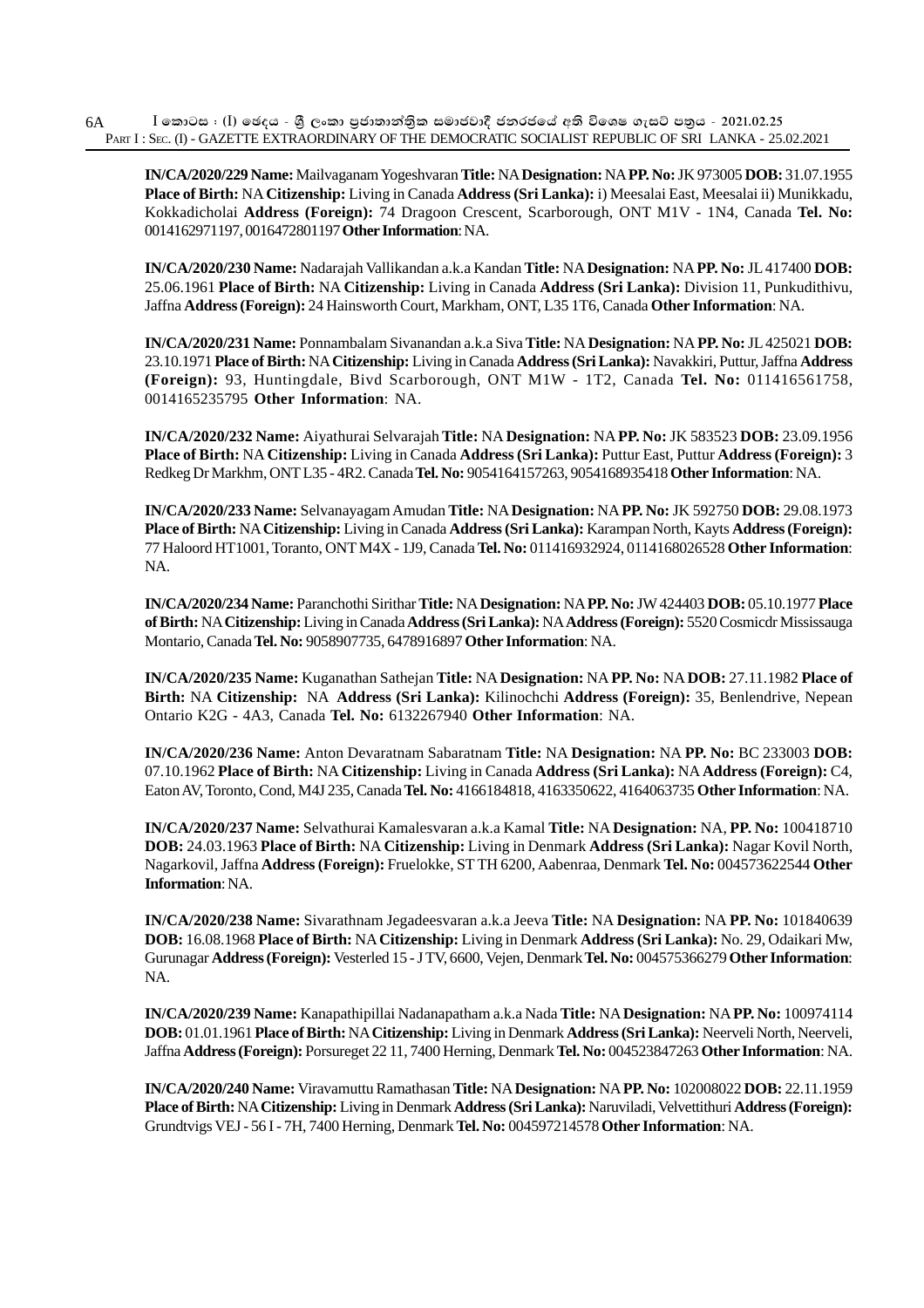**IN/CA/2020/241 Name:** Jeyanandan Thirinavukarusu a.k.a Jeya **Title:** NA **Designation:** NA **PP. No:** 101622483 **DOB:** 25.08.1968 **Place of Birth:** NA **Citizenship:** Living in Denmark **Address (Sri Lanka):** No. 4, Nottiyarvisu Street, Ariyalai, Jaffna **Address (Foreign):** T. Jayanathan, Hj Vangasparken 17 - 4300, Holbaek, Denmark **Tel. No:** 004559445728, 004522505444 **Other Information**: NA.

**IN/CA/2020/242 Name:** Velummailum Kalivsan **Title:** NA **Designation:** NA **PP. No:** 101860378 **DOB:** 10.05.1976 **Place of Birth:** NA **Citizenship:** Living in Denmark **Address (Sri Lanka):** Beach Rd, Velvettithuri **Address (Foreign):** Heden Steelvei SB - 8723, Loshing, Denmark **Tel**. **No:** 0047575721309, 004561677572 **Other Information**: NA.

**IN/CA/2020/243 Name:** Arunachalam Selvakathiramalai a.k.a Selva **Title:** NA **Designation:** NA **PP. No:** 101532199 **DOB:** 18.03.1940 **Place of Birth:** NA **Citizenship:** Living in Denmark **Address (Sri Lanka):** Main Rd, Polikandi, Velvettithuri **Address (Foreign):** Vestervans 31 - 7190 Billund, Denmark **Tel. No:** 004575332454 **Other Information**: NA.

**IN/CA/2020/244 Name:** Kandasamy Sekaran **Title:** NA **Designation:** NA **PP. No:** NA **DOB:** 31.03.1965 **Place of Birth:** NA **Citizenship:** Living in Denmark **Address (Sri Lanka):** No. 350, Main Street, Puloli West, Point Pedro **Address (Foreign):** Grdnnedal 56 3tv, 7600 Struer, Denmark **Tel. No:** 004597855692, 004529449531 **Other Information**: NA.

**IN/CA/2020/245 Name:** Velupillai Niththiyanandavel **Title:** NA **Designation:** NA **PP. No:** NA **DOB:** 03.08.1949 **Place of Birth:** NA **Citizenship:** Living in Denmark **Address (Sri Lanka):** NA **Address (Foreign):** Hestens Bakke - 31 1TH - 3000, Helsingqr, Denmark **Tel. No:** 004549220297 **Other Information**: NA.

**IN/CA/2020/246 Name:** Nimalanathan Selliah a.k.a Pavan a.k.a Nimal **Title:** NA **Designation:** NA **PP. No:** 101455048 **DOB:** 01.07.1967 **Place of Birth:** NA **Citizenship:** Living in Denmark **Address (Sri Lanka):** Nunavil West, Chavakachcheri **Address (Foreign):** Glente Vej 8 - 4270 Hong, Denmark **Tel. No:** 00455883787, 004523283197 **Other Information**: NA.

**IN/CA/2020/247 Name:** Mahalingam Mahatheepan a.k.a Ragi **Title:** NA **Designation:** NA **PP. No:** 101888217 **DOB:** 02.02.1970 **Place of Birth:** NA **Citizenship:** Living in Denmark **Address (Sri Lanka):** Achchuveli North, Jaffna **Address (Foreign):** Axelborg 6A 1 TH - 8700, Horsens, Denmark **Tel. No:** 004575614646, 004523660177 **Other Information**: NA.

**IN/CA/2020/248 Name:** Sanmugarasa Senthil Kumaran a.k.a Senthil **Title:** NA **Designation:** NA **PP. No:** 500234130 **DOB:** 09.06.1981 **Place of Birth:** NA **Citizenship:** Living in Denmark **Address (Sri Lanka):** Velvettithurai **Address (Foreign):** Tingparken - 29 STR, TV - 7200, Grindsted, Denmark **Tel. No:** 004576721107, 004525619640 **Other Information**: NA.

**IN/CA/2020/249 Name:** Jesudasan Francis Vijendran a.k.a Jeyabalan **Title:** NA **Designation:** NA **PP. No:** L 1078033 **DOB:** 03.12.1969 **Place of Birth:** NA **Citizenship:** Living in Denmark **Address (Sri Lanka):** Beach Rd, Point Pedro, Jaffna **Address (Foreign):** JA TE Gaarden - 47 Stth, Denmark **Tel. No:** 004597410374, 004551520772 **Other Information**: NA.

**IN/CA/2020/250 Name:** Annalingam Sathgunalingam a.k.a Raju **Title:** NA **Designation:** NA **PP. No:** 100572560 **DOB:** 02.02.1963 **Place of Birth:** NA **Citizenship:** Living in Denmark **Address (Sri Lanka):** 1st Division, Mandathivu, Jaffna **Address (Foreign):** NYKQBINGVET - 68, 4591, FQLLENSLEV **Tel**. **No:** 004559262920, 004521283810 **Other Information**: NA.

**IN/CA/2020/251 Name:** Sivagnanam Sirithasan **Title:** NA **Designation:** NA **PP. No:** 101800579 **DOB:** 08.04.1965 **Place of Birth:** NA **Citizenship:** Living in Denmark **Address (Sri Lanka):** Kuppilan, Jaffna **Address (Foreign):** Sondercade 54 2th, 7600, Struer, Denmark **Tel. No:** 97856406 **Other Information**: NA.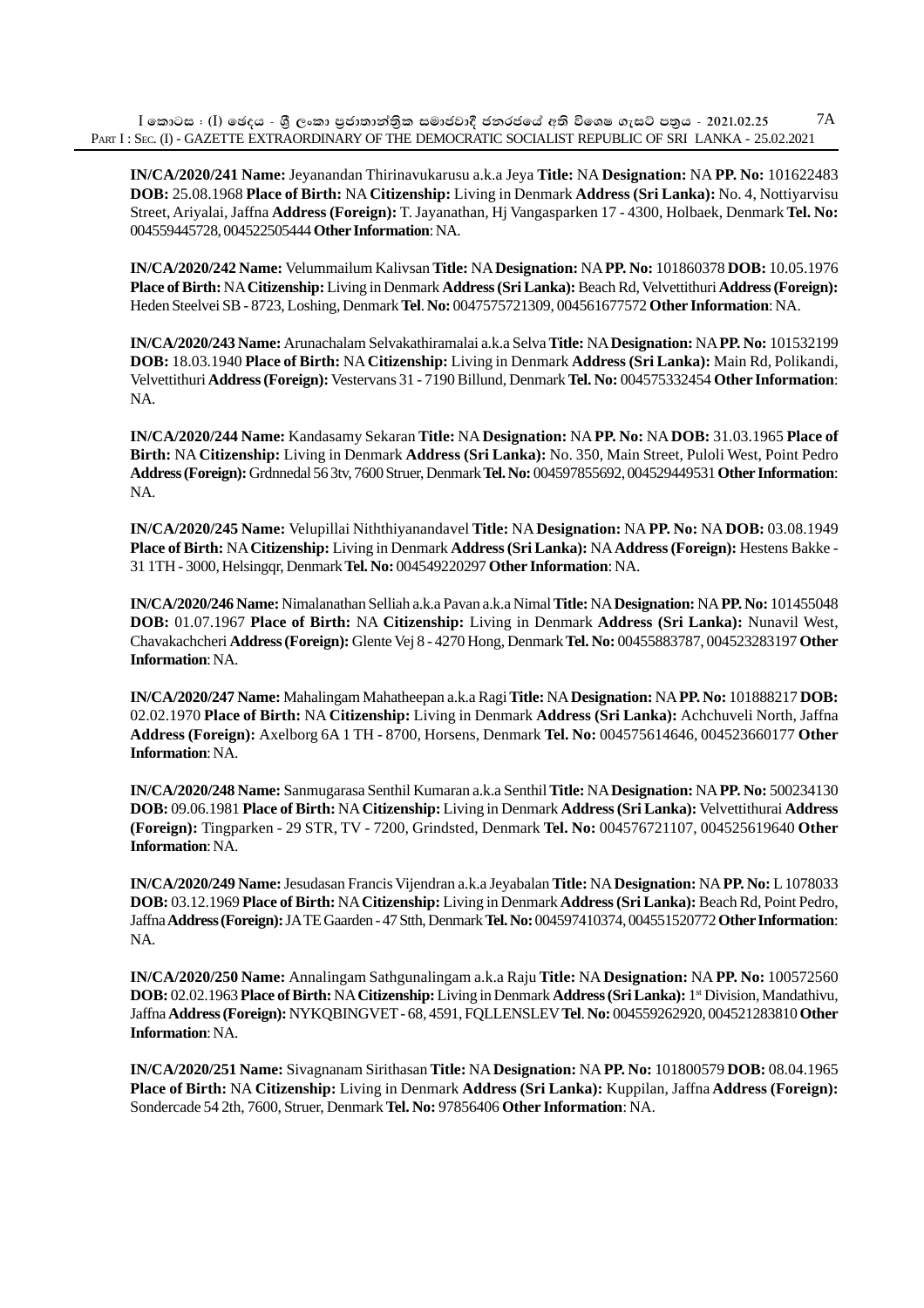**IN/CA/2020/252 Name:** Ranganathan Kandasamy a.k.a Babu **Title:** NA **Designation:** NA **PP. No:** A 003299435 **DOB:** 25.12.1969 **Place of Birth:** NA **Citizenship:** Living in Denmark **Address (Sri Lanka):** NA **Address (Foreign):** AGGERSUNDVEJ - 45, 9600 AARS, Denmark **Tel. No:** 98626972, 61106701 **Other Information**: NA.

**IN/CA/2020/253 Name:** Kanapathipillai Thanabalasingham a.k.a Balu **Title:** NA **Designation:** NA **PP. No:** NA **DOB:** 30.07.1963 **Place of Birth:** NA **Citizenship:** Living in Denmark **Address (Sri Lanka):** Uduththurai North, Thalaiadi, Palai **Address (Foreign):** IRISVET 9, 8400 EBELTOFT, Denmark **Tel. No:** 86345679 **Other Information**: NA.

**IN/CA/2020/254 Name:** Jeyasritharan Murugesu a.k.a Jeeva **Title:** NA **Designation:** NA **PP. No:** 102225317 **DOB:** 10.04.1962 **Place of Birth:** NA **Citizenship:** Living in Denmark **Address (Sri Lanka):** "MAYURAM" Alvai North, Alvai **Address (Foreign):** URMAGERSTIEN 2, 3th 2300 KOBENHAVN - 5, Denmark **Tel. No:** 32599745, 51896513 **Other Information**: NA.

**IN/CA/2020/255 Name:** Gnanaseelan Mariyampillai **Title:** NA **Designation:** NA **PP. No:** 100935662 **DOB:** 05.01.1976 **Place of Birth:** NA **Citizenship:** Living in Denmark **Address (Sri Lanka):** NA **Address (Foreign):** SPROTOFTEN 60 1TV, 5800 NYBORG, Denmark NA **Tel. No:** 65301572, 24422587 **Other Information**: NA.

**IN/CA/2020/256 Name:** Selliah Anandan a.k.a Anandan **Title:** NA **Designation:** NA **PP. No:** NA **DOB:** 27.06.1975 **Place of Birth:** NA **Citizenship:** NA **Address (Sri Lanka):** Mattuvil South, Chavakachcheri **Address (Foreign):** BRORSONS VEJ 27 - 2TH, 7400 Herning, Denmark **Tel. No:** 51726431 **Other Information**: NA.

**IN/CA/2020/257 Name:** Selliah Udaya Manoharan a.k.a Uthayan **Title:** NA **Designation:** NA **PP. No:** 101640220 **DOB:** 09.01.1971 **Place of Birth:** NA **Citizenship:** Living in Denmark **Address (Sri Lanka):** Vattirayan North, Thalaiadi **Address (Foreign):** LYSNINGEN - 11 8400, EBELTOFT, Denmark **Tel. No:** 0045586341431, 00456173634 **Other Information**: NA.

**IN/CA/2020/258 Name:** Benjamin Antony Fernando a.k.a Anton **Title:** NA **Designation:** NA **PP. No:** 102062983 **DOB:** 05.02.1967 **Place of Birth:** NA **Citizenship:** Living in Denmark **Address (Sri Lanka):** Vettilaikarny, Pudikudirippu **Address (Foreign):** PARKVAENGET 7, 7600 STRUER, Denmark **Tel. No:** 004597841306, 004561671306 **Other Information**: NA.

**IN/CA/2020/259 Name:** Gunathas Balasundaram **Title:** NA **Designation:** NA **PP. No:** NA **DOB:**11.10.1964 **Place of Birth:** NA **Citizenship:** Living in Denmark **Address (Sri Lanka):** Point Pedro, Jaffna **Address (Foreign):** BRANDGARDVEJ 37, 7400, Herning, Denmark **Tel**. **No:** 97211328, 24916497 **Other Information**: NA.

**IN/CA/2020/260 Name:** Nadarasa Ravichandran a.k.a Ravi **Title:** NA **Designation:** NA **PP. No:** A 003453976 **DOB:** 22.02.1961 **Place of Birth:** NA **Citizenship:** Living in Denmark **Address (Sri Lanka):** No. 15/2, Nachchimarkovil Rd, Jaffna **Address (Foreign):** VESTER TORP 6, 7400 Herning, Denmark **Tel. No:** 004597209025 **Other Information**: NA.

**IN/CA/2020/261 Name:** Muththulingam Rasalingam a.k.a Alex a.k.a Pavun **Title:** NA **Designation:** NA **PP. No:** A 003891720 **DOB:** 25.12.1960 **Place of Birth:** NA **Citizenship:** Living in Denmark **Address (Sri Lanka):** Advocate Lane, Velvettithurai **Address (Foreign):** SQNDERMARKSVEJ 70 ST TH, 7000 FREDERICIA, Denmark **Tel. No:** 004575910654, 004522324254 **Other Information**: NA.

**IN/CA/2020/262 Name:** Selliah Pusparasa **Title:** NA **Designation:** NA **PP. No:** 16111516 **DOB:** 12.04.1979 **Place of Birth:** NA **Citizenship:** Living in Finland **Address (Sri Lanka):** Gnanimadam, Poonagary, Kilinochchi **Address (Foreign):** ISIKKO TIE 7A4 VANTAA, Finland **Tel. No:** 00358440880131 **Other Information**: NA.

**IN/CA/2020/263 Name:** Thevarasa Niththirajah **Title:** NA **Designation:** NA, **PP. No:** NA **DOB:** 18.08.1963 **Place of Birth:** NA **Citizenship:** Living in France **Address (Sri Lanka):** Thondamanaru, Jaffna **Address (Foreign):** Idallee Derierre Lesmurs 95400 Villiers, Le Bel. **Tel. No:** 139858685 **Other Information**: NA.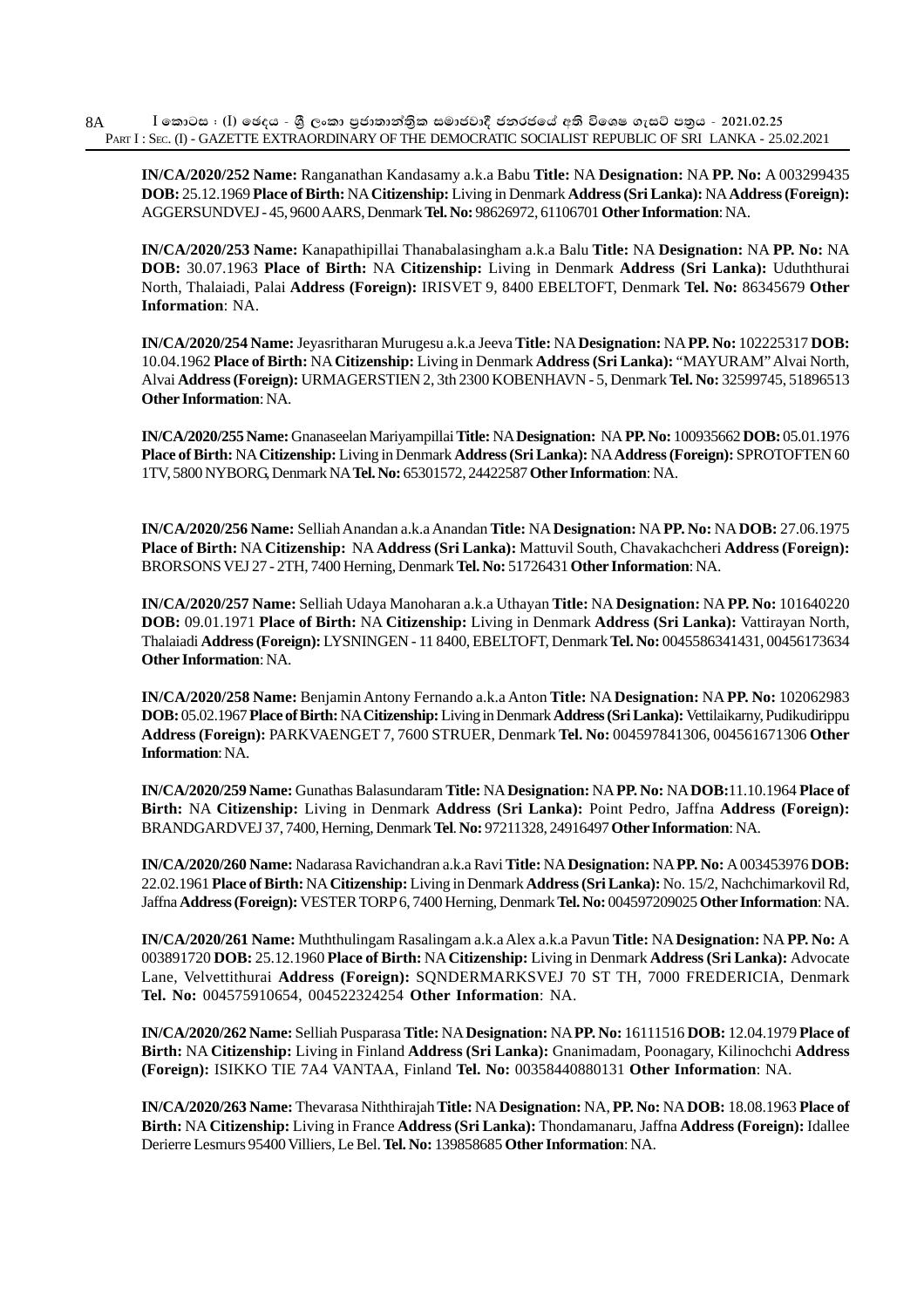**IN/CA/2020/264 Name:** Karunanithi Thurairathnam a.k.a Thurai **Title:** NA **Designation:** NA **PP. No:** F 750320938 **DOB:** 05.03.1969 **Place of Birth:** NA **Citizenship:** Living in France **Address (Sri Lanka):** Vattukoddai West, Vattukoddai **Address (Foreign):** 14 Rue Maurice Bureau, 93000 – Bobigny **Tel. No:** 0664656395 **Other Information**: NA.

**IN/CA/2020/265 Name:** Mahendrarajah Uthayan a.k.a Uthayan **Title:** NA **Designation:** NA **PP. No:** 03TH93760 **DOB:** 25.02.1977 **Place of Birth:** NA **Citizenship:** Living in France **Address (Sri Lanka):** Puliyankandal, Kayts **Address (Foreign):** Zrex Cdt Bouchet 77186 Noriel, France **Tel**. **No:** 033610531034, 033760056064 **Other Information**: NA.

**IN/CA/2020/266 Name:** Fernando Michel Angelo a.k.a Selvam (ORG NAME - THEERAN) **Title:** NA **Designation:** NA **PP. No:** M1595825 **DOB:** 13.03.1968 **Place of Birth:** NA **Citizenship:** Living in France **Address (Sri Lanka):** Velvattithurai Road, Cankanai **Address (Foreign):** Zrex Cdt Bouchet 77186 Noriel, France **Tel. No:** 613326312 **Other Information**: NA.

**IN/CA/2020/267 Name:** Kandiah Arumai Selvam **Title:** NA **Designation:** NA **PP. No:** 031044189 **DOB:** 30.03.1955 **Place of Birth:** NA **Citizenship:** Living in France **Address (Sri Lanka):** Elalai Maha Viddiyala Road, Elalai **Address (Foreign):** 93 AV Pasteur, Le Blanlmesnil 93150, France **Tel. No:** 600634264 **Other Information**: NA.

**IN/CA/2020/268 Name:** Kandasamy Viththyarooban **Title:** NA **Designation:** NA **PP. No:** 65DK37001 **DOB:** 31.07.1978 **Place of Birth:** NA **Citizenship:** Living in France **Address (Sri Lanka):** Velani North, Velani **Address (Foreign):** 03 Avenue – Duesnay 93190 Livry, France **Tel. No:** 0143019377, 0663689447 **Other Information**: NA.

**IN/CA/2020/269 Name:** Ariyarathnam Nagulesvary **Title:** NA **Designation:** NA **PP. No:** 00PC01992 **DOB:** 20.02.1962 **Place of Birth:** NA **Citizenship:** Living in France **Address (Sri Lanka):** Ilavalai North, Ilavalai **Address (Foreign):** 2 Allee Maurice Audin, 93390 Clichy Sous Bois, France **Tel. No:** 0033143302296, 0033610844519 **Other Information**: NA.

**IN/CA/2020/270 Name:** Kanagalingam Lingesvaran a.k.a Lingam **Title:** NA **Designation:** NA **PP. No:** NA **DOB:** 14.05.1980 **Place of Birth:** NA **Citizenship:** Living in France **Address (Sri Lanka):** Kalliadi, Iluppaikadaveli, Mannar **Address (Foreign):** 31 Rue De La Justice Chez 93800 Epinay Sur Seine, France **Tel. No:** 0148217168, 0618824178 **Other Information**: NA.

**IN/CA/2020/271 Name:** Arulanandan Mahendrarajah a.k.a Madi **Title:** NA **Designation:** NA **PP. No:** NA **DOB:** 19.01.1969 **Place of Birth:** NA **Citizenship:** Living in France **Address (Sri Lanka):** Thelulai, Valvattithurai **Address (Foreign):** 47, Rue De Rouen 93150 Le Vlanc, Mesnil, France **Tel. No:** 0148687126, 0609316499 **Other Information**: NA.

**IN/CA/2020/272 Name:** Sivasubramaniyam Muhundan **Title:** NA **Designation:** NA **PP. No:** NA **DOB:** 25.02.1972 **Place of Birth:** NA **Citizenship:** Living in France **Address (Sri Lanka):** Tholpuram East, Chullipuram **Address (Foreign):** 50, Av Huit MAI 1945, 95400 Villiers, Le VL, France **Tel. No:** 0139941824, 0609673332 **Other Information**: NA.

**IN/CA/2020/273 Name:** Kularasa Murugadas **Title:** NA **Designation:** NA **PP. No:** F750269337 **DOB:** 17.07.1964 **Place of Birth:** NA **Citizenship:** Living in France **Address (Sri Lanka):** Vaddukkoddai West, Vaddukoddai **Address (Foreign):** 8 Place Belvaux, 94170, Leperreux, France **Tel. No:** 0148718034, 0664891752 **Other Information**: NA.

**IN/CA/2020/274 Name:** Mahindan Rathnavel **Title:** NA **Designation:** NA **PP. No:** NA **DOB:** 22.10.1971 **Place of Birth:** NA **Citizenship:** Living in France **Address (Sri Lanka):** Main Rd, Pandithirippu, Jaffna **Address (Foreign):** 13 Rue Gambetta 77330 Ozoir La Ferierre, France **Tel. No:** 0615187533 **Other Information**: NA.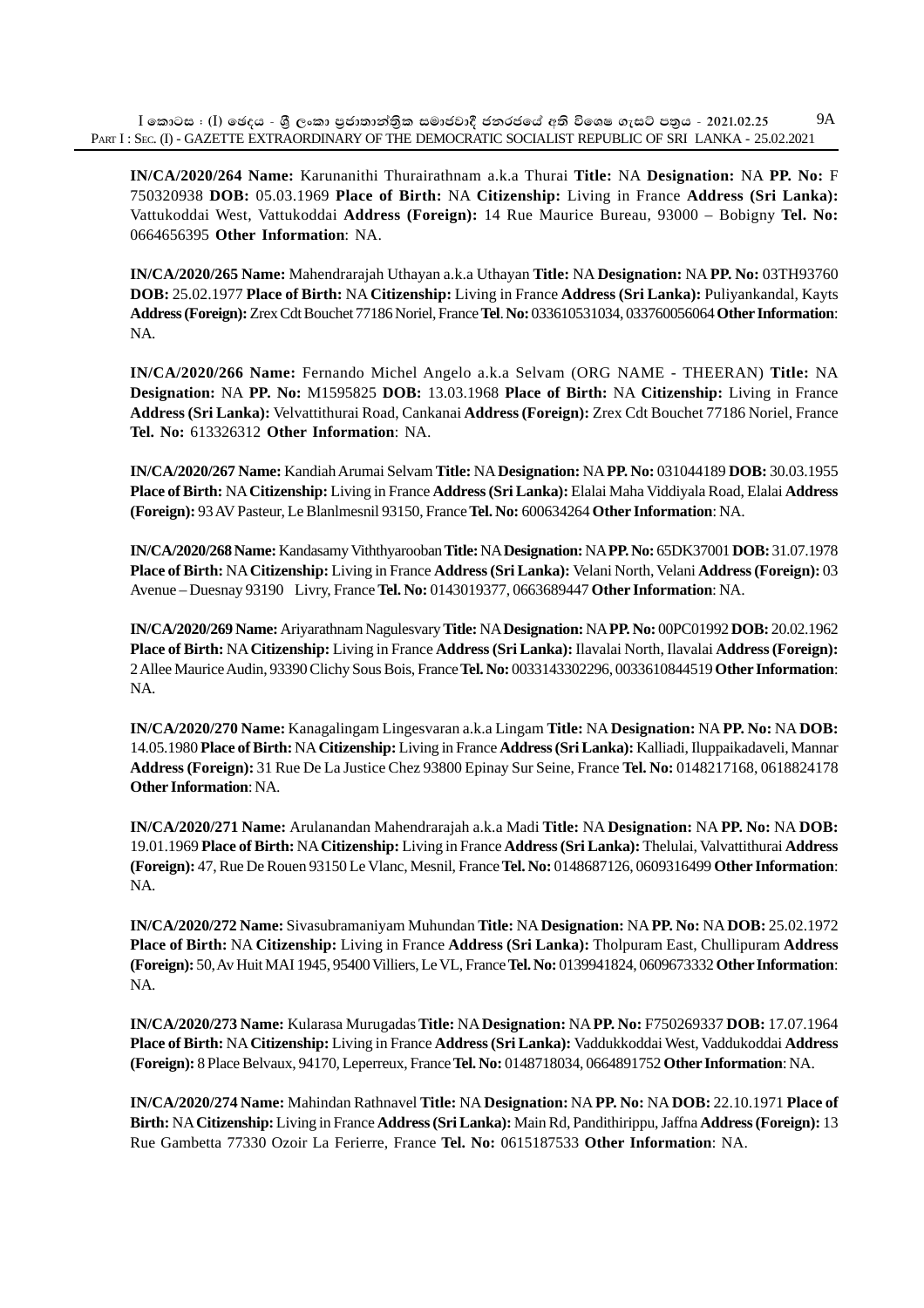$I$  කොටස : (I) ඡෙදය - ශීූ ලංකා පුජාතාන්තික සමාජවාදී ජනරජයේ අති විශෙෂ ගැසට් පතුය - 2021.02.25 PART I : SEC. (I) - GAZETTE EXTRAORDINARY OF THE DEMOCRATIC SOCIALIST REPUBLIC OF SRI LANKA - 25.02.2021 10A

**IN/CA/2020/275 Name:** Ganesalingam Thambithuri a.k.a Ganesh **Title:** NA **Designation:** NA **PP. No:** NA **DOB:** 26.01.1964 **Place of Birth:** NA **Citizenship:** Living in France **Address (Sri Lanka):** 309/1, Kandy Rd, Ariyalai, Jaffna **Address (Foreign):** 13 Av General De Gaulle 95310 St Ouen Aumone, France **Tel. No:** 0130751940, 0617980069 **Other Information**: NA.

**IN/CA/2020/276 Name:** Sabarathnam Premakumar a.k.a Prem **Title:** NA **Designation:** NA **PP. No:** NA **DOB:** 03.03.1968 **Place of Birth:** NA **Citizenship:** Living in France **Address (Sri Lanka):** No. 40, Manikuttu Mw, (tower rd) Jaffna **Address (Foreign):** 8 Bis Avenue Anatole, 94600 Choisy Le Roi, France **Tel. No:** 0664360030, 9403027553 **Other Information**: NA.

**IN/CA/2020/277 Name:** Balasubramaniam Vakeesar **Title:** NA **Designation:** NA **PP. No:** IC 9503051092 **DOB:** 21.02.1980 **Place of Birth:** NA **Citizenship:** Living in France **Address (Sri Lanka):** Vaddukoddai North, Karainagar, Sittankerni **Address (Foreign):** 2, Place Vergers 95140 Garges Les, Gonesse, France **Tel. No:** 0139933550, 0625077280 **Other Information**: NA.

**IN/CA/2020/278 Name:** Vignesvaran Rajeevan a.k.a Sasi **Title:** NA **Designation:** NA, **PP. No:** IC 953033822 **DOB:** 29.11.1976 **Place of Birth:** NA **Citizenship:** Living in France **Address (Sri Lanka):** Meesalai North, Meesalai **Address (Foreign):** 07, Av Jegan Jaures 94340 Joinville Le, Pont, France **Tel. No:** 0155972639, 0664787704 **Other Information**: NA.

**IN/CA/2020/279 Name:** Savarimuttu Stanley a.k.a Ranjan **Title:** NA **Designation:** NA **PP. No:** NA **DOB:** 21.04.1967 **Place of Birth:** NA **Citizenship:** Living in France **Address (Sri Lanka):** Kulamangal, Mallakam **Address (Foreign):** 3 Rue De Crozatir, 75012, Paris, France **Tel. No:** 0143402785, 0699049472 **Other Information**: NA.

**IN/CA/2020/280 Name:** Punchibanda Wijerathne Sathiskumar a.k.a Sathis **Title:** NA **Designation:** NA **PP. No:** NA **DOB:** 21.09.1973 **Place of Birth:** NA **Citizenship:** Living in France **Address (Sri Lanka):** Manikattu Rd, Kokuvil West, Kokuvil **Address (Foreign):** 16 Rue, Guymoquet, 94500 Champigny, Marne, France **Tel. No:** 0141771275, 064490543 **Other Information**: NA.

**IN/CA/2020/281 Name:** Subramaniyam Premanandan a.k.a Anandan **Title:** NA **Designation:** NA **PP. No:** Driving Licence - 921091202722 **DOB:** 11.08.1971 **Place of Birth:** NA **Citizenship:** Living in France **Address (Sri Lanka):** No 672, Kottam Piyarakulam, Thunukkai, Jaffna **Address (Foreign):** 86 Rue De Liessoune 91000 Evry, France **Tel. No:** 0160770064, 0664865998 **Other Information**: NA.

**IN/CA/2020/282 Name:** Paramasamy Paranitharan a.k.a Thaya **Title:** NA **Designation:** NA **PP. No:** IC 753123674 **DOB:** 15.09.1971 **Place of Birth:** NA **Citizenship:** Living in France **Address (Sri Lanka):** Amman Koviladi, Karanavai South, Karanavai **Address (Foreign):** 86 Rue De Essonne, 9100 Evry, France **Tel. No:** 0160770064, 0632105196 **Other Information**: NA.

**IN/CA/2020/283 Name:** Kalingarajah Balakumar a.k.a Bala **Title:** NA **Designation:** NA **PP. No:** IC 9100021836, DL 980275100798 **DOB:** 26.06.1972 **Place of Birth:** NA **Citizenship:** Living in France **Address (Sri Lanka):** Inuvil South, Inuvil **Address (Foreign):** 10 Res Le Vieillet 91480 Uninch SS Senart, Paris, France **Tel. No:** 980275100798 **Other Information**: NA.

**IN/CA/2020/284 Name:** Subramaniam Sivakaran a.k.a Karan **Title:** NA **Designation:** NA **PP. No:** NA **DOB:** 16.11.1979 **Place of Birth:** NA **Citizenship:** Living in France **Address (Sri Lanka):** No. 788, Arumugam Rd, Vattakachchi, Kilinochchi **Address (Foreign):** Les Coinches 45500 Poilly, Les Gien **Tel. No:** 0143844953, 0626212529 **Other Information**: NA.

**IN/CA/2020/285 Name:** S**e**nkularathnam Gajinthan **Title:** NA **Designation:** NA **PP. No:** IC 9503061215 **DOB:** 10.04.1984 **Place of Birth:** NA **Citizenship:** Living in France **Address (Sri Lanka):** Uruththiravattai, Puloli East, Jaffna **Address (Foreign):** Rue Des, Aubepince 95140, Garges Les, Gonesse **Tel. No:** 0139861282, 0622090606 **Other Information**: NA.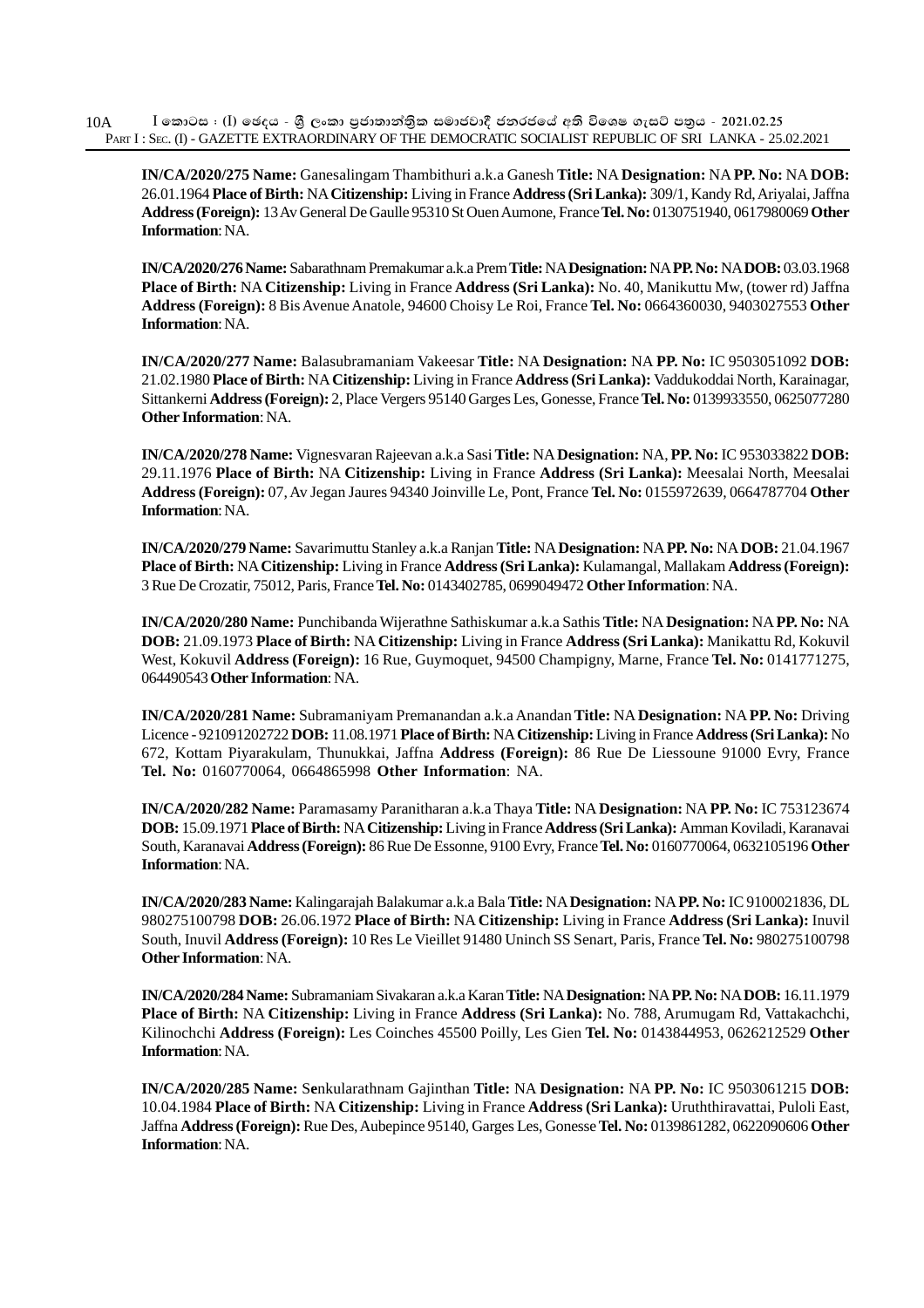$I$  කොටස : (I) ඡෙදය - ශීූ ලංකා පුජාතාන්තික සමාජවාදී ජනරජයේ අති විශෙෂ ගැසට් පතුය - 2021.02.25 PART I : SEC. (I) - GAZETTE EXTRAORDINARY OF THE DEMOCRATIC SOCIALIST REPUBLIC OF SRI LANKA - 25.02.2021 11A

**IN/CA/2020/286 Name:** Navarathnam Gajendran a.k.a Rajan **Title:** NA **Designation:** NA **PP. No:** IC 7503321482 **DOB:** 06.09.1978 **Place of Birth:** NA **Citizenship:** Living in France **Address (Sri Lanka):** Palali West, Chunnagam **Address (Foreign):** 18 Rue Du Dr Bring 94500 Champigny S/Marne **Tel. No:** 0155989848, 0660676619 **Other Information**: NA.

**IN/CA/2020/287 Name:** Sivagnanam Jegajeevan a.k.a Jegan **Title:** NA **Designation:** NA **PP**. **No:** NA **DOB:** 23.11.1978 **Place of Birth:** NA **Citizenship:** Living in France **Address (Sri Lanka):** Inuvil East, Inuvil, Jaffna **Address (Foreign):** 77, Rue De Labbecarton, 75014, France **Tel. No:** 0145452473, 0616651751 **Other Information**: NA.

**IN/CA/2020/288 Name:** Karunakaran Prabaharan a.k.a Gobu **Title:** NA **Designation:** NA **PP. No:** IC 753047277 **DOB:** 25.10.1974 **Place of Birth:** NA **Citizenship:** Living in France **Address (Sri Lanka):** Manippai Mw, Near Old Police Station, Annaikottai **Address (Foreign):** 54 BL DE LA Liberation 93200 St Denis, France **Tel**. **No:** 0148091664, 0609069004 **Other Information**: NA.

**IN/CA/2020/289 Name:** Gobalakrishnan Thangaraj a.k.a Selva **Title:** NA **Designation:** NA **PP. No:** IC 9303206890 **DOB:** 02.01.1980 **Place of Birth:** NA **Citizenship:** Living in France **Address (Sri Lanka):** Arali North, Vaddukoddai, Jaffna **Address (Foreign):** 13 Av Du President, Roassvelt 94170 Le, Perreux, Marne, S/Marne **Tel. No:** 0148735423, 0612401084 **Other Information**: NA.

**IN/CA/2020/290 Name:** Sivarajah Sathisvara Kumar a.k.a Sathis **Title:** NA **Designation:** NA **PP. No:** IC 7500251077 **DOB:** 05.08.1973 **Place of Birth:** NA **Citizenship:** Living in France **Address (Sri Lanka):** No. 550, New Chemmany Road, Nallur Rd, Jaffna **Address (Foreign):** 15 City Marcel Cachin 93700 Drancy, France **Tel. No:** 0142875310, 0616360375 **Other Information**: NA.

**IN/CA/2020/291 Name:** Puspalingam Sirivelavan a.k.a Siri **Title:** NA **Designation:** NA **PP. No:** IC 040995203314 **DOB:** 02.03.1976 **Place of Birth:** NA **Citizenship:** Living in France **Address (Sri Lanka):** 3rd, Junction, Thondamanaru **Address (Foreign):** 2 Bis, Rue Mart 95400 Arnoville Les, Gonesse, France **Tel. No:** 0139852893, 0619030042 **Other Information**: NA.

**IN/CA/2020/292 Name:** Krisnapillai Sivanadan a.k.a Nadan **Title:** NA **Designation:** NA **PP**. **No:** IC F 753506264 **DOB:** 10.02.1979 **Place of Birth:** NA **Citizenship:** Living in France **Address (Sri Lanka):** 1st Division Velur, Nilaveli, Trincomalee **Address (Foreign):** A Ramsam5 Rue Rodin 93150 Le Blane Mesnil, France **Tel. No:** 0148657984, 0623131614 **Other Information**: NA.

**IN/CA/2020/293 Name:** Kailainadan Ramanan **Title:** NA **Designation:** NA **PP. No:** IC 971177100288 **DOB:** 25.06.1977 **Place of Birth:** NA **Citizenship:** Living in France **Address (Sri Lanka):** Neerveli North, Neerveli **Address (Foreign):** 5 Rue De La Fontaine 77200 Torcy **Tel. No:** 0164682790, 0611631099 **Other Information**: NA.

**IN/CA/2020/294 Name:** Rajakumar Jeevakumar a.k.a Jeeva **Title:** NA **Designation:** NA **PP. No:** NA **DOB:** 13.08.1968 **Place of Birth:** NA **Citizenship:** Living in France **Address (Sri Lanka):** Vallai Rd, Chankanai **Address (Foreign):** 3 Rue Charls Peguy, 77500 Chelles, France **Tel. No:** 003142090942 **Other Information**: NA.

**IN/CA/2020/295 Name:** Vinasiththambi Paramalingam a.k.a Parmanandan a.k.a Kuttimama **Title:** NA **Designation:** NA **PP. No:** IC F 940051075 **DOB:** 20.09.1971 **Place of Birth:** NA **Citizenship:** Living in France **Address (Sri Lanka):** Kalaiadi, Iluppakadavai, Mannar **Address (Foreign):** 31 Rue De La Justice 93800 Epinay Sur Seine France **Tel. No:** 0148217168, 0615119551 **Other Information**: NA.

**IN/CA/2020/296 Name:** Kandiah Ganesvaran **Title:** NA **Designation:** NA **PP. No:** 120 X 035530, IC F 750270337 **DOB:** 06.02.1974 **Place of Birth:** NA **Citizenship:** Living in France **Address (Sri Lanka):** 3rd Division, Punkudithivu **Address (Foreign):**1 Rue Delanoue - Bat 7b - 93170, Bagnolet **Tel. No:** 0149390915, 0664104285 **Other Information**: NA.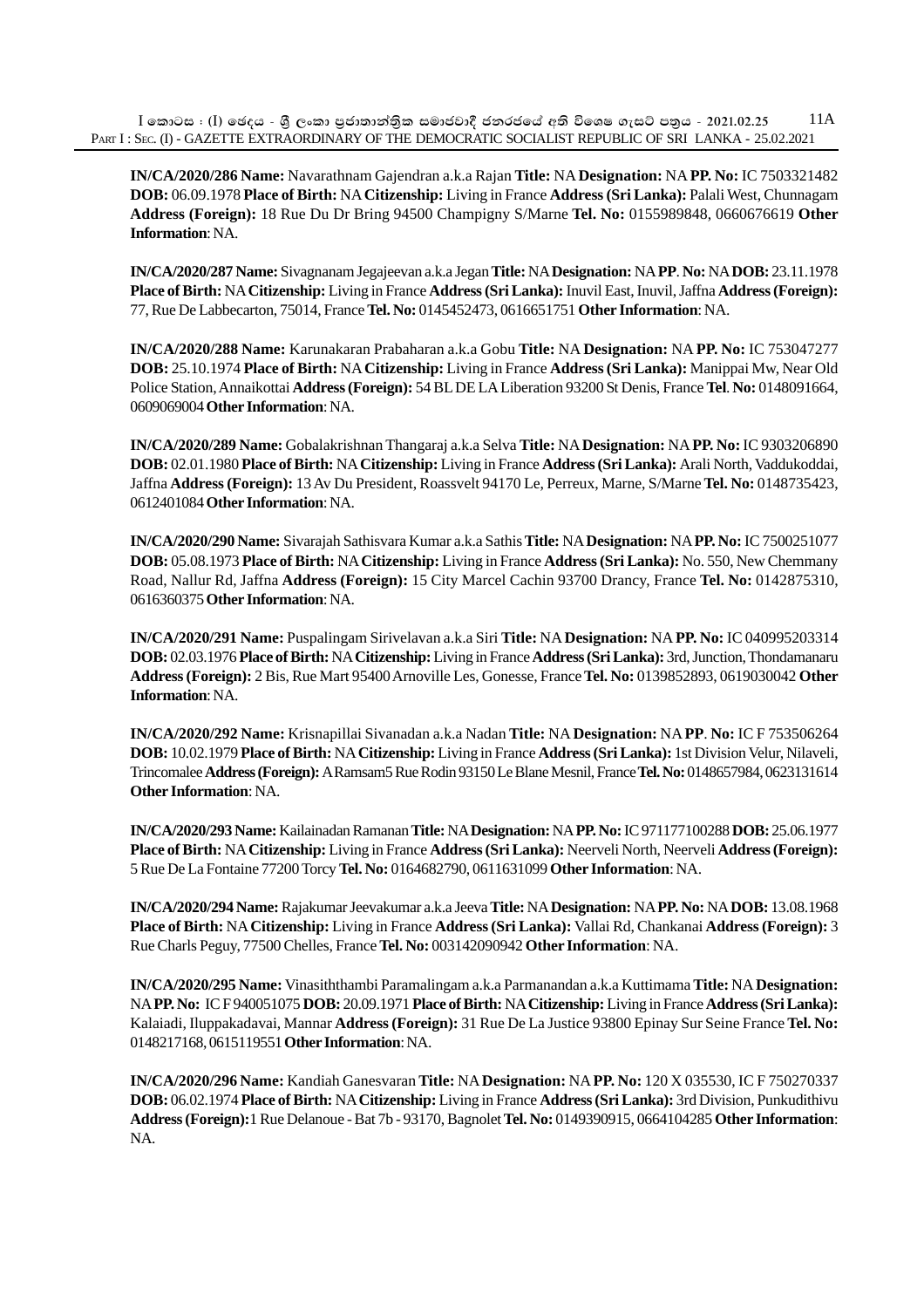**IN/CA/2020/297 Name:** Balasingham Kathiragamanadan a.k.a Kathir **Title:** NA **Designation:** NA **PP. No:** N 0221099 **DOB:** 24.04.1974 **Place of Birth:** NA **Citizenship:** Living in France **Address (Sri Lanka):** Kumulamunai, Pallavarayankattu, Poonagary **Address (Foreign):** 58 Reu Botzaris, 75019, Paris **Tel. No:** 01908200848 **Other Information**: NA.

**IN/CA/2020/298 Name:** Anthonypillai Victor Amaladasan a.k.a Victor **Title:** NA **Designation:** NA **PP. No:** 99 ZL 05703 **DOB:** 08.01.1955 **Place of Birth:** NA **Citizenship:** Living in France **Address (Sri Lanka):** Manatawatte, Ilavalai, Jaffna **Address (Foreign):** 10, Place Le La Republic 93100, Montreuil **Tel. No:** 0033148595097 **Other Information**: NA.

**IN/CA/2020/299 Name:** Thavalingam Linganathan a.k.a Kumaran a.k.a Ganesh **Title:** NA **Designation:** NA **PP. No:** NA **DOB:** 05.12.1979 **Place of Birth:** NA **Citizenship:** Living in France **Address (Sri Lanka):** Kokuvil West, Kokuvil **Address (Foreign):** Cite Voie Vebat 15 Eh 723, Bld. France **Tel. No:** 666138183 **Other Information**: NA.

**IN/CA/2020/300 Name:** Eesvarampillai Kanagatheepan a.k.a Theepan **Title:** NA **Designation:** NA **PP. No:** NA **DOB:** 21.04.1979 **Place of Birth:** NA **Citizenship:** Living in France **Address (Sri Lanka):** 24/21, Konesapuram, Orshill, Trincomalee **Address (Foreign):** 2, Bd de le Republic 93330 neuilly sur Maran **Tel. No:** 0143091432, 067058436 **Other Information**: NA.

**IN/CA/2020/301 Name:** Antonypillai Gnanakrishnan a.k.a Ranjan **Title:** NA **Designation:** NA **PP. No:** 6549169741 **DOB:** 25.08.1966 **Place of Birth:** NA **Citizenship:** Living in Germany **Address (Sri Lanka):** Thelippalai East, Thelippalai **Address (Foreign):** Haupt – Str 98, Sinsheim 74889 Germany **Tel. No:** 004497261979612 **Other Information**: NA.

**IN/CA/2020/302 Name:** Ilayathambi Thiru Aiya **Title:** NA **Designation:** NA **PP. No:** 1537705217 **DOB:** 23.07.1954 **Place of Birth:** NA **Citizenship:** Living in Germany **Address (Sri Lanka):** Sangarapilli Road, Annaikottai **Address (Foreign):** Hildeshet Mer, Str 09, Germany **Tel. No:** 05118790869, 01747826320 **Other Information**: NA.

**IN/CA/2020/303 Name:** Kanagalingam Selvarathnam **Title:** NA **Designation:** NA **PP. No:** 5327292554 **DOB:** 09.09.1947 **Place of Birth:** NA **Citizenship:** Living in Germany **Address (Sri Lanka):** Sempadu, Velvattithurai **Address (Foreign):** Kaiser str 17, 51643 Gummersbach, Germany **Tel. No:** 0049226121372, 004917015980976 **Other Information**: NA.

**IN/CA/2020/304 Name:** Kanagasabai Annalingam **Title:** NA **Designation:** NA **PP. No:** 5157985518 **DOB:** 03.09.1958 **Place of Birth: NA Citizenship:** Living in Germany **Address (Sri Lanka):** Meesali Mw, Kodikamam **Address (Foreign):** Gori Str 7, 41460 Neuss, Germany **Tel. No:** 02131 – 166149, 0179 – 5492280 **Other Information**: NA.

**IN/CA/2020/305 Name:** Kanapathipillai Jeyakumar **Title:** NA **Designation:** NA **PP. No:** NA **DOB:** 03.03.1949 **Place of Birth:** NA **Citizenship:** Living in Germany **Address (Sri Lanka):** Chavakachcheri, Jaffna **Address (Foreign):** Hegerskamp – 45, 48155 Muster, Germany **Tel. No:** NA **Othe**r **Information**: NA.

**IN/CA/2020/306 Name:** Kandiah Manoharan **Title:** NA **Designation:** NA **PP. No:** 65990075190 **DOB:** 25.02.1958 **Place of Birth:** NA **Citizenship:** Living in Germany **Address (Sri Lanka):** NA **Address (Foreign):** Laienberg Str – 57, 75323 Bad Wild Bad Germany **Tel. No:** 78081380737 **Other Information**: NA.

**IN/CA/2020/307 Name:** Kandiah Poobalakrisnalingam a.k.a Poobal **Title:** NA **Designation:** NA **PP. No:** M 2129687 **DOB:** 09.07.1960 **Place of Birth:** NA **Citizenship:** Living in Germany **Address (Sri Lanka):** Chunnagam West, Chunnagam **Address (Foreign):** Ginster West 19, 67346 Speyer, Germany **Tel. No:** 00496223240738, 00491721344767 **Other Information**: NA.

**IN/CA/2020/308 Name:** Kathiragamathambi Prathap Rajah **Title:** NA **Designation:** NA **PP. No:** 5151093767 **DOB:** 31.01.1952 **Place of Birth:** NA **Citizenship:** Living in Germany **Address (Sri Lanka):** i). Valuthalivilan, Thelippalai ii). Alady Lane, Annakottai, Jaffna **Address (Foreign):** Holzer Str 21, 91363 Juechen, Germany **Tel. No:** 0049216439931, 00637679213, 0216439931, 5151093767 **Other Information**: NA.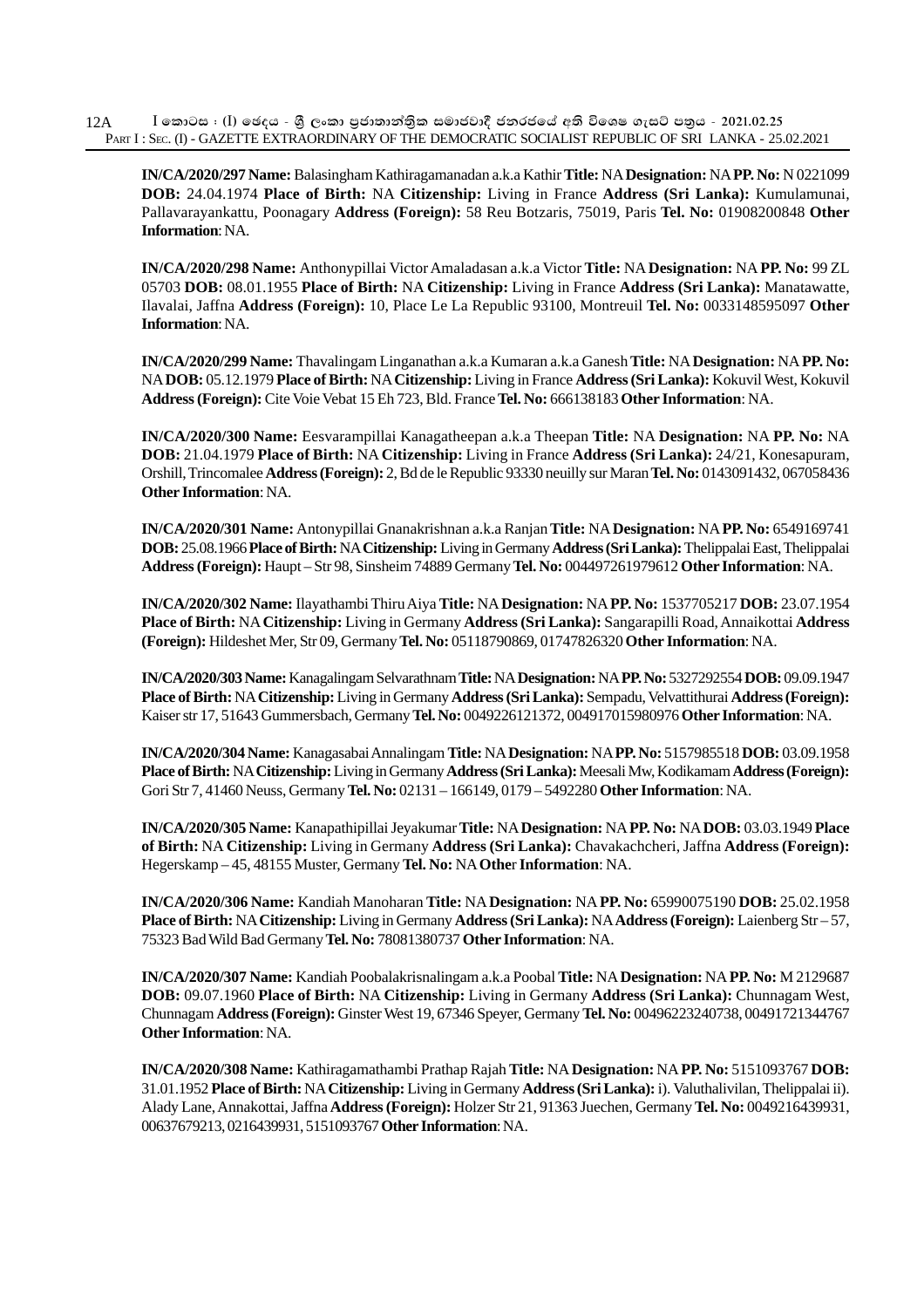**IN/CA/2020/309 Name:** Manikkam Selvarasa **Title:** NA **Designation:** NA **PP. No:** M 2042081, **DOB:** 26.04.1962 **Place of Birth:** NA **Citizenship:** Living in Germany **Address (Sri Lanka):** Mailani North, Chunnagam **Address (Foreign):** Altinger Str 19, 71063 Sindelfingen Germany **Tel. No:** 07031 806821, **Other Information**: NA.

**IN/CA/2020/310 Name:** Manoharan Rajeswary a.k.a Vasanthi **Title:** NA **Designation:** NA, **PP. No:** L 0681044 **DOB:** 19.10.1968 **Place of Birth:** NA **Citizenship:** Living in Germany **Address (Sri Lanka):** i). Thirunaveli East, Jaffna ii). Kandasami Kovil Rd Trincomalee **Address (Foreign):** Em, Richstr -2, 75417 muhl Acker Germany **Tel. No:** 00497041861916, 004901715736211 **Other Information**: NA.

**IN/CA/2020/311 Name:** Paramanandam Kirubaharan a.k.a Kiruba **Title:** NA **Designation:** NA **PP. No:** 1708467300 **DOB:** 15.04.1966 **Place of Birth:** NA **Citizenship:** Living in Germany **Address (Sri Lanka):** 54/12, Pandiyan Thalvu, Jaffna **Address (Foreign):** Schroder Str - 09, 21614 Buxtehude, Germany **Tel. No:** 0049416159039, 00491739486037 **Other Information**: NA.

**IN/CA/2020/312 Name:** Pasupathipillai Udayamoorthy **Title:** NA **Designation:** NA **PP. No:** 2360427264 **DOB:** 14.02.1961 **Place of Birth:** NA **Citizenship:** Living in Germany **Address (Sri Lanka):** Velanai, Jaffna **Address (Foreign):** Kalser Str 69,66424, Homburg, Germany **Tel. No:** 004915930, 00491628802503, **Other Information**: NA.

**IN/CA/2020/313 Name:** Ponnuthurai Sathanandavel **Title:** NA **Designation:** NA **PP**. **No:** M 2006182 **DOB:** 03.08.1949 **Place of Birth:** NA **Citizenship:** Living in Germany **Address (Sri Lanka):** Manankeni Lane, Velvettithurai **Address (Foreign):** ARZ Heimerstr – 41 76831 Ilbesheim, Germany **Tel. No:** 634131937 **Other Information**: NA.

**IN/CA/2020/314 Name:** Poobalasingham Thirubalasingham a.k.a Rajan **Title:** NA **Designation:** NA **PP. No:** 5248149822 **DOB:** 02.11.1967 **Place of Birth:** NA **Citizenship:** Living in Germany **Address (Sri Lanka):** Navakiri, Puttur, **Address (Foreign):** Scharnhorst Str – 58, 51377 Leverkusen, Germany **Tel. No:** 00492147079387, 00491722286691 **Other Information**: NA.

**IN/CA/2020/315 Name:** Ramalingam Nagalingam **Title:** NA **Designation:** NA **PP. No:** N 1754138 **DOB:** 19.05.1927 **Place of Birth:** NA **Citizenship:** Living in Germany **Address (Sri Lanka):** Inuvil East, Inuvil, Jaffna **Address (Foreign):** Kolnex Str - 52 A 58135 Hagan, Germany **Tel. No:** 0233141837, 02331464657 **Other Information**: NA.

**IN/CA/2020/316 Name:** Ramalingam Tharmarasa **Title:** NA **Designation:** NA **PP. No:** M 21196490 **DOB:** 05.10.1951, **Place of Birth:** NA **Citizenship:** Living in Germany **Address (Sri Lanka):** 3rd Division, Muttur, Trincomalee **Address (Foreign):** Thomas Nast 55, 76829 Lando, Germany **Tel. No:** 6341568334 **Other Information**: NA.

**IN/CA/2020/317 Name:** Sabapathi Wimalanathan **Title:** NA **Designation:** NA **PP. No:** 2163228053 **DOB:** 13.09.1965 **Place of Birth:** NA **Citizenship:** Living in Germany **Address (Sri Lanka):** Weaving Lane, Uduppiddi, Jaffna **Address (Foreign): NA Tel. No:** 06341939664, 01695856676 **Other Information**: NA.

**IN/CA/2020/318 Name:** Sellakkili Anandarajan a.k.a Daya **Title:** NA **Designation:** NA **PP. No:** N 1252306 **DOB:** 10.12.1963 **Place of Birth:** NA **Citizenship:** Living in Germany **Address (Sri Lanka):** Maravanpulav Chavakachchery **Address (Foreign):** Gerber Str 7, 47798 Krefeld, Germany **Tel. No:** 00492151391522 **Other Information**: NA.

**IN/CA/2020/319 Name:** Sinnarajah Kirubaharan **Title:** NA **Designation:** NA **PP. No:** M 1181768, **DOB:** 03.08.1948 **Place of Birth:** NA **Citizenship:** Living in Germany **Address (Sri Lanka):** No. 80, Kovil Road, Jaffna **Address (Foreign):** Geslenkirch ENER 970 – 405 52134 Herzogen **Tel. No:** 704189759 **Other Information**: NA.

**IN/CA/2020/320 Name:** Sinnarajah Ravisankar a.k.a Sankar **Title:** NA **Designation:** NA **PP. No:** 5647167749 **DOB:** 12.10.1963 **Place of Birth:** NA **Citizenship:** Living in Germany **Address (Sri Lanka):** Chundikulam, Jaffna **Address (Foreign):** Milsper Str - 47, 58256 Ennepetal, Germany **Tel. No:** 00492333604274, 00491786069180 **Other Information**: NA.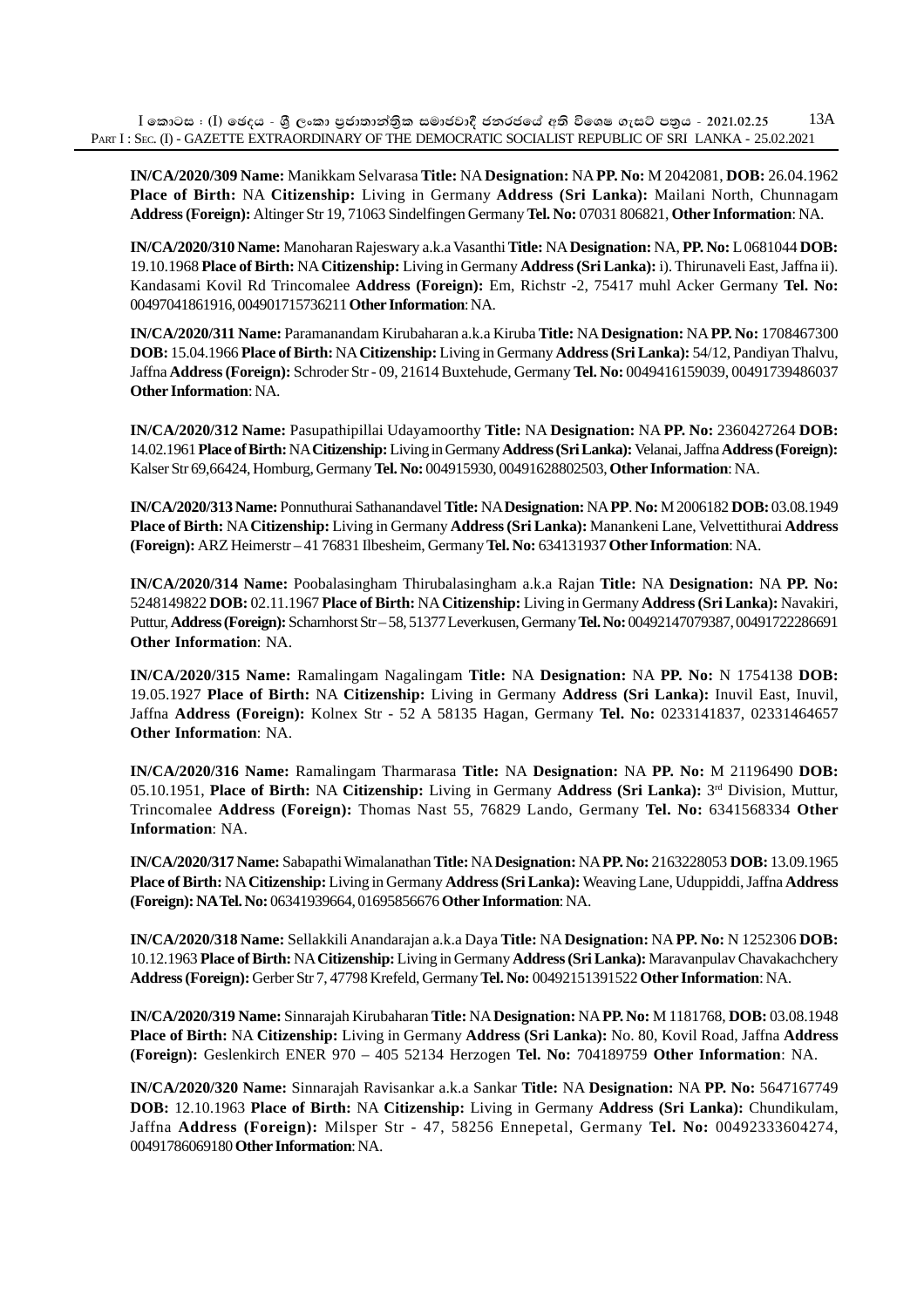**IN/CA/2020/321 Name:** Sinniah Mahesvaran **Title:** NA **Designation:** NA **PP. No:** M 1181768 **DOB:** 03.07.1956 **Place of Birth:** NA **Citizenship:** Living in Germany **Address (Sri Lanka):** Kalyanapuram, Karavetti, Jaffna **Address (Foreign):** Falkeroweg – 6, 7541A, Mulaclcer, Germany **Tel. No:** 70418119759 **Other Information**: NA.

**IN/CA/2020/322 Name:** Somasundaram Pathmakandan a.k.a Kandan, **Title:** NA **Designation:** NA **PP. No:** M 2151041 **DOB:** 03.07.1956 **Place of Birth:** NA **Citizenship:** Living in Germany **Address (Sri Lanka):** Kandasamy Kovil Rd Kopai North, Kopai **Address (Foreign):** Hermann Albert- Str-58-60 46045 Oberhavsen **Tel. No:** 004920820599103, 00491774621321 **Other Information**: NA.

**IN/CA/2020/323 Name:** Subramaniam Sundaralingam a.k.a Sundar **Title:** NA **Designation:** NA **PP. No:** 5431372188 **DOB:** 24.05.1966 **Place of Birth:** NA **Citizenship:** Living in Germany **Address (Sri Lanka):** Kugan Hut, Polikandi **Address (Foreign):** Wortburg Str 33 44575 Castrop - Roucel **Tel. No:** 00492305971873 **Other Information**: NA.

**IN/CA/2020/324 Name:** Thamotharapillai Sivanathan a.k.a Siva, **Title:** NA **Designation:** NA **PP. No:** L 0713559 **DOB:** 01.01.1952 **Place of Birth:** NA **Citizenship:** Living in Germany **Address (Sri Lanka):** No: 71, Main Street, Trincomalee **Address (Foreign):** Hohe 102, 42329 Wuprertal, Germany **Tel. No:** 00490202736743 **Other Information**: NA.

**IN/CA/2020/325 Name:** Vairavanadan Nimalan **Title:** NA **Designation:** NA **PP. No:** N 1241484 **DOB:** 19.01.1965 **Place of Birth:** NA **Citizenship:** Living in Germany **Address (Sri Lanka):** Arali Center, Araly Vaddukoddai, Jaffna **Address (Foreign):** Ben Gurion Ring - 120 60437 Frankfurt **Tel. No:** 00496950930979, 00491732004121 **Other Information**: NA.

**IN/CA/2020/326 Name:** Viramuttu Thavarasa **Title:** NA **Designation:** NA **PP. No:** M 7784525 (Sri Lanka), **DOB:** 29.09.1968 **Place of Birth:** NA **Citizenship:** Living in Germany **Address (Sri Lanka):** Karunkarly, Karainagar **Address (Foreign):** Carl – Sonnen Schein Str – 23, 65936 Frankfurt **Tel. No:** 00496993490421, 00491726817633 **Other Information**: NA.

**IN/CA/2020/327 Name:** Kanagasabai Parani Roobasingam **Title:** NA **Designation:** NA **PP**. **No:** N 2267009 **DOB:** 16.01.1963 **Place of Birth:** NA **Citizenship:** Living in Germany **Address (Sri Lanka):** Meesalai Road, Kodikamam **Address (Foreign):** Turner Str 4 66115, Saarbauclcen **Tel. No:** 00491717561231, 00496814163677 **Other Information**: NA.

**IN/CA/2020/328 Name:** Satheesvaran Yogeshvaran **Title:** NA **Designation:** NA **PP. No:** 5634934770, **DOB:** 16.01.1975 **Place of Birth:** NA **Citizenship:** Living in Germany **Address (Sri Lanka):** Shanthei, Pandithirippu, Jaffna **Address (Foreign):** Bruckterer.Weg 13, 59067, Hamm, Germany **Tel. No:** 02384991814, 017318037778 **Other Information**: NA.

**IN/CA/2020/329 Name:** Saradadevi Manoharan **Title:** NA **Designation:** NA **PP. No:** 6590075204 **DOB:** 25.11.1959 **Place of Birth:** NA **Citizenship:** Living in Germany **Address (Sri Lanka):** NA **Address (Foreign):** Laienberg Str – 51, 75323 Bad Wild Bad, Germany **Tel. No:** 07081380737 **Other Information**: NA.

**IN/CA/2020/330 Name:** Balachandran Balasubramaniam **Title:** NA **Designation:** NA **PP. No:** 2499128386 **DOB:** 01.11.1954 **Place of Birth:** NA **Citizenship:** Living in Germany **Address (Sri Lanka):** No. 187, Point Pedro Road, Nallur, Jaffna **Address (Foreign):** Gofiotzoaa Str 3, 10827 Berlin, Germany **Tel. No:** 03078711708 **Other Information**: NA.

**IN/CA/2020/331 Name:** Nirmaladevi Varadarajah **Title:** NA **Designation:** NA **PP. No:** 5500172082 **DOB:** 13.04.1963 **Place of Birth:** NA **Citizenship:** Living in Germany **Address (Sri Lanka):** NA **Address (Foreign):** Stenner PTR 27, 33613 Bielefeld **Tel. No:** 0049521892240 **Other Information**: NA.

**IN/CA/2020/332 Name:** Subramaniam Jeyasankar **Title:** NA **Designation:** NA **PP. No:** NA **DOB:** 16.02.1974 **Place of Birth:** NA **Citizenship:** Living in Germany **Address (Sri Lanka):** No. 58, Udayanagar, Kilinochchi **Address (Foreign):** Korner Str 41, 46047 Oberhawren, Germany **Tel. No:** '00491773383351 **Other Information**: NA.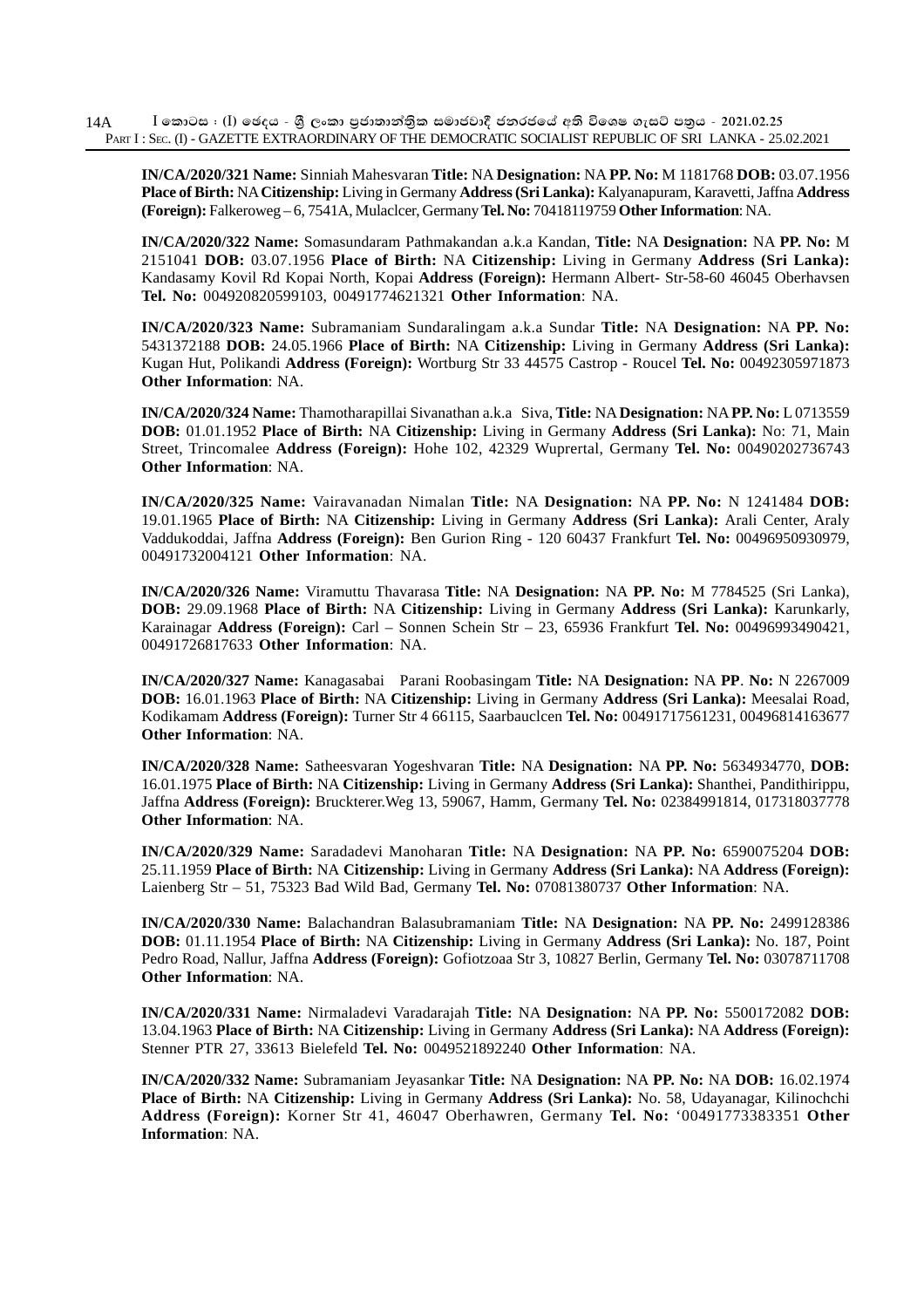$I$  කොටස : (I) ඡෙදය - ශීූ ලංකා පුජාතාන්තික සමාජවාදී ජනරජයේ අති විශෙෂ ගැසට් පතුය - 2021.02.25 PART I : SEC. (I) - GAZETTE EXTRAORDINARY OF THE DEMOCRATIC SOCIALIST REPUBLIC OF SRI LANKA - 25.02.2021 15A

**IN/CA/2020/333 Name:** Selvarajah Jeevarani **Title:** NA **Designation:** NA **PP. No:** 6038579615 **DOB:** 29.01.1968 **Place of Birth:** NA **Citizenship:** Living in Germany **Address (Sri Lanka):** Mailani North, Chunnagam, Jaffna **Address (Foreign):** NA. **Tel. No:** 07031806821 **Other Information**: NA.

**IN/CA/2020/334 Name:** Sivasothi Varadarajah a.k.a Varadar **Title:** NA **Designation:** NA **PP. No:** 5500172060 **DOB:** 08.08.1958 **Place of Birth:** NA **Citizenship:** Living in Germany **Address (Sri Lanka):** NA **Address (Foreign):** Stenner Str 27, 33613 Bielefeld, Germany **Tel. No:** 0049521892240, 00491788922, 0033680899076, 0033148393429, 00491788400 **Other Information**: NA.

**IN/CA/2020/335 Name:** Sinnathurai Kamalanathan **Title:** NA **Designation:** NA **PP. No:** NA **DOB:** 21.01.1944 **Place of Birth:** NA **Citizenship:** Living in Germany **Address (Sri Lanka):** No. 190, Arumugam Mw, Vattakachchi, Kilinochchi **Address (Foreign):** Sachsen Str 9, 48429 Rheine, Germany **Tel. No:** 017515852430 **Other Information**: NA.

**IN/CA/2020/336 Name:** Selliah Loganathan **Title:** NA **Designation:** NA **PP. No:** M 2390190 **DOB:** 18.12.1961 **Place of Birth:** NA **Citizenship:** Living in Germany **Address (Sri Lanka):** Mailadi North, Kankasanthurai Jaffna **Address (Foreign):** Beim Fasanegarten 37 70499 Stuttgart, Germany **Tel. No:** 00497118380012, 04917635532194 **Other Information**: NA.

**IN/CA/2020/337 Name:** Ponniah Balakrisnan a.k.a Chetti **Title:** NA **Designation:** NA **PP. No:** NA **DOB:** 28.09.1953 **Place of Birth:** NA **Citizenship:** Living in Germany **Address (Sri Lanka):** Kondavil North, Kondavil, Jaffna **Address (Foreign):** Kocherwaldstr - 11 74177 Bad, Friedrichshall, Germany **Tel. No:** 071364614, 07139292271 **Other Information**: NA.

**IN/CA/2020/338 Name:** Sinniah Nageshvaran **Title:** NA **Designation:** NA **PP. No:** 5345137617 **DOB:** 28.02.1953 **Place of Birth:** NA **Citizenship:** Living in Germany **Address (Sri Lanka):** Thirunagar, Kilinochchi **Address (Foreign):** Fonigs Berge Bergerpltz 24 51373 Levrkusen, Germany **Tel. No:** 02142028500, 5345137617 **Other Information**: NA.

**IN/CA/2020/339 Name:** Nadarajah Thiruselvam a.k.a Thirumar **Title:** NA **Designation:** NA **PP. No:** M 1770874 **DOB:** 10.10.1972 **Place of Birth:** NA **Citizenship:** Living in Germany **Address (Sri Lanka):** Salanthai, Pandathirippu **Address (Foreign):** Impathe Garlen - 03, 49124 G.M. Otuthe, Germany **Tel. No:** NA **Other Information**: NA.

**IN/CA/2020/340 Name:** Apputhurai Amalan a.k.a Amal a.k.a Thirumalayan a.k.a Vasid a.k.a Jasmin, **Title:** NA **Designation:** NA **PP. No:** NA **DOB:** NA **Place of Birth:** NA **Citizenship:** NA **Address (Sri Lanka):** NA **Address (Foreign):** NA **Tel. No:** NA **Other Information**: NA.

**IN/CA/2020/341 Name:** Rasathurai Sasikaran a.k.a Rasa a.k.a Senthuran **Title:** NA **Designation:** NA **PP. No:** NA **DOB:** 19.03.1976 **Place of Birth:** NA **Citizenship:** Living in India **Address (Sri Lanka):** NA **Address (Foreign):** Sri Parashakthi Veediya, Thanjavur, Chennai **Tel. No:** NA **Other Information**: NA.

**IN/CA/2020/342 Name:** Sivagnanasundaram Sivakaran a.k.a Elil a.k.a Siva **Title:** NA **Designation:** NA **PP. No:** NA **DOB:** 15.01.1978 **Place of Birth:** NA **Citizenship:** Living in India **Address (Sri Lanka):** NA **Address (Foreign):** NA **Tel. No:** NA **Other Information**: NA.

**IN/CA/2020/343 Name:** Yoganathan Thileepan a.k.a Subas **Title:** NA **Designation:** NA **PP. No:** NA **DOB:** 04.06.1986 **Place of Birth:** NA **Citizenship:** Living in India **Address (Sri Lanka):** NA **Address (Foreign):** NA **Tel. No:** NA **Other Information**: NA.

**IN/CA/2020/344 Name:** Sandyapillai Alvenupillai a.k.a Jerom **Title:** NA **Designation:** NA **PP. No:** NA **DOB:** 01.08.1966 **Place of Birth:** NA **Citizenship:** Living in India **Address (Sri Lanka):** NA **Address (Foreign):** NA **Tel. No:** NA **Other Information**: NA.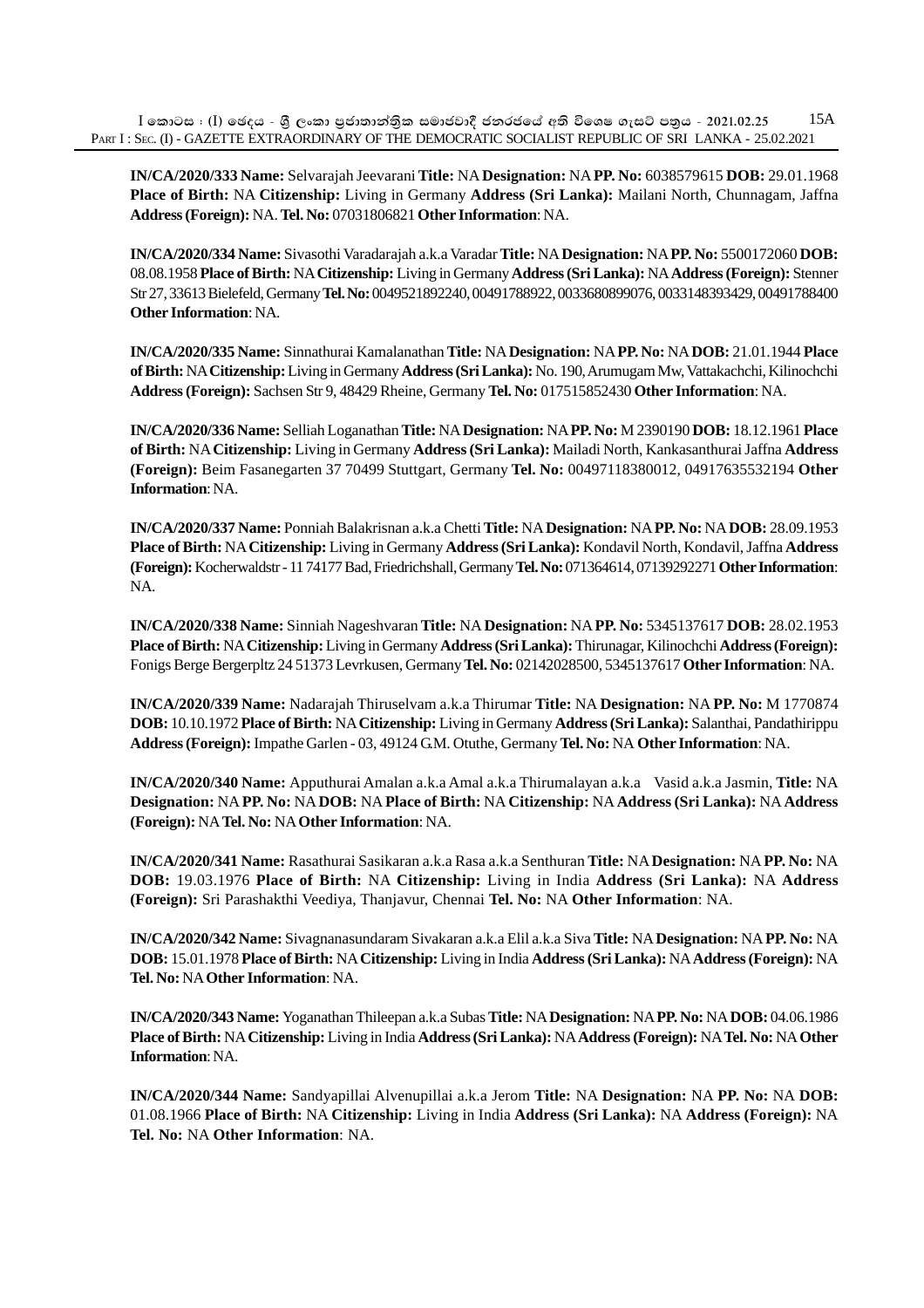**IN/CA/2020/345 Name:** Sivasekaram Vijayaneethan a.k.a Lalith a.k.a Neethan **Title:** NA **Designation:** NA **PP. No:** NA **DOB:** 21.03.1982 **Place of Birth:** NA **Citizenship:** Living in India **Address (Sri Lanka):** NA **Address (Foreign):** NA **Tel. No:** NA **Other Information**: NA.

**IN/CA/2020/346 Name:** Gunaseelan Ramanan a.k.a Anbarasan a.k.a Vaseekaran **Title:** NA **Designation:** NA **PP. No:** NA **DOB:** 21.12.1977 **Place of Birth:** NA **Citizenship:** Living in India **Address (Sri Lanka):** NA **Address (Foreign):** NA **Tel. No:** NA **Other Information**: NA.

**IN/CA/2020/347 Name:** Gunendra Rajah Jeyaraj a.k.a Aravindan a.k.a Darsan **Title:** NA **Designation:** NA **PP. No:** NA **DOB:** 22.01.1985 **Place of Birth:** NA **Citizenship:** Living in India **Address (Sri Lanka):** NA **Address (Foreign):** NA **Tel. No:** NA **Other Information**: NA.

**IN/CA/2020/348 Name:** Ambigedasan Janarthan a.k.a Darsan a.k.a Jana **Title:** NA **Designation:** NA **PP. No:** NA **DOB:** 01.12.1983 **Place of Birth:** NA **Citizenship:** Living in India **Address (Sri Lanka):** NA **Address (Foreign):** NA **Tel. No:** NA **Other Information**: NA.

**IN/CA/2020/349 Name:** Chandraboss Jeyarooban a.k.a Paun a.k.a Rooban **Title:** NA **Designation:** NA **PP. No:** NA **DOB:** 07.07.1978 **Place of Birth:** NA **Citizenship:** Living in India **Address (Sri Lanka):** NA **Address (Foreign):** NA **Tel. No:** NA **Other Information**: NA.

**IN/CA/2020/350 Name:** Policap Alexander a.k.a Kandan **Title:** NA **Designation:** NA **PP**. **No:** NA **DOB:** 20.12.1981 **Place of Birth:** NA **Citizenship:** Living in India **Address (Sri Lanka):** NA **Address (Foreign):** NA **Tel. No:** NA **Other Information**: NA.

**IN/CA/2020/351 Name:** Navarathnam Sadeesvaran a.k.a Arun a.k.a Sadees **Title:** NA **Designation:** NA **PP. No:** NA **DOB:** 20.10.1979 **Place of Birth:** NA **Citizenship:** Living in India **Address (Sri Lanka):** NA **Address (Foreign):** NA **Tel. No:** NA **Other Information**: NA.

**IN/CA/2020/352 Name:** Subramaniam Sadees Kumar a.k.a Kumar a.k.a Sadees **Title:** NA **Designation:** NA **PP. No:** NA **DOB:** 31.08.1974 **Place of Birth:** NA **Citizenship:** Living in India **Address (Sri Lanka):** NA **Address (Foreign):** NA **Tel. No:** NA **Other Information**: NA.

**IN/CA/2020/353 Name:** Kamaladas Kaushalyah a.k.a Madi **Title:** NA **Designation:** NA **PP. No:** NA **DOB:** 21.02.1981 **Place of Birth:** NA **Citizenship:** Living in India **Address (Sri Lanka):** NA **Address (Foreign):** NA **Tel. No:** NA **Other Information**: NA.

**IN/CA/2020/354 Name:** Rupasingam Janakanth a.k.a Alahan a.k.a Jana **Title:** NA **Designation:** NA **PP. No:** NA **DOB:** 28.02.1982 **Place of Birth:** NA **Citizenship:** Living in India **Address (Sri Lanka):** NA **Address (Foreign):** NA **Tel. No:** NA **Other Information**: NA.

**IN/CA/2020/355 Name:** Rathnasingham Nittiyanandan a.k.a Ananth **Title:** NA **Designation:** NA **PP. No:** NA **DOB:** NA **Place of Birth:** NA **Citizenship:** Living in India **Address (Sri Lanka):** NA **Address (Foreign):** NA **Tel. No:** NA **Other Information**: NA.

**IN/CA/2020/356 Name:** Paramananadan Sivaramakrisnan a.k.a Anbu a.k.a Ramanan **Title:** NA **Designation:** NA **PP. No:** NA **DOB:** 25.08.1984 **Place of Birth:** NA **Citizenship:** Living in India **Address (Sri Lanka):** NA **Address (Foreign):** NA **Tel. No:** NA **Other Information**: NA.

**IN/CA/2020/357 Name:** Ilankumaran Ranjithakumari a.k.a Madhura a.k.a Jayantha **Title:** NA **Designation:** NA **PP. No:** NA **DOB:** 18.10.1971 **Place of Birth:** NA **Citizenship:** Living in India **Address (Sri Lanka):** NA **Address (Foreign):** No 364/9, Jumbomaharisi Street, Annicut Road, Valajapet, Vellur **Tel. No:** NA **Other Information**: NA.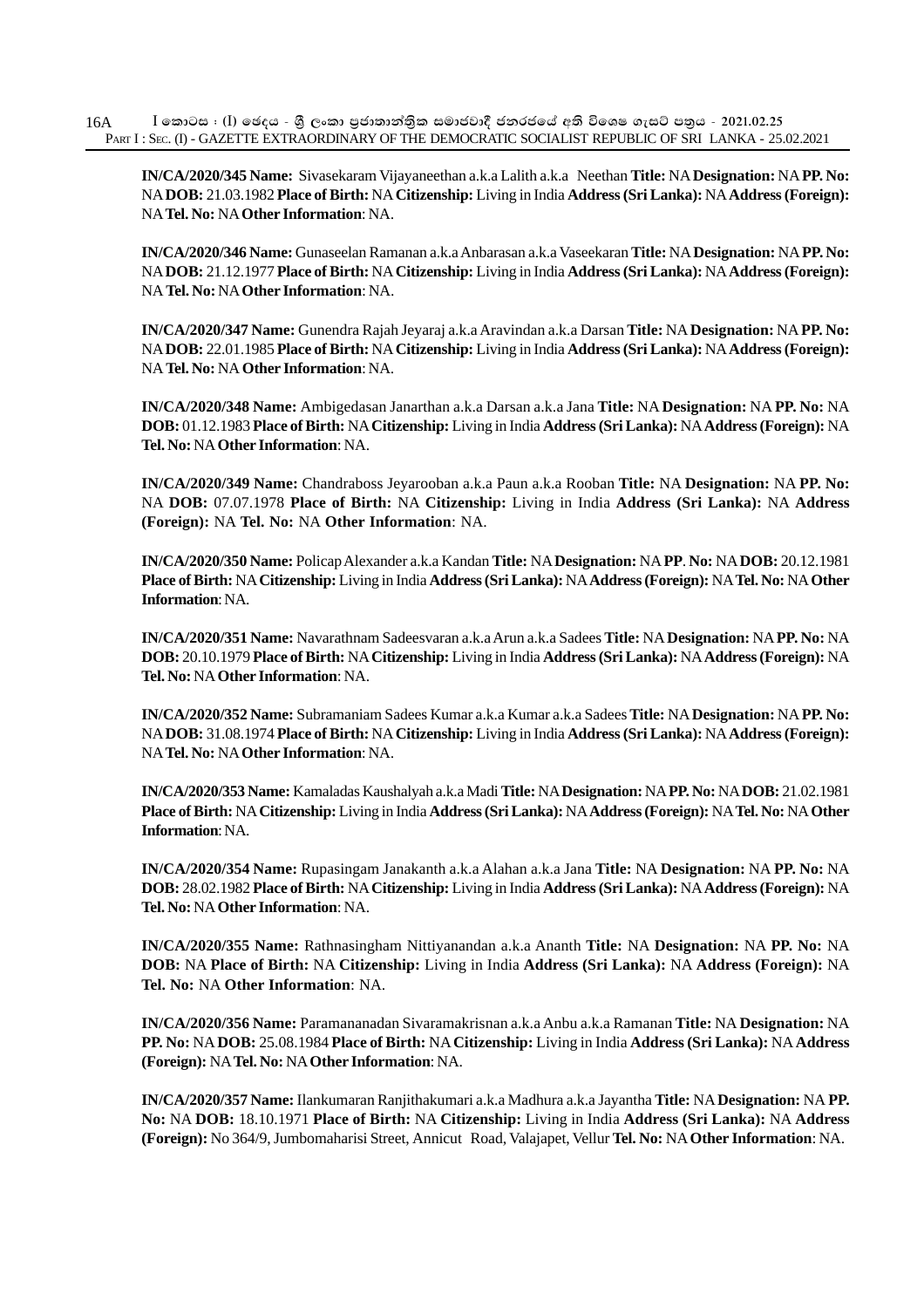**IN/CA/2020/358 Name:** Sebastianpillai Ravikumar a.k.a Maran a.k.a Nickson **Title:** NA **Designation:** NA **PP. No:** NA **DOB:** 23.05.1981 **Place of Birth:** NA **Citizenship:** Living in India **Address (Sri Lanka):** NA **Address (Foreign):** Sri Lankan Refugee Camp, Thindukal, India **Tel. No:** NA **Other Information**: NA.

**IN/CA/2020/359 Name:** Thambithurai Sivasithambaranathan a.k.a Paul a.k.a Kannan **Title:** NA **Designation:** NA **PP. No:** NA **DOB:** 25.02.1968 **Place of Birth:** NA **Citizenship:** Living in India **Address (Sri Lanka):** NA **Address (Foreign):** NA **Tel. No:** NA **Other Information**: NA.

**IN/CA/2020/360 Name:** Kathiravelu Sivagnanaselvam a.k.a Jeevan a.k.a Selavam a.k.a Aththar **Title:** NA **Designation:** NA **PP. No:** NA **DOB:** 15.10.1963 **Place of Birth:** NA **Citizenship:** Living in India **Address (Sri Lanka):** NA **Address (Foreign):** L/2, 801, 48 Croo Road, Thiruvalluvarnagar, Thiruvanmiyur, Chennai – 41, India **Tel. No:** NA **Other Information**: NA.

**IN/CA/2020/361 Name:** Thangiah Thangam a.k.a Sankar a.k.a Suresh **Title:** NA **Designation:** NA **PP. No:** NA **DOB:** 10.04.1975 **Place of Birth:** NA **Citizenship:** Living in India **Address (Sri Lanka):** NA **Address (Foreign):** Muthaliyar Kumpam, Kaanchikudi District, Thamil Nadu, India **Tel. No:** NA **Other Information**: NA.

**IN/CA/2020/362 Name:** Amalarokesiyas Chandravathana a.k.a Vathani a.k.a Vathana **Title:** NA **Designation:** NA **PP. No:** NA **DOB:** 10.11.1973 **Place of Birth:** NA **Citizenship:** Living in India **Address (Sri Lanka):** NA **Address (Foreign):** 17, V.V. Colony 1st Street, Near Adambakkam Police Station, Chennai -88, India **Tel. No:** NA **Other Information**: NA.

**IN/CA/2020/363 Name:** Simiyon Sebastian a.k.a Vinson **Title:** NA **Designation:** NA **PP. No:** NA **DOB:** 08.09.1965 **Place of Birth:** NA **Citizenship:** Living in Italy **Address (Sri Lanka):** Uayarapuram, Anakottai, Jaffna **Address (Foreign):** Via Tarpaia - 13, 90130, Palermo, Italy **Tel. No:** NA **Other Information**: NA.

**IN/CA/2020/364 Name:** Selvarasa Kavithasan a.k.a Kavi **Title:** NA **Designation:** NA **PP. No:** NA **DOB:** 14.10.1978 **Place of Birth:** NA **Citizenship:** Living in Italy **Address (Sri Lanka):** Kachchai Road, Kodikamam, Jaffna **Address (Foreign):** Via Manunzio 7/21, Genova, Italy **Tel. No:** NA **Other Information**: NA.

**IN/CA/2020/365 Name:** Thavendaran Kamalanathan a.k.a Babu **Title:** NA **Designation:** NA **PP. No:** NA **DOB:** 27.07.1979 **Place of Birth:** NA **Citizenship:** Living in Italy **Address (Sri Lanka): S**andilipai North, Sandilipai, Jaffna **Address (Foreign):** Via Salagiust 718, Genova, Italy **Tel. No:** NA **Other Information**: NA.

**IN/CA/2020/366 Name:** Sinnathurai Sivarasa a.k.a Anandarasa **Title:** NA **Designation:** NA **PP. No:** NA **DOB:** 08.04.1966 **Place of Birth:** NA **Citizenship:** Living in Italy **Address (Sri Lanka):** Kachchai South, Kodikamam, Jaffna **Address (Foreign):** Fraz - Pratriverosaz 13835 Trivero Biella, Italy **Tel. No:** NA **Other Information**: NA.

**IN/CA/2020/367 Name:** Nallanathan Jayanthan **Title:** NA **Designation:** NA **PP. No:** NA **DOB:** 02.09.1971 **Place of Birth:** NA **Citizenship:** Living in Italy **Address (Sri Lanka):** No. 12, Kanagarathnam Rd, Ariyali, Jaffna **Address (Foreign):** Frz, Fila 5/B 13832, Trivero, Bialla, Italy **Tel. No:** NA **Other Information**: NA.

**IN/CA/2020/368 Name:** Yoganathan Ajinthan a.k.a Ajith **Title:** NA **Designation:** NA **PP. No:** NA **DOB:** 29.03.1982 **Place of Birth:** NA **Citizenship:** Living in Italy **Address (Sri Lanka):** Vannankeny, Palai **Address (Foreign):** Castel Foglio Mantova, Italy **Tel. No:** NA **Other Information**: NA.

**IN/CA/2020/369 Name:** Velupillai Parameshvaran a.k.a Paramesh **Title:** NA **Designation:** NA **PP. No:** NA **DOB:** 02.07.1968 **Place of Birth:** NA **Citizenship:** Living in Italy **Address (Sri Lanka):** Thampakamam. Palai **Address (Foreign):** Castel Goffredo Mantova, Italy **Tel. No:** NA **Other Information**: NA.

**IN/CA/2020/370 Name:** Joseph Maria Norbert Nandakumar a.k.a Nandan **Title:** NA **Designation:** NA **PP. No:** NA **DOB:** 30.03.1973 **Place of Birth:** NA **Citizenship:** Living in Italy **Address (Sri Lanka):** Manalkadu, Kudathanei **Address (Foreign):** Via, Polara - 48, 90134, Palermo, Italy **Tel. No:** NA **Other Information**: NA.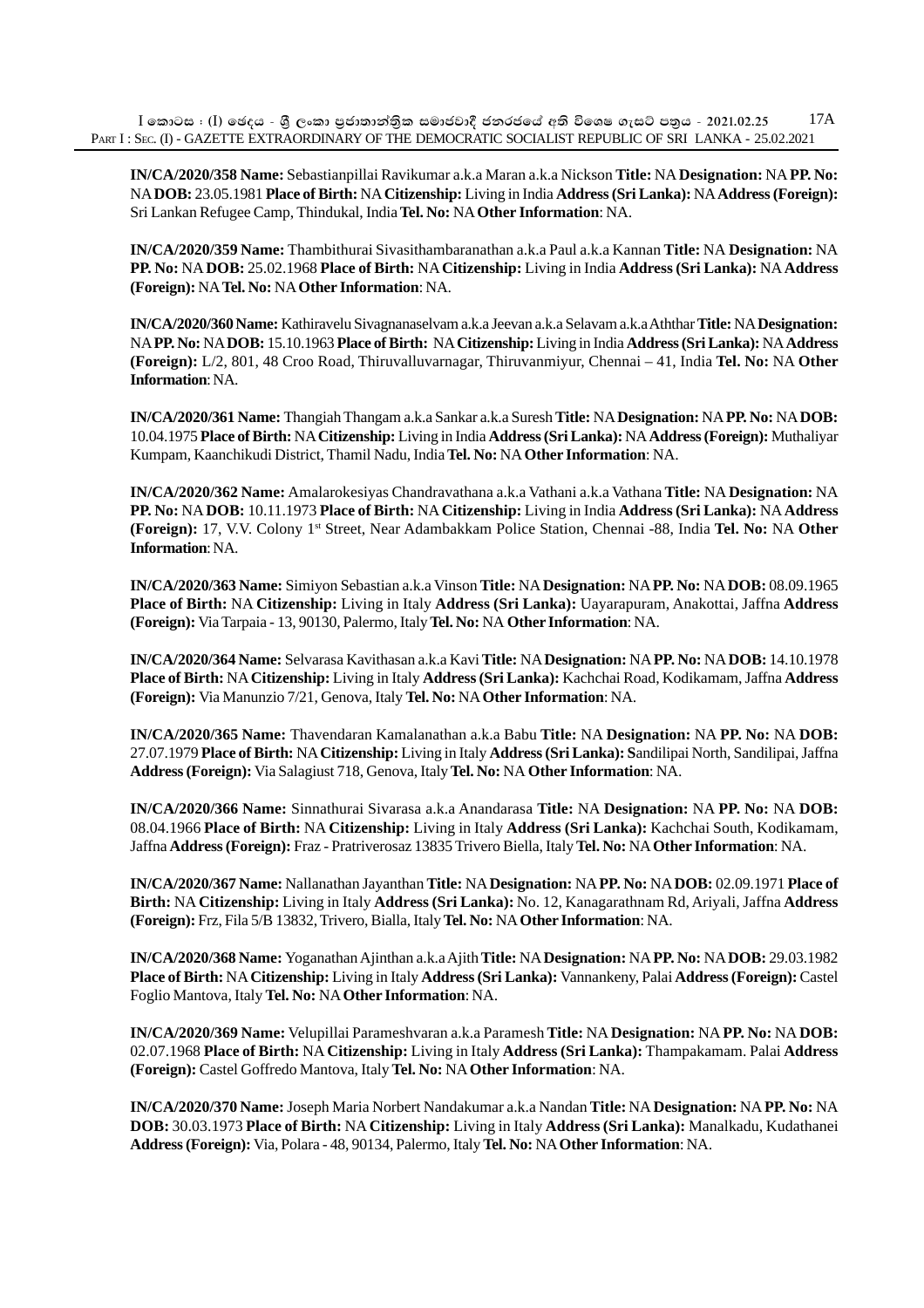**IN/CA/2020/371 Name:** Sellathurai Moorthy a.k.a Moorthy **Title:** NA **Designation:** NA **PP. No:** NA **DOB:** 19.03.1963 **Place of Birth:** NA **Citizenship:** Living in Italy **Address (Sri Lanka):** Makiapiddi, Sandilipai, Jaffna **Address (Foreign):** Palermo, Italy **Tel. No:** NA **Other Information**: NA.

**IN/CA/2020/372 Name:** Emmanuel Ranjith Kasiyas Keegan a.k.a Keegan **Title:** NA **Designation:** NA **PP. No:** NA **DOB:** 15.03.1984 **Place of Birth:** NA **Citizenship:** Living in Italy **Address (Sri Lanka):** Mouncarmel Rd, Gurunagar, Jaffna **Address (Foreign):** Palermo, Italy **Tel. No:** NA **Other Information**: NA.

**IN/CA/2020/373 Name:** Suvahaipillai Jesuthasan a.k.a Vasanthan **Title:** NA **Designation:** NA **PP. No:** NA **DOB:** 02.1956 **Place of Birth:** NA **Citizenship:** Living in Italy **Address (Sri Lanka):** Championpattu North **Address (Foreign):** Via Orologlo, 35, 90100, Palermo, Italy **Tel. No:** NA **Other Information**: NA.

**IN/CA/2020/374 Name:** Navarathnam Suhitharan a.k.a Suky **Title:** NA **Designation:** NA **PP. No:** NA **DOB:** 06.06.1975 **Place of Birth:** NA **Citizenship:** Living in Italy **Address (Sri Lanka):** Mavittapuram South, Telippalai, Jaffna **Address (Foreign):** Via D Brago 49, Lecce 73100 **Tel. No:** NA **Other Information**: NA.

**IN/CA/2020/375 Name:** Selvarathnam Jeyarathnam a.k.a Jeyam **Title:** NA **Designation:** NA **PP. No:** NA **DOB:** 03.01.1969 **Place of Birth:** NA **Citizenship:** Living in Italy **Address (Sri Lanka):** Vattuvakal, Mullativu **Address (Foreign):** Palermo, Italy **Tel. No:** NA **Other Information**: NA.

**IN/CA/2020/376 Name:** Jeganathan **Title:** NA **Designation:** NA **PP. No:** NA **DOB:** 12.07.1972 **Place of Birth:** NA **Citizenship:** Living in Italy **Address (Sri Lanka):** Karampan, Kayts **Address (Foreign):** Via G Rossini - 42, 73100 Lecre, Italy **Tel. No:** NA **Other Information**: NA.

**IN/CA/2020/377 Name:** Nadarasa Kamaladasan a.k.a Kamal **Title:** NA **Designation:** NA **PP. No:** NA **DOB:** 04.08.1976 **Place of Birth:** NA **Citizenship:** Living in Italy **Address (Sri Lanka):** Mattuvil, Poonagiri **Address (Foreign):** 97 Via Gagini Palermo **Tel. No:** NA **Other Information**: NA.

**IN/CA/2020/378 Name:** Ponnuthurai Prabakaran a.k.a Prabu **Title:** NA **Designation:** NA **PP. No:** NA **DOB:** 24.02.1957 **Place of Birth:** NA **Citizenship:** Living in Italy **Address (Sri Lanka):** School Rd, Navatkuli, Jaffna **Address (Foreign):** 34 Via Pormala Neppoli, Italy **Tel. No:** NA **Other Information**: NA.

**IN/CA/2020/379 Name:** Sivarajah Sribavani **Title:** NA **Designation:** NA **PP. No:** M 1669275 **DOB:** 02.06.1968 **Place of Birth:** NA **Citizenship:** Living in Italy **Address (Sri Lanka):** Kachchai Road, Kodikamam, Jaffna **Address (Foreign):** Pra Trivero - 302 Bi Italy **Tel. No:** 00390157388547, **Other Information**: NA.

**IN/CA/2020/380 Name:** Vigneshvaran Sudahar **Title:** NA **Designation:** NA **PP. No:** NA **DOB:** 15.09.1980 **Place of Birth:** NA, **Citizenship:** Living in Italy **Address (Sri Lanka):** Pettikurichchi, Pandithirippu **Address (Foreign):** Via Tel Medigo, Palermo, Italy **Tel. No:** 00390157388547 **Other Information**: NA.

**IN/CA/2020/381 Name:** Thiyagarajah Pulendrarajah a.k.a Raja **Title:** NA **Designation:** NA **PP. No:** NA **DOB:** 09.10.1954 **Place of Birth:** NA, **Citizenship:** Living in Italy **Address (Sri Lanka):** Velanai East, Velanai, Jaffna **Address (Foreign):** Via Manzoni - 8, Napoli, Italy **Tel. No:** NA **Other Information**: NA.

**IN/CA/2020/382 Name:** Subramaniam Surendran a.k.a Suresh **Title:** NA **Designation:** NA **PP. No:** NA **DOB:** 23.02.1972 **Place of Birth:** NA **Citizenship:** Living in Italy **Address (Sri Lanka):** 4th Mile Post, Annakottai, Jaffna **Address (Foreign):** Via F Crispi - 20, 73100 - Lecce, Italy **Tel. No:** NA **Other Information**: NA.

**IN/CA/2020/383 Name:** Somanadar Sivarooban a.k.a Rooban **Title:** NA **Designation:** NA **PP. No:** NA **DOB:** 19.06.1980 **Place of Birth:** NA **Citizenship:** Living in Italy **Address (Sri Lanka):** No. 174, Arumugam Road, Vattakachchi, Kilinochchi **Address (Foreign):** Via F Crispi - 20, 73100 - Lecce, Italy **Tel. No:** NA **Other Information**: NA.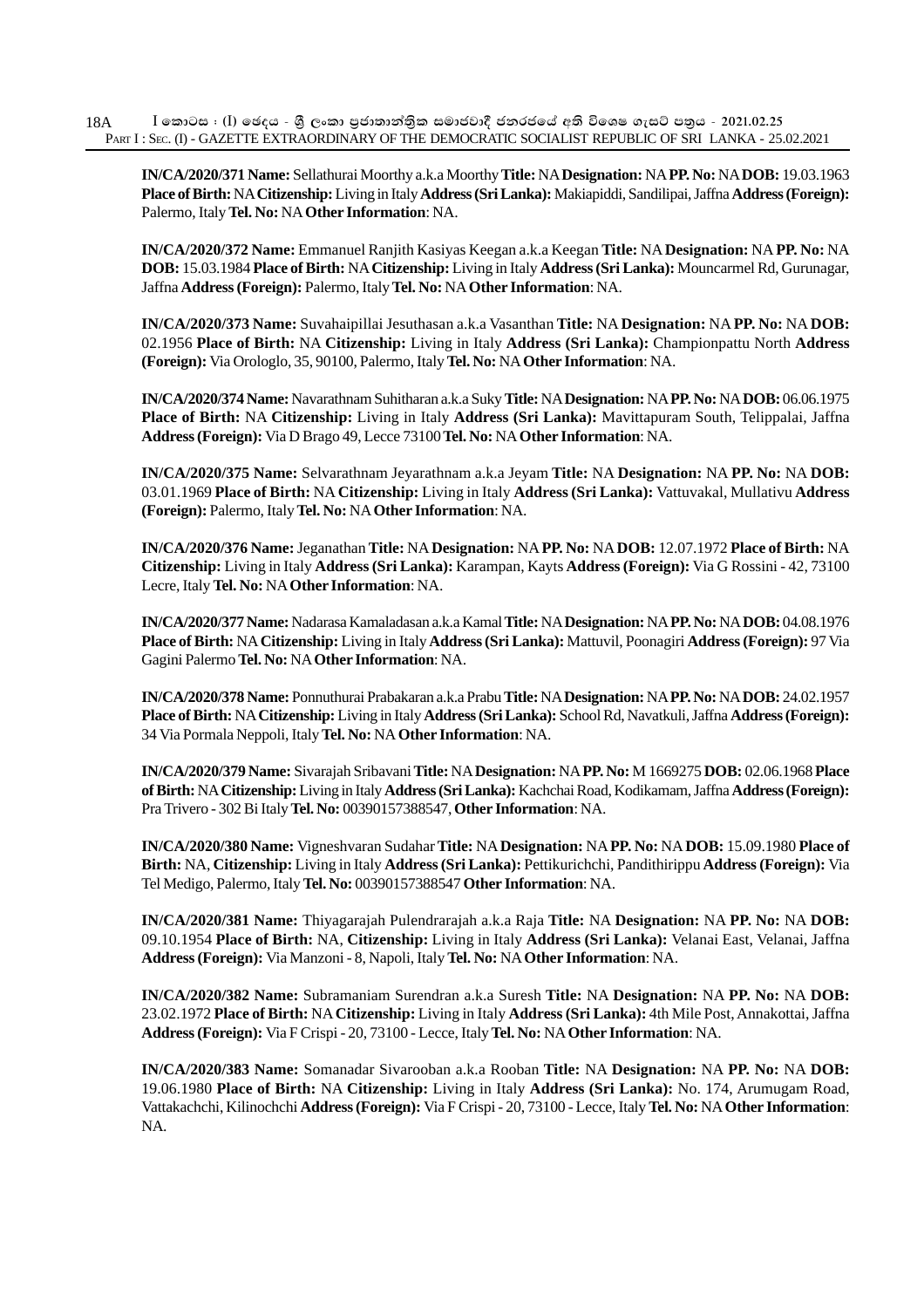$I$  කොටස : (I) ඡෙදය - ශීූ ලංකා පුජාතාන්තික සමාජවාදී ජනරජයේ අති විශෙෂ ගැසට් පතුය - 2021.02.25 PART I : SEC. (I) - GAZETTE EXTRAORDINARY OF THE DEMOCRATIC SOCIALIST REPUBLIC OF SRI LANKA - 25.02.2021 19A

.

**IN/CA/2020/384 Name:** Rajathurai Rajanayagam **Title:** NA **Designation:** NA **PP. No:** NA **DOB:** 14.06.1961 **Place of Birth:** NA **Citizenship:** Living in Italy **Address (Sri Lanka):** Amman Rd, Thalankaval Pillayar Koviladi, Thirunavel, Jaffna **Address (Foreign):** *Via* De Spuches - 11, Palermo, Italy **Tel. No:** NA **Other Information**: NA.

**IN/CA/2020/385 Name:** Pathmalingam Gajendran **Title:** NA **Designation:** NA **PP. No:** NA **DOB:** 11.02.1966 **Place of Birth:** NA **Citizenship:** Living in Italy **Address (Sri Lanka):** Kurumpasity, Tellipalai **Address (Foreign):** VIA Remo Sandron, Palermo, Italy **Tel. No:** NA **Other Information**: NA.

**IN/CA/2020/386 Name:** Neethikulasingam Parameshvaran **Title:** NA **Designation:** NA **PP. No:** NA **DOB:** 19.04.1964 **Place of Birth:** NA **Citizenship:** Living in Italy **Address (Sri Lanka):** Uduthurai North, Thalayadi **Address (Foreign):** Via, Tomasso Aversa - 8490100, Palermo, Italy **Tel. No:** NA **Other Information**: NA.

**IN/CA/2020/387 Name:** David Christy Anandaraj **Title:** NA **Designation:** NA **PP. No:** NA **DOB:** 18.02.1964 **Place of Birth:** NA **Citizenship:** Living in Italy **Address (Sri Lanka):** St. James lane, Ilavalai, Jaffna **Address (Foreign):** VIA Posillido, 680123, Napoli, Italy **Tel. No:** NA **Other Information**: NA.

**IN/CA/2020/388 Name:** Jayalaxmi Govindasamy a.k.a Jaya **Title:** NA **Designation:** NA **PP. No:** A 13506534 **DOB:** 09.05.1980 **Place of Birth:** NA **Citizenship:** Living in Malaysia **Address (Sri Lanka):** NA **Address (Foreign):** 09 - 3a - 13, AC4 - Taman Sri Sentosa, Jln Klang, Lama, 58000, KL, Malaysia **Tel**. **No:** 0377814801, 0196441531 **Other Information**: NA.

**IN/CA/2020/389 Name:** Sivalingam Saravanan a.k.a Karikalan **Title:** NA **Designation:** NA **PP. No:** A 11634786 **DOB:** 28.06.1976 **Place of Birth:** NA **Citizenship:** Living in Malaysia **Address (Sri Lanka):** NA **Address (Foreign):** i). No. 02, Indian Settlement 68100 Batu Caves, Selangor, Malaysia ii). No. 03, Jalan Yap Ah Shak, 50300 KL, Malaysia **Tel. No:** 0060166327410, **Other Information**: NA.

**IN/CA/2020/390 Name:** Perumal Sinnakutti **Title:** NA **Designation:** NA **PP. No:** A 12541083 **DOB:** 26.03.1969 **Place of Birth:** NA **Citizenship:** Living in Malaysia **Address (Sri Lanka):** NA **Address (Foreign):** Lot 86 Kampung Ampar Teneng 43800 Dengkil, Selanfor, Darul Ensan, Malaysia **Tel. No:** 0122065412 **Other Information**: NA.

**IN/CA/2020/391 Name:** Periyasamy Mohan **Title:** NA **Designation:** NA **PP. No:** A 14062497 **DOB:** 15.09.1966 **Place of Birth:** NA **Citizenship:** Living in Malaysia **Address (Sri Lanka):** NA **Address (Foreign):** No. 39 Jalan Serror Kid 22, Jmn Seri Orkd 81300 Skudai Johord, Malaysia **Tel. No:** 0177540597 **Other Information**: NA.

**IN/CA/2020/392 Name:** Ramiah Thirumavalavan a.k.a Perumal **Title:** NA **Designation:** NA **PP. No:** NA **DOB:** 05.02.1963 **Place of Birth:** NA **Citizenship:** NA **Address (Sri Lanka):** NA **Address (Foreign):** Lot 274, Kampong Bendahnara Baru Jalan Songai Tua, 68100 Batu Caves, Malaysia **Tel. No:** 60361878819, 0133528291 **Other Information**: NA.

**IN/CA/2020/393 Name:** Jeyakumar Vaiyapuri a.k.a Kumar **Title:** NA **Designation:** NA **PP. No:** NA **DOB:** 07.01.1973 **Place of Birth:** NA **Citizenship:** NA **Address (Sri Lanka):** NA **Address (Foreign):** Paththang Peryunthai, Celonkor, Malayasia **Tel. No:** 0060126619232, 006021563951 **Other Information**: NA.

**IN/CA/2020/394 Name:** Nadarajah Lakshmi Kanthan **Title:** NA **Designation:** NA **PP. No:** 0911030 (NIC No. 851274103 V) **DOB:** 06.05.1985 **Place of Birth:** NA **Citizenship:** Living in Malaysia **Address (Sri Lanka):** No. 176, Pillayar Kovil Mw, Karayakkantiv, Kannankuda, Batticaloa **Address (Foreign):** NA **Tel. No:** NA **Other Information**: NA.

**IN/CA/2020/395 Name:** Sellvamalar Aiyadurai **Title:** NA **Designation:** NA **PP. No:** A12730460 **DOB:** 11.03.1959 **Place of Birth:** NA **Citizenship:** Living in Malaysia **Address (Sri Lanka):** NA **Address (Foreign):** No. 7, Jalan Bu 10/ 01, Bandar AMA, 47800 P - Jaya, Selangor, Malaysia **Tel. No:** 0060377252320, 0060122396547 **Other Information**: NA.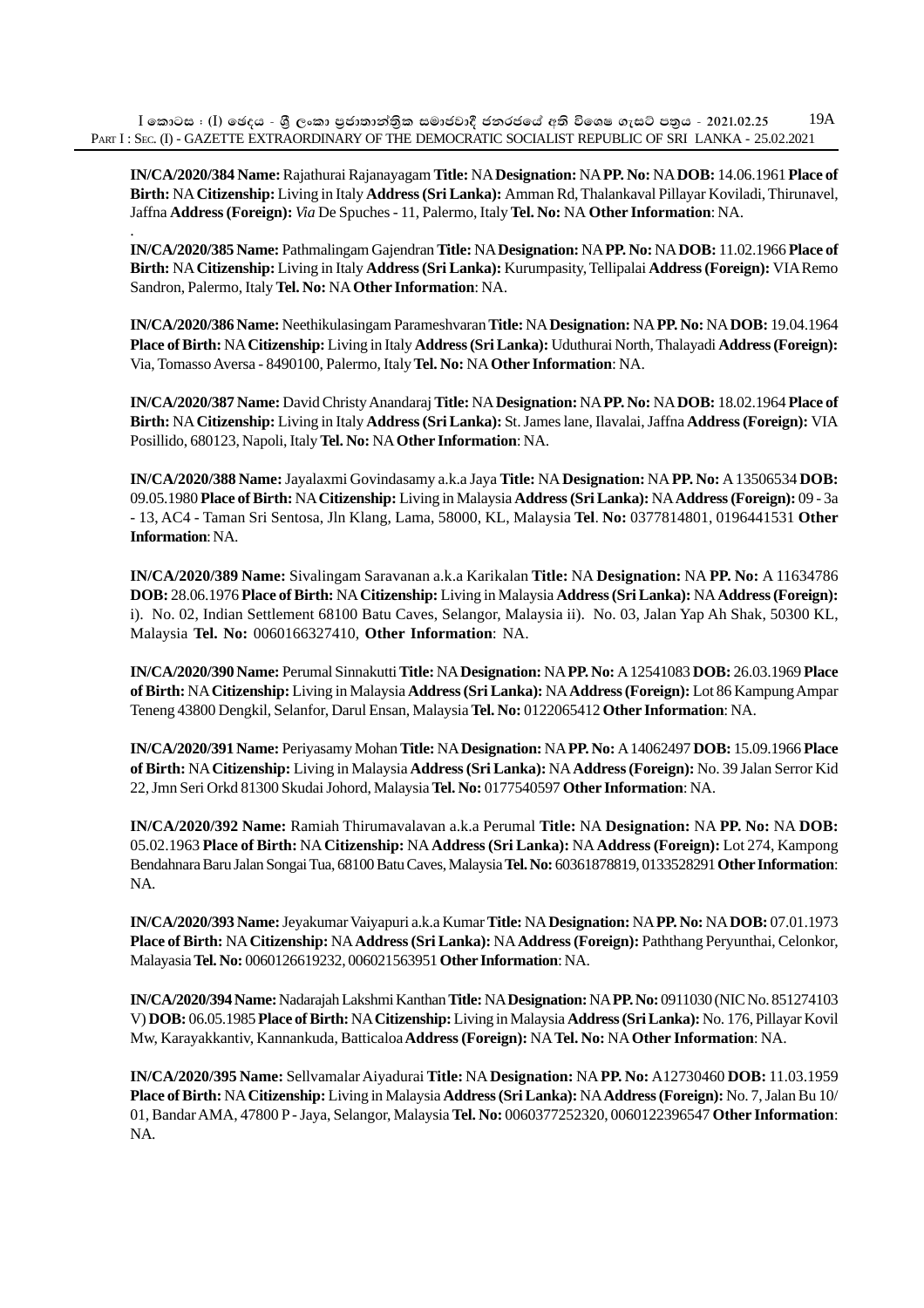**IN/CA/2020/396 Name:** Nagamuttu Mahesvara Moorthy a.k.a Mahesh **Title:** NA **Designation:** NA **PP. No:** NF 7241398 **DOB:** 28.02.1972 **Place of Birth:** NA **Citizenship:** Living in Netherlands **Address (Sri Lanka):** Puloly South, Point Pedro **Address (Foreign):** Koning Str, 94, 2515 Jt Denhaay, Netharlands **Tel. No:** 0031703951691, 0031624636556 **Other Information**: NA.

**IN/CA/2020/397 Name:** Thanihasalam Jeyaruban **Title:** NA **Designation:** NA **PP. No:** N 85093233 **DOB:** 22.04.1973 **Place of Birth:** NA **Citizenship:** Living in Netherlands **Address (Sri Lanka):** Pattaimany, Achchuveli, Jaffna **Address (Foreign):** P. Van Anpooy Laan - 93, 3144 Le Maassluis, Netharlands **Tel. No:** 5901372 **Other Information**: NA.

**IN/CA/2020/398 Name:** Kandiah Krishna Kumar a.k.a Arun **Title:** NA **Designation:** NA **PP. No:** NF 6603337 **DOB:** 06.09.1969 **Place of Birth:** NA **Citizenship:** Living in Netherlands **Address (Sri Lanka):** Puloly South, Point Pedro **Address (Foreign):** Schoon Hoven STR AAT - 11, 1324 Almera **Tel. No:** 365332727 **Other Information**: NA.

**IN/CA/2020/399 Name:** Thambu Arulnesan a.k.a Nelsan **Title:** NA **Designation:** NA **PP. No:** NA **DOB:** 08.12.1973 **Place of Birth:** NA **Citizenship:** Living in Netherlands **Address (Sri Lanka):** NA **Address (Foreign):** Beverwyk, Netherlands **Tel. No:** NA **Other Information**: NA.

**IN/CA/2020/400 Name:** Arumugam Jaya a.k.a Jaya **Title:** NA **Designation:** NA **PP. No:** NF 3433287 **DOB:** 24.03.1966 **Place of Birth:** NA **Citizenship:** Living in Netherlands **Address (Sri Lanka):** Navali North, Manippai **Address (Foreign):** Maartens Kamp - 3, 5311 GG, Gameven, Netherlands **Tel. No:** 0418561080, 0621875426 **Other Information**: NA.

**IN/CA/2020/401 Name:** Kanapathipellai Yogendran a.k.a Yogan **Title:** NA **Designation:** NA **PP. No:** NA **DOB:** 04.12.1956 **Place of Birth:** NA **Citizenship:** Living in Netherlands **Address (Sri Lanka):** Murugan Kovil Road, Nellyadi, Jaffna **Address (Foreign):** Unurenland-150,4006xw, Tiel, Netherlands **Tel. No:** 344610885 **Other Information**: NA.

**IN/CA/2020/402 Name:** Kundumani Sathgunarasa a.k.a Sathgunam **Title:** NA **Designation:** NA **PP. No:** NB 7461875 **DOB:** 04.11.1962 **Place of Birth:** NA **Citizenship:** Living in Netherlands **Address (Sri Lanka):** Karanavai West, Valliyawattai, Karavetti **Address (Foreign):** Lysterdes Steer – 8 7271 Hm, Borculo, Netherlands **Tel. No:** 545271253 **Other Information**: NA.

**IN/CA/2020/403 Name:** Panchalingam Nadesalingam a.k.a Nada **Title:** NA **Designation:** NA **PP. No:** NLD 44284997 **DOB:** 01.02.1968 **Place of Birth:** NA **Citizenship:** Living in Netherlands **Address (Sri Lanka):** Sankaraththai, Vadukkottai, Anaikottai, Jaffna **Address (Foreign):** Tullp Steet -70 6361 Jp Nuth, Netherlands **Tel. No:** NA **Other Information**: NA.

**IN/CA/2020/404 Name:** Sellathurai Mano a.k.a Mano **Title:** NA **Designation:** NA **PP. No:** M16093315 **DOB:** 04.03.1972 **Place of Birth:** NA **Citizenship:** Living in Netherlands **Address (Sri Lanka):** Nichchamam, Chankanai, Jaffna **Address (Foreign):** Oudehet -20 ,5552 LH, Valkenswaard, Netherlands **Tel. No:** 0402011046, 0651808886 **Other Information**: NA.

**IN/CA/2020/405 Name:** Weerasingham Thayalan **Title:** NA **Designation:** NA **PP. No:** M 13787381P **DOB:** 06.02.1960 **Place of Birth:** NA **Citizenship:** Living in Netherlands **Address (Sri Lanka):** School Lane, Kondavil West, Kondavil, Jaffna **Address (Foreign):** Willen Van Alcmade Street 25, 1785 LR, Denhelder Netherlands **Tel. No:** 0223637218 **Other Information**: NA.

**IN/CA/2020/406 Name:** Devathas Konstransan Malariyan a.k.a Kons **Title:** NA **Designation:** NA, **PP. No:** NB 8568715 **DOB:** 03.03.1975 **Place of Birth:** NA **Citizenship:** Living in Netherlands **Address (Sri Lanka):** Kudathanai, Jaffna **Address (Foreign):** Lingk Street -102, 2314 Tk Leiden, Netherlands **Tel. No:** 652678980 **Other Information**: NA.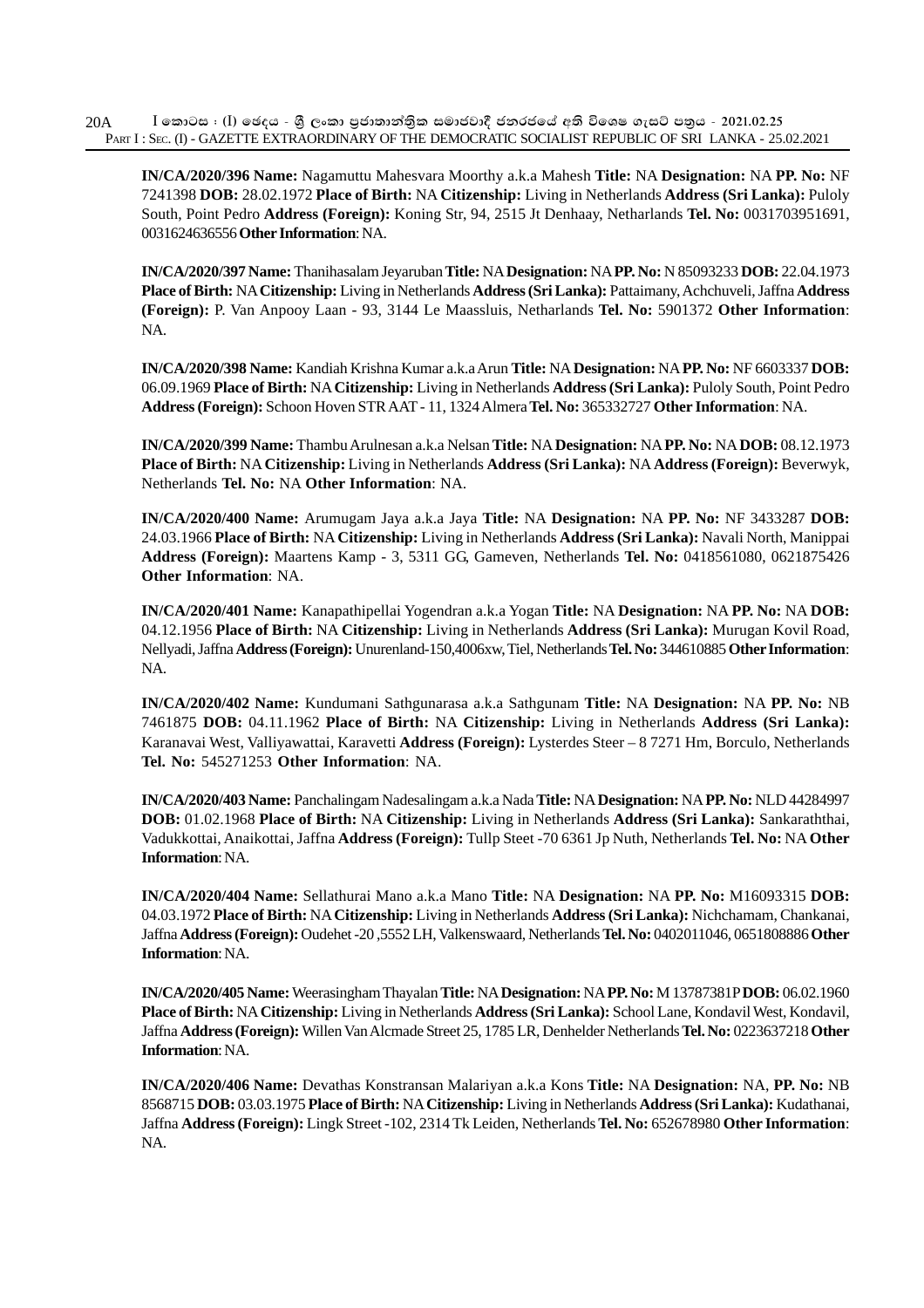**IN/CA/2020/407 Name:** Kulasekaram Rajanikanthan a.k.a Kanthan, **Title:** NA **Designation:** NA **PP. No:** NLD 43380061 **DOB:** 26.05.1980 **Place of Birth:** NA **Citizenship:** Living in Netherlands **Address (Sri Lanka):** Kalatty, Pandatharippu Jaffna **Address (Foreign):** Schaperlam-52, 3118XP Schiedem, Netherlands **Tel. No:** 6474747558 **Other Information**: NA.

**IN/CA/2020/408 Name:** Nadarasan Sivakumaran a.k.a Rasan **Title:** NA **Designation:** NA **PP. No:** LA 1516412 **DOB:** 24.01.1966 **Place of Birth:** NA **Citizenship:** Living in Netherlands **Address (Sri Lanka):** No. 59, 2nd Lane Kumarapuram, Paranthan **Address (Foreign):** Laan Van Orden – 306 7312KW, Aeel Drovn, Netherlands **Tel. No:** 553554054 **Other Information**: NA.

**IN/CA/2020/409 Name:** Nagarasa Srisankar a.k.a Sankar **Title:** NA **Designation:** NA **PP. No:** NLD 45187592 **DOB:** 22.03.1972 **Place of Birth:** NA **Citizenship:** Living in Netherlands **Address (Sri Lanka):** Chankanai East, Jaffna **Address (Foreign):** Wat Str -10, 4816 CD Breda, Netherlands **Tel. No:** 0765877346, 062931130 **Other Information**: NA.

**IN/CA/2020/410 Name:** Sellappa Nimalanadan a.k.a Ravi **Title:** NA **Designation:** NA **PP. No:** NF 4670964 **DOB:** 26.12.1962 **Place of Birth:** NA **Citizenship:** Living in Netherlands **Address (Sri Lanka):** Manthigai, Puloly South, Puloly **Address (Foreign):** Pr Bernard Str-55 9422 Gp, Smilde, Netherlands **Tel. No:** 592414455 **Other Information**: NA.

**IN/CA/2020/411 Name:** Saravanamuttu Thavarasa a.k.a Robert **Title:** NA **Designation:** NA **PP. No:** NA **DOB:** 02.08.1966 **Place of Birth:** NA **Citizenship:** Living in Netherlands **Address (Sri Lanka):** Nedunkeny, Vavuniya **Address (Foreign):** Keulso Baan - 68, 6045 Gk, Roermond, Netherlands **Tel. No:** 0475578386, 06040573693 **Other Information**: NA.

**IN/CA/2020/412 Name:** Kanagarayar Rathnaraj a.k.a Ragu **Title:** NA **Designation:** NA **PP. No:** I9B8276228 **DOB:** 13.08.1976 **Place of Birth:** NA **Citizenship:** Living in Netherlands **Address (Sri Lanka):** Mattuvil, Poonagary, Jaffna **Address (Foreign):** Moutmolen - 38, 1703 Tm Heekugwaad, Netherlands **Tel. No:** 725348288 **Other Information**: NA.

**IN/CA/2020/413 Name:** Arasarathnam Suthaharan a.k.a Sutha **Title:** NA **Designation:** NA **PP. No:** NLD 45380628 **DOB:** 01.08.1972 **Place of Birth:** NA **Citizenship:** Living in Netherlands **Address (Sri Lanka):** Achchuveli, Neerveli, Jaffna **Address (Foreign):** Tobiaas Asser Laan - 170, 5042 N.W Tilburs, Netherlands **Tel. No:** 0135772873, 0642147806 **Other Information**: NA.

**IN/CA/2020/414 Name:** Varadalingam Selvachandran a.k.a Selvam **Title:** NA **Designation:** NA **PP. No:** NF 1605075 **DOB:** 29.07.1967 **Place of Birth:** NA **Citizenship:** Living in Netherlands **Address (Sri Lanka):** Avarankal, Puthoor **Address (Foreign):** Romer Kerk Weg 6 C, 1942 E2, Beverwiyk, Netherlands **Tel. No:** 0251253727, 0624531578 **Other Information**: NA.

**IN/CA/2020/415 Name:** Selliah Rasendran a.k.a Vasanthan **Title:** NA **Designation:** NA **PP. No:** M 22504645 **DOB:** 28.01.1969 **Place of Birth:** NA **Citizenship:** Living in Netherlands **Address (Sri Lanka):** 16 Mile Post, Kandy Road, Paranthan **Address (Foreign):** Verscure Street 16, 1222 CN, Hilversum, Netherlands **Tel. No:** 0356856192, 0645316489 **Other Information**: NA.

**IN/CA/2020/416 Name:** Nadesapillai Sivadasan a.k.a Rasan **Title:** NA **Designation:** NA **PP. No:** RZ 0062774 **DOB:** 17.12.1972 **Place of Birth:** NA **Citizenship:** Living in Netherlands **Address (Sri Lanka):** Thavadi South Kokuvil, Jaffna **Address (Foreign):** Heyermans Street-5D 3202 VG Spykenisse, Netherlands **Tel. No:** NA **Other Information**: NA.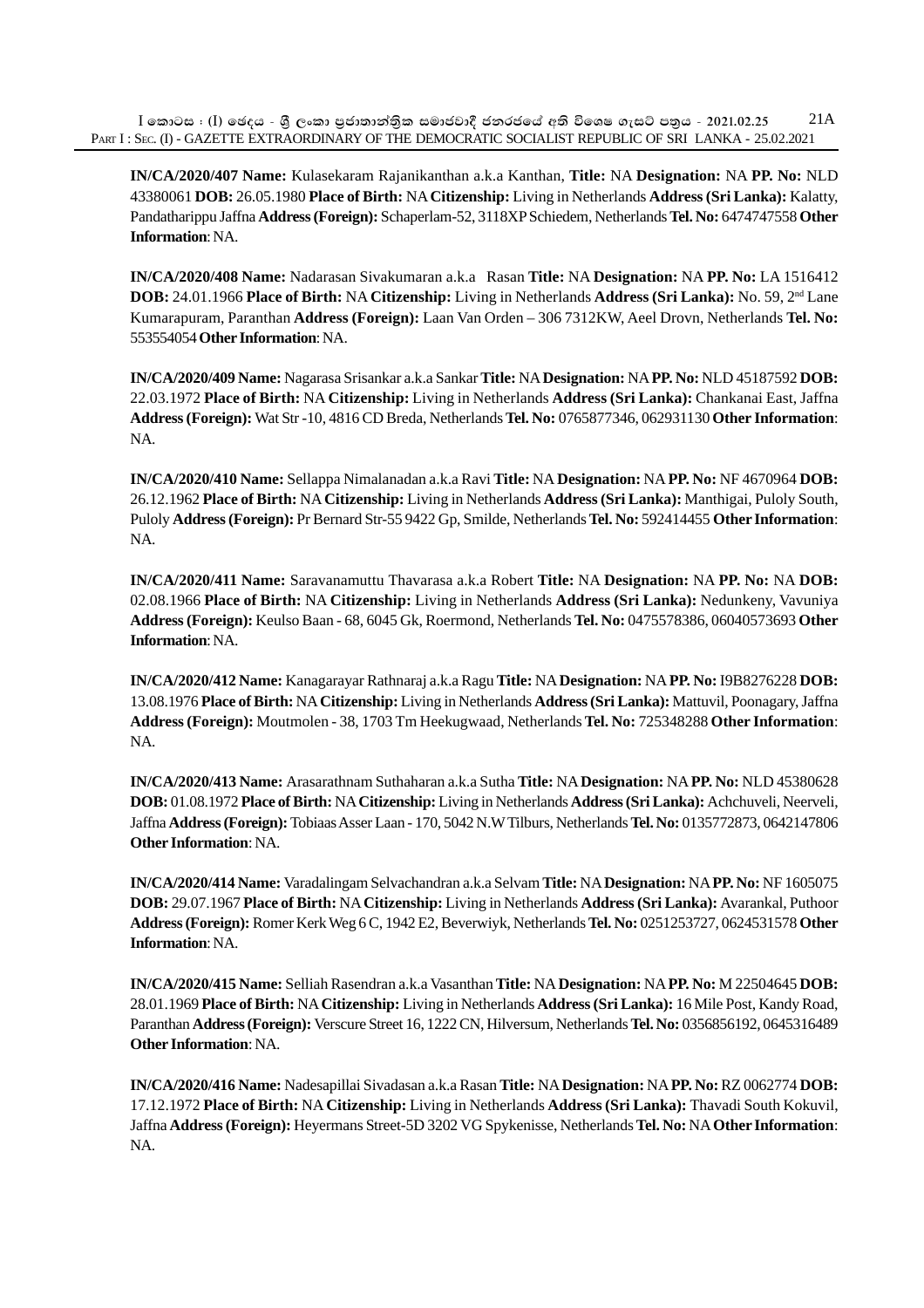**IN/CA/2020/417 Name:** Niththyanantham Ponnuthurai a.k.a Mano **Title:** NA **Designation:** NA **PP. No:** NA **DOB:** 03.02.1967 **Place of Birth:** NA **Citizenship:** Living in Netherlands **Address (Sri Lanka):** Sayudai Mavittapuram Thellippalai, Jaffna **Address (Foreign):** Husly Street-3066 Ep Rotterdam, Netherlands **Tel. No:** 104553694, 0652683255 **Other Information**: NA.

**IN/CA/2020/418 Name:** Arulanandasivam Pankamalanadan a.k.a Pankayan **Title:** NA **Designation:** NA **PP. No:** NA **DOB:** 14.07.1975 **Place of Birth:** NA **Citizenship:** Living in Netherlands **Address (Sri Lanka):** Kalayanagar Mw, Sittankerni **Address (Foreign):** 23 – Bic, Rue Rigaud, 93350 Le Bourget **Tel. No:** 0148362455, 06050147478 **Other Information**: NA.

**IN/CA/2020/419 Name:** Sivadasan, **Title:** NA **Designation:** NA **PP. No:** NA **DOB:** NA **Place of Birth:** NA **Citizenship:** Living in Netherlands **Address (Sri Lanka):** NA **Address (Foreign):** NA **Tel. No:** NA **Other Information**: NA.

**IN/CA/2020/420 Name:** Murugesu Ragupathy **Title:** NA **Designation:** NA **PP. No:** AA240089 **DOB:** 09.09.1948 **Place of Birth:** NA **Citizenship:** Living in New Zealand **Address (Sri Lanka):** Yavarimulai, Main Street, Point pedro **Address (Foreign):** 76 Tahapa Crescent, Meadowbank, Auckland, Newzealand **Tel. No:** 0211526189, 095213964 **Other Information**: NA.

**IN/CA/2020/421 Name:** Sivasami Sivamahesan a.k.a Siva **Title:** NA **Designation:** NA **PP. No:** NA **DOB:** 14.01.1960 **Place of Birth:** NA **Citizenship:** Living in Norway **Address (Sri Lanka):** Mavadivasai, Polikandi, Velvettithuri **Address (Foreign):** Vestra Haugen 224, 1054, Oslo, Norway **Tel. No:** 0047221606121, 004745024931 **Other Information**: NA.

**IN/CA/2020/422 Name:** Thiyagarajah Umaibalan a.k.a Uma **Title:** NA **Designation:** NA **PP. No:** NA **DOB:** 14.05.1962 **Place of Birth:** NA **Citizenship:** Living in Norway **Address (Sri Lanka):** Sivan Kovil Mw, Vaddukoddai East, Vaddukoddai **Address (Foreign):** Magnus Gata 7, 0650, Oslo, Norway **Tel. No:** 004722199007, 004747025914 **Other Information**: NA.

**IN/CA/2020/423 Name:** Rajagopal Sri Skandarajah a.k.a Sinnavan **Title:** NA **Designation:** NA **PP. No:** 20265920 **DOB:** 07.08.1967 **Place of Birth:** NA**: Citizenship:** Living in Norway **Address (Sri Lanka):** Kokuvil West, Kokuvil, Jaffna **Address (Foreign):** Kar/Staffs Vei - 78, 0665 Oslo, Norway **Tel. No:** 0047226533616, 004793850119 **Other Information**: NA.

**IN/CA/2020/424 Name:** Velupillai Rasarathnam **Title:** NA **Designation:** NA **PP. No:** 20337595 **DOB:** 04.12.1947 **Place of Birth:** NA **Citizenship:** Living in Norway **Address (Sri Lanka):** Kanneiamman Kovil Road, Vaddukoddai, Jaffna **Address (Foreign):** Holmlia Sentor - Vel 15, 1255 Oslo, Norway **Tel**. **No:** 004721924108, 004797797401 **Other Information**: NA.

**IN/CA/2020/425 Name:** Mary Prijita Wasanthi Francis a.k.a Wasanthi **Title:** NA **Designation:** NA **PP. No:** NA **DOB:** 15.01.1961 **Place of Birth:** NA **Citizenship:** Living in Norway **Address (Sri Lanka):** Anandapuram Kilinochchi **Address (Foreign):** Akersveien 05, 0177, Oslo, Norway **Tel. No:** 004723219532, 004797661441 **Other Information**: NA.

**IN/CA/2020/426 Name:** Susaipillai Francis Xavier **Title:** NA **Designation: PP. No:** K0227435 - 31 **DOB:** 03.07.1961 **Place of Birth:** NA **Citizenship:** Living in Norway **Address (Sri Lanka):** Barathipuram, Kilinochchi **Address (Foreign):** Smagamyr Veien 9, 4034 Stavanger, Norway NA **Tel. No:** 004751571527 **Other Information**: NA.

**IN/CA/2020/427 Name:** Dharmalingam Konesvaran **Title:** NA **Designation:** NA **PP. No:** MO 110846, **DOB:** 27.02.1957 **Place of Birth:** NA **Citizenship:** Living in Norway **Address (Sri Lanka):** 126/27, Nallur Road, Ariyalai, Jaffna **Address (Foreign):** Ullins Vei, 18, 7033, Trondhem, Norway **Tel. No:** 004773932918, 004791135903 **Other Information**: NA.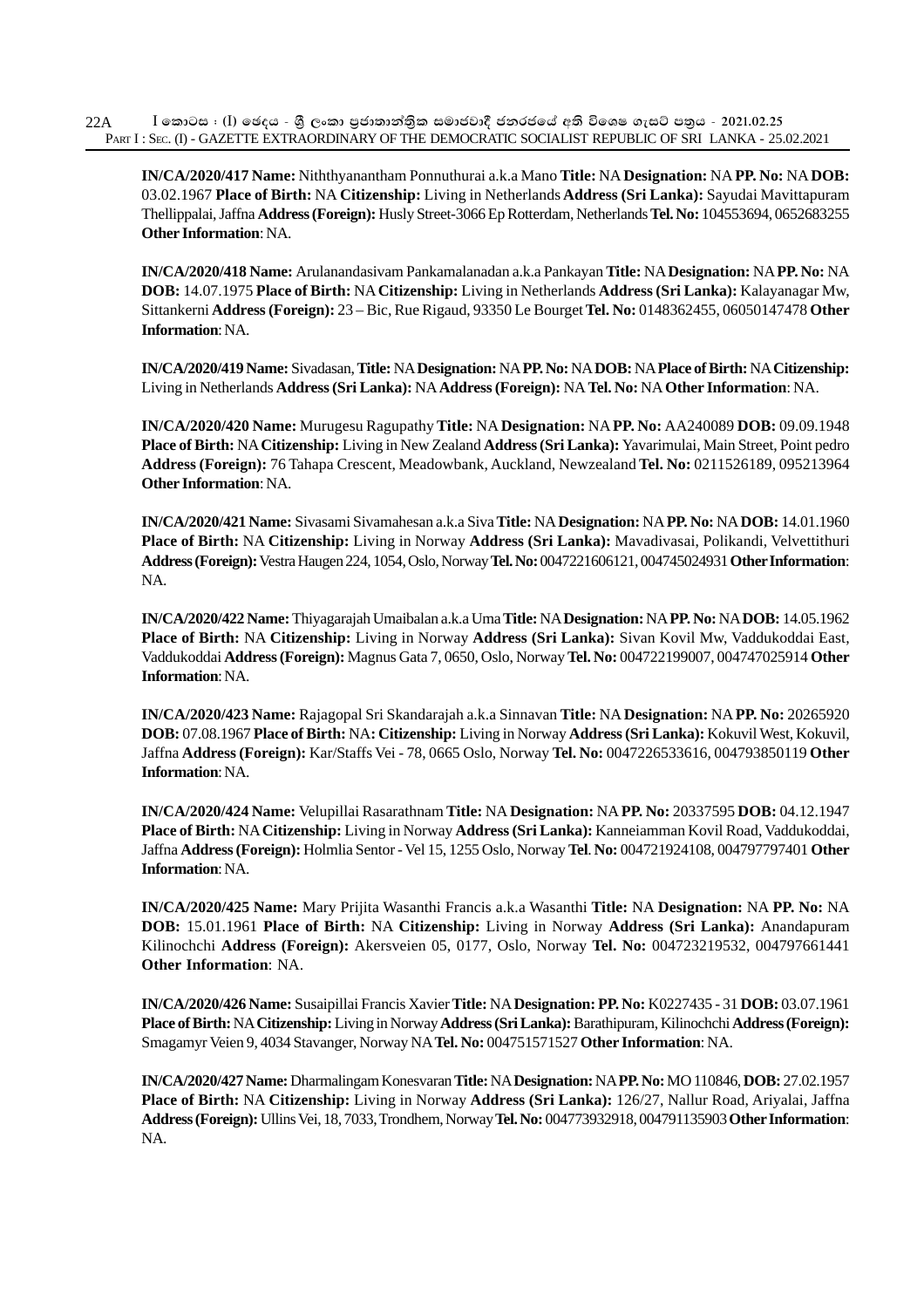**IN/CA/2020/428 Name:** Benjamin Rajah Philip **Title:** NA **Designation:PP. No:** NA **DOB:** 03.09.1962 **Place of Birth:** NA **Citizenship:** Living in Norway **Address (Sri Lanka):** Karavetti West, Karavetti, Jaffna **Address (Foreign):** Olaf Bulls VE1 – 24E, 0765, Oslo, Norway NA **Tel. No:** 004722490464, 004799000647 **Other Information**: NA.

**IN/CA/2020/429 Name:** Sivarajah Vijayarooban a.k.a Rooban **Title:** NA **Designation:** NA **PP. No:** NA **DOB:** 18.11.1979 **Place of Birth:** NA **Citizenship:** Living in Norway **Address (Sri Lanka):** 1st Division, Mulliyavalai, Pudikudirippu, **Address (Foreign):** Olereo TADJR, VEI - 03 1068, Oslo, Norway **Tel. No:** 004722308671, 004790044523 **Other Information**: NA.

**IN/CA/2020/430 Name:** Johnpillai George a.k.a Johnson **Title:** NA **Designation:** NA **PP. No:** NA **DOB:** 15.01.1972 **Place of Birth:** NA **Citizenship:** Living in Norway **Address (Sri Lanka):** 5th Division, Iranapali, Pudikudirippu **Address (Foreign):** Manns Verk - 4, 5094 Vergen, Norway **Tel. No:** 0047552710103, 004797173269 **Other Information**: NA.

**IN/CA/2020/431 Name:** Sivarasa Suresh **Title:** NA **Designation:** NA **PP. No:** NA **DOB:** 23.08.1968 **Place of Birth:** NA **Citizenship:** Living in Norway **Address (Sri Lanka):** No. 19, Vibart Rd, Ariyalai **Address (Foreign):** Ammirudhellihga 60, Leil - 1135, 0959, Oslo, Norway **Tel. No:** 00472225054, 004790064081 **Other Information**: NA.

**IN/CA/2020/432 Name:** Leo Edmond Hilary a.k.a Ramanan **PP. No:** JO 727994 **DOB:** 16.02.1961 **Place of Birth:** NA **Citizenship:** Living in Norway **Address (Sri Lanka):** No 54, Rasalingam Watta, Jaffna **Address (Foreign):** Ortuflaten - 93, 5143 Fyllinsdalen, Norway **Tel. No:** 055168836 **Other Information**: NA.

**IN/CA/2020/433 Name:** Sivabalasingham Sivadas a.k.a Sodiya **Title:** NA **Designation:** NA **PP. No:** NA **DOB:** 25.12.1961 **Place of Birth:** NA **Citizenship:** Living in Norway **Address (Sri Lanka):** No. 29, Punkankulam Rd, Colombuthurai, Jaffna **Address (Foreign):** Kern Vn - 78, 0575 - Oslo, Norway **Tel. No:** 004722684372, 004792491074 **Other Information**: NA.

**IN/CA/2020/434 Name:** Sothinathan Punithawathi **Title:** NA **Designation:** NA **PP. No:** NA **DOB:** 14.12.1965 **Place of Birth:** NA **Citizenship:** Living in Sweden **Address (Sri Lanka):** Palavinayagar Road, Thavsikulam, Jaffna **Address (Foreign):** Kallakersv 58 14571, Norsbory, Sweden **Tel. No:** 0853172575, **Other Information**: NA.

**IN/CA/2020/435 Name:** Kanagasabai Balachandiran **Title:** NA **Designation:** NA **PP. No:** 98690764, **DOB:** 11.10.1971 **Place of Birth:** NA **Citizenship:** Living in Sweden **Address (Sri Lanka):** No. 49/6, Suvithirama Road, De Silva Mawatha, Colombo 06 **Address (Foreign):** Gillerbacken 28, Bv 12464 Bandhagn, Sweden **Tel. No:** 00468869405, 0046736523284 **Other Information**: NA.

**IN/CA/2020/436 Name:** Ravi Selvathurai **Title:** NA **Designation:** NA **PP. No:** 76317340 **DOB:** 28.10.1967 **Place of Birth:** NA **Citizenship:** Living in Sweden **Address (Sri Lanka):** Kurupasiti Thelippali **Address (Foreign):** TRADESV – 1 – 4TR, 14569, Norsborg, Sweden **Tel. No:** 0046704080500, 40046853180772 **Other Information**: NA.

**IN/CA/2020/437 Name:** Kandaiah Naguladas **Title:** NA **Designation:** NA **PP. No:** N 1301946 **DOB:** 28.01.1972 **Place of Birth:** NA **Citizenship:** Living in UK **Address (Sri Lanka):** i). Urumpiddi East, Thelippali ii). G 2/7, Anderson Flats, Narahenpita **Address (Foreign):** No. 10 West Wood Lane, Wellfrom, Kent, DA162HE **Tel. No:** 47930372212 **Other Information**: NA.

**IN/CA/2020/438 Name:** Sinnarajah Wasantharajan a.k.a Wasanthan **Title:** NA **Designation:** NA **PP. No:** 93077597 **DOB:** 08.02.1962 **Place of Birth:** NA **Citizenship:** Living in UK **Address (Sri Lanka):** Kopai South, Kopai, Jaffna **Address (Foreign):** No. 01, Shelley, Crescent, Sourthall, Middlesex, U312LG, UK **Tel. No:** 02088431494, 07932585506 **Other Information**: NA.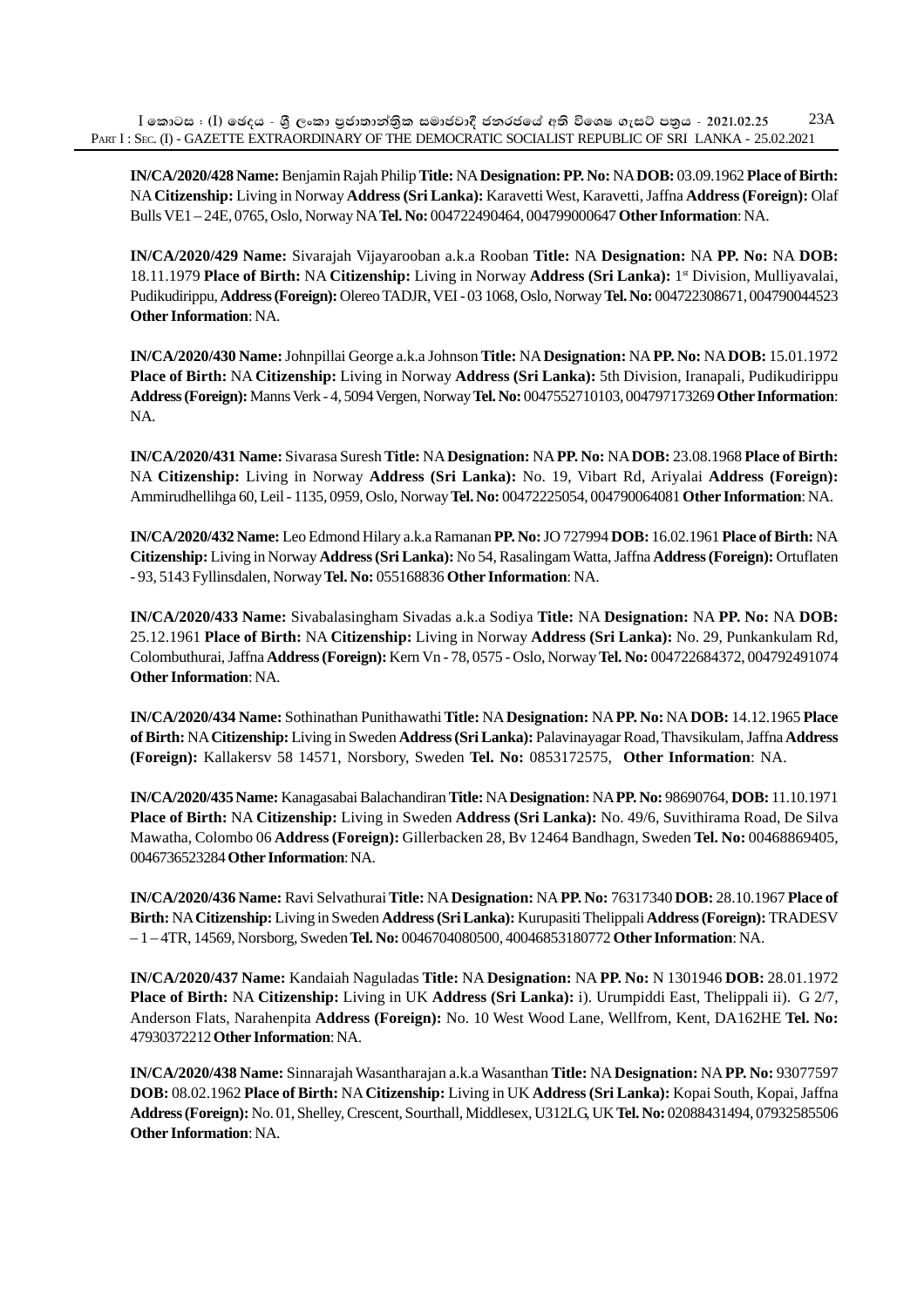**IN/CA/2020/439 Name:** Kanagarathnam Kanagesvaram a.k.a Bahi **Title:** NA **Designation:** NA **PP. No:** A 11634787 **DOB:** 28.03.1972 **Place of Birth:** NA **Citizenship:** Living in UK **Address (Sri Lanka):** 2nd Division, Punkudithivu **Address (Foreign):** Ireland 62 Roman Road, Ilrond, Essex JG1 - 2PA, UK **Tel. No:** 00442085539140, 00447956953064 **Other Information**: NA.

**IN/CA/2020/440 Name:** Krisoram Linton Jude **Title:** NA **Designation:** NA **PP. No:** 300964982 **DOB:** 10.09.1970 **Place of Birth:** NA **Citizenship:** Living in UK **Address (Sri Lanka):** Karmpan South, Kayts **Address (Foreign):** 318 Kingston Road, Ilford, ESSEX 1GI I[P1, UK **Tel. No:** 02085142745, 07863100189 **Other Information**: NA.

**IN/CA/2020/441 Name:** Poobalasundarampillai Kusikan **Title:** NA **Designation:** NA **PP. No:** M540169226 **DOB:** 11.11.1982 **Place of Birth:** NA **Citizenship:** Living in UK **Address (Sri Lanka):** Velanei West, Velani **Address (Foreign):** 31, Layfield Road, Hendon, London, NW4 3UH, UK **Tel. No:** 02089319893, 07901542136 **Other Information**: NA.

**IN/CA/2020/442 Name:** Krishnasamy Manoharan **Title:** NA **Designation:** NA **PP. No:** 301449214 **DOB:** 21.03.1951 **Place of Birth:** NA **Citizenship:** Living in UK **Address (Sri Lanka):** i). Kokuvil Road, Thondamanaru ii). 58812, Navalar Road, Jaffna **Address (Foreign):** 19, Cromwell Drose Bromley, BNT, BR29GD, UK **Tel. No:** 02084661715 **Other Information**: NA.

**IN/CA/2020/443 Name:** Balasingham Vijekumar **Title:** NA **Designation:** NA **PP. No:** M 1357374 **DOB:** 23.11.1952 **Place of Birth:** NA **Citizenship:** Living in UK **Address (Sri Lanka):** Mauran Road, Mallagam, Jaffna **Address (Foreign):** No. 28, The Glad, Ilford ESSEX, IG5 - ONF, UK **Tel. No:** 079546168794 **Other Information**: NA.

**IN/CA/2020/444 Name:** Thuraisamy Thayaseelan **Title:** NA **Designation:** NA **PP. No:** 302068094 **DOB:** 09.03.1969 **Place of Birth:** NA **Citizenship:** Living in UK **Address (Sri Lanka):** "Karunanithi" Library Road, Velvattithurai **Address (Foreign):** No. 29, Bridge Road East, HAME62AG, London **Tel. No:** 02084727159, 007957381827, **Other Information**: NA.

**IN/CA/2020/445 Name:** Vijayabalan Vijayakanthan **Title:** NA **Designation:** NA **PP. No:** 301041761 **DOB:** 17.06.1969 **Place of Birth:** NA **Citizenship:** Living in UK **Address (Sri Lanka):** Uyarampalam, Annakottai, Jaffna **Address (Foreign):** 14, Cleverdon Road, London, SE20 7GQ **Tel. No:** 02087781219, 07775613537 **Other Information**: NA.

**IN/CA/2020/446 Name:** Thurairajah Antony Pusparajah **Title:** NA **Designation:** NA **PP. No:** M 1141482 **DOB:** 21.11.1953 **Place of Birth:** NA **Citizenship:** Living in UK **Address (Sri Lanka):** No.15/7, Bekari Road, Trincomalee **Address (Foreign):** No.17 Brimstone Close, Orpington Went, B26 - 7ST, UK **Tel. No:** 0101689601805, 07803123169 **Other Information**: NA.

**IN/CA/2020/447 Name:** Sinnathurai Sivakumar **Title:** NA **Designation:** NA **PP. No:** 302084126 **DOB:** 10.09.1971 **Place of Birth:** NA **Citizenship:** Living in UK **Address (Sri Lanka):** Kernyadi, Kuppilan, Jaffna **Address (Foreign):** No.234, Caledon Road, Barking, ESSEX, IG117QN, UK **Tel. No:** 02085947461, 07931774145 **Other Information**: NA.

**IN/CA/2020/448 Name:** Nalliah Gouridas **Title:** NA **Designation:** NA **PP. No:** 95 - KO795095 **DOB:** 26.12.1966 **Place of Birth:** NA **Citizenship:** Living in UK **Address (Sri Lanka):** No. 19, Kanagarathnam Road, Ariyalai, Jaffna **Address (Foreign):** 10, Minehead Road, Harrow, HA29DS, London **Tel. No:** 004479604590 **Other Information**: NA.

**IN/CA/2020/449 Name:** Nagarathnam Nagasugandan **Title:** NA **Designation:** NA **PP. No:** 301662877 **DOB:** 22.12.1967 **Place of Birth:** NA **Citizenship:** Living in UK **Address (Sri Lanka):** Kankasanthurai Road, Chunnagam, Jaffna **Address (Foreign):** No.85 West Wood Road, JLFORD. ESSEX, IGP 85D, UK **Tel. No:** 02085903163 **Other Information**: NA.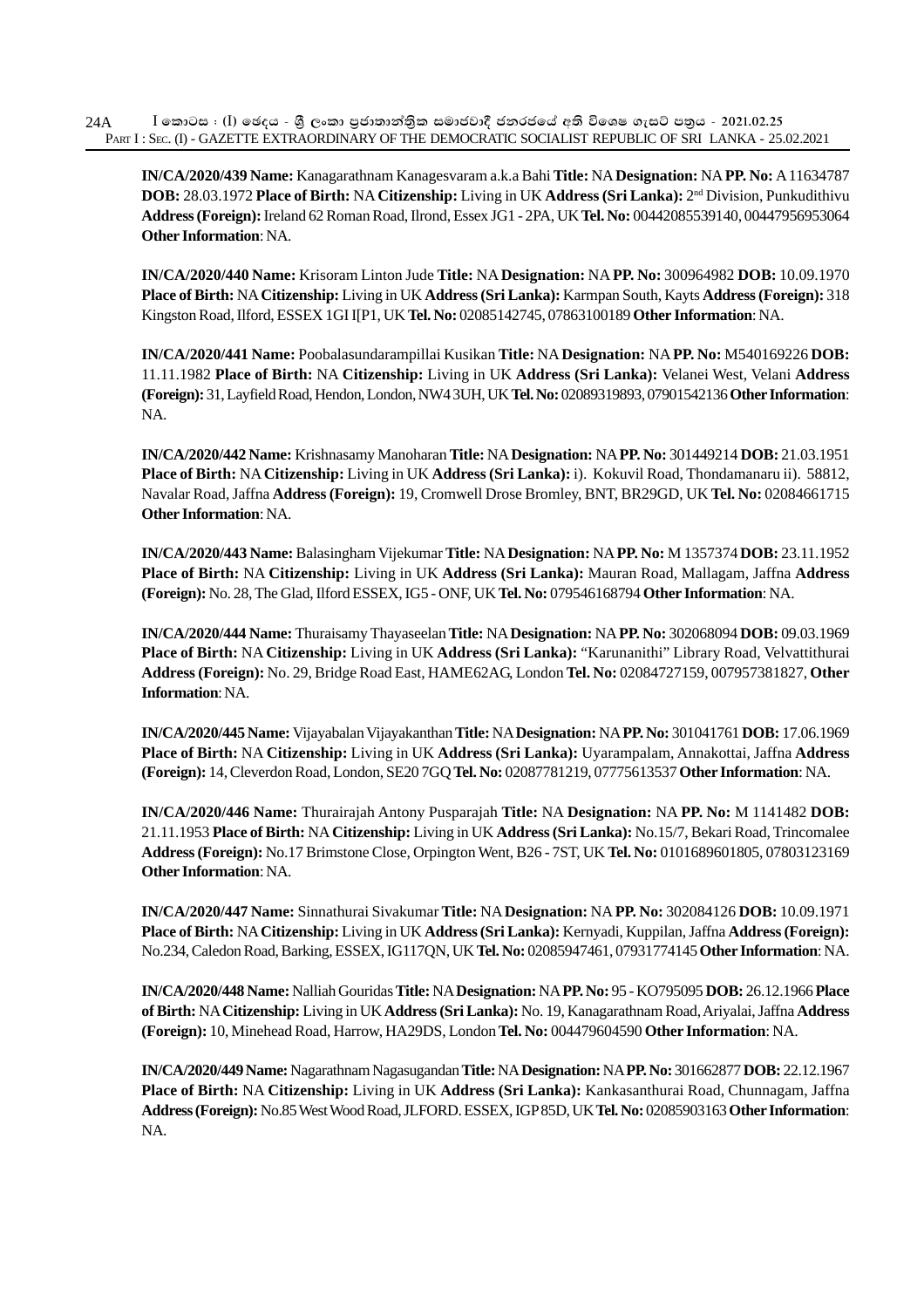$I$  කොටස : (I) ඡෙදය - ශීූ ලංකා පුජාතාන්තික සමාජවාදී ජනරජයේ අති විශෙෂ ගැසට් පතුය - 2021.02.25 PART I : SEC. (I) - GAZETTE EXTRAORDINARY OF THE DEMOCRATIC SOCIALIST REPUBLIC OF SRI LANKA - 25.02.2021 25A

**IN/CA/2020/450 Name:** Sanmugasundaram Kalyani **Title:** NA **Designation:** NA **PP. No:** NA **DOB:** 21.11.1979 **Place of Birth:** NA **Citizenship:** Living in UK **Address (Sri Lanka):** Inbarutty, Point Pedro, Jaffna **Address (Foreign):** 27 Clement Gardens, Hayes, Middlesex, UB3 AAP, UK **Tel. No:** 00442085619896, 00447862263281 **Other Information**: NA.

**IN/CA/2020/451 Name:** Kanapathipillai Yogendran a.k.a Kenthi **Title:** NA **Designation:** NA **PP. No:** NA **DOB:** 12.09.1963 **Place of Birth:** NA **Citizenship:** Living in UK **Address (Sri Lanka):** Kachchai Road, Chavakachcheri **Address (Foreign):** No.19 Burges Road, Eastham London, E6 - 2B1 Tel. **No:** 2085520805, 0787095412 **Other Information**: NA.

**IN/CA/2020/452 Name:** Ramasanmugam Sivathasan **Title:** NA **Designation:** NA **PP. No:** NA **DOB:** 19.10.1969 **Place of Birth:** NA **Citizenship:** Living in UK **Address (Sri Lanka):** Navatkuli East, Kaithadi **Address (Foreign):** 207 Rue Du, Fbg.St, Antoine, 75011 Paris. CHG. **Tel. No:** 0619254521 **Other Information**: NA.

**IN/CA/2020/453 Name:** Ayswariyarajith Sriskandarajah a.k.a Ceyon **Title:** NA **Designation:** NA **PP. No:** NA **DOB:** 23.02.1980 **Place of Birth:** NA **Citizenship:** Living in UK **Address (Sri Lanka):** Varathupali, Point Pedro **Address (Foreign):** No 40, Clifford Road, Wembley, Middlesex HAO 1AE, UK **Tel. No:** 00442089001809, 00447939057250 **Other Information**: Terrorism related activities.

**IN/CA/2020/454 Name:** Jeyaseelan Selvarasa a.k.a Kannan **Title:** NA **Designation:** NA **PP. No:** NA **DOB:** 15.09.1980 **Place of Birth:** NA **Citizenship:** Living in UK **Address (Sri Lanka):** Thunnalai South, Karaveddi, Jaffna **Address (Foreign):** No.52 Rose Bery Avenue, Manor Park, London, E126PZ **Tel. No:** 02084729658, 07903858583 **Other Information**: NA.

**IN/CA/2020/455 Name:** Siva Vimalachandran **Title:** NA **Designation:** NA **PP. No:** NA **DOB:** NA **Place of Birth:** NA **Citizenship:** Living in Canada **Address (Sri Lanka):** NA **Address (Foreign):** NA **Tel. No:** 647-402-3646 **Other Information**: NA.

**IN/CA/2020/456 Name:** Raja Balasingham a.k.a Yogarajah Balasingham a.k.a Baskaran **Title:** NA **Designation:** NA **PP. No:** NA **DOB:** 1963 **Place of Birth:** NA **Citizenship:** Living in Norway **Address (Sri Lanka):** NA **Address (Foreign):** Haugerud Veien 44, Olso – 0674 Norway **Tel. No:** 0047 90 92 3715 **Other Information**: NA.

**IN/CA/2020/457 Name:** Rajan Rasiah **Title:** NA **Designation:** NA **PP. No:** NA **DOB:** NA **Place of Birth:** NA **Citizenship:** Living in Australia **Address (Sri Lanka):** NA **Address (Foreign):** Knox Hospital Consulting Suites 262 Mountain Hwy, Wantirna, VIC 3152 **Tel. No:** (03) 9210 7300 **Other Information**: NA.

**IN/CA/2020/458 Name:** N A Rajithan **Title:** NA **Designation:** NA **PP. No:** NA **DOB:** NA **Place of Birth:** NA **Citizenship:** Living in Sri Lanka **Address (Sri Lanka):** NA **Address (Foreign):** NA **Tel. No:** NA **Other Information**: NA.

**IN/CA/2020/459 Name:** Mathiyas Douglas **Title:** NA **Designation:** NA **PP. No:** N 1306740 **DOB:** NA **Place of Birth:** NA **Citizenship:** Living in France **Address (Sri Lanka):** Naranthanai South. Kayts **Address (Foreign):** Place Roger Selengso 8, 95140 Garges Les Gonesses, France **Tel. No:** 0134458584, 0664819823 **Other Information**: NA.

**IN/CA/2020/460 Name:** Kandarubini Kamalakaran a.k.a Ruba **Title:** NA **Designation: PP. No:** JW 003106 **DOB:** 08.09.1980 **Place of Birth:** NA **Citizenship:** Living in Canada **Address (Sri Lanka):** Seenvasan Rd, Kottaiadi, Jaffna **Address (Foreign):** 524, Steddick Court, Mississauga, ON L5R 3 T1 NA **Tel. No:** 0016478965474 **Other Information**: NA.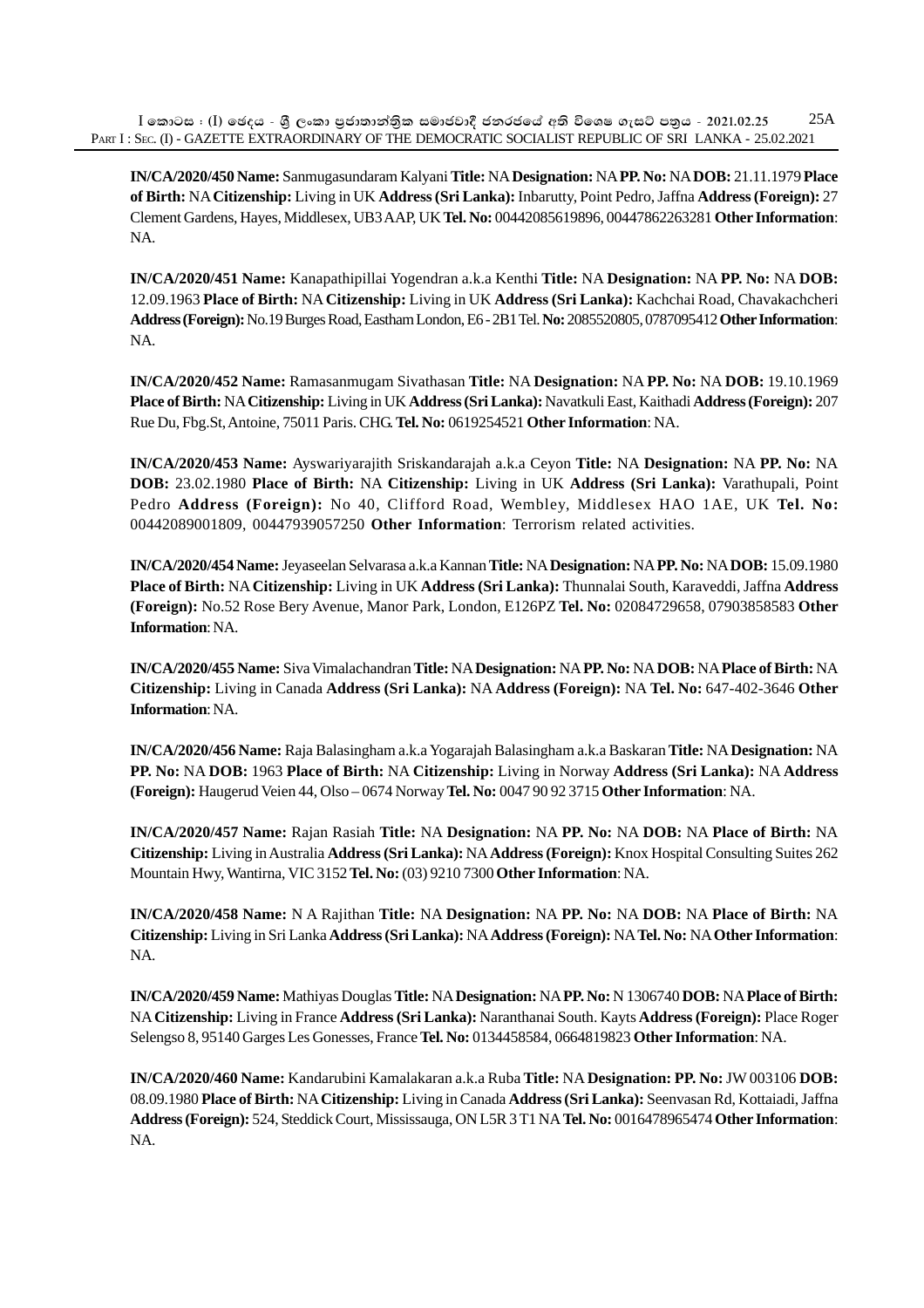**IN/CA/2020/461 Name:** Dr. Nagalingam Jayalingam **Title:** NA **Designation:** NA **PP. No:** NA **DOB:** NA **Place of Birth:** NA **Citizenship:** Living in Canada **Address (Sri Lanka):** NA **Address (Foreign):** NA **Other Information**: NA.

**IN/CA/2020/462 Name:** Sivadasan Siri Kedeesvaran **Title:** NA **Designation:** NA **PP. No:** NM 1955471 **DOB:** 03.11.1965 **Place of Birth:** NA **Citizenship:** Living in Canada **Address (Sri Lanka):** Palali North, Palali **Address (Foreign):** 711 Kennedy Rd, AP7 511, M1K - 2C3, Canada **Tel. No:** 4162651493 **Other Information**: NA.

**IN/CA/2020/463 Name:** Kanagarathnam Sarojanidevi **Title:** NA **Designation:** NA **PP. No:** L 0676957 **DOB:** 11.06.1957 **Place of Birth:** NA **Citizenship:** Living in Germany **Address (Sri Lanka):** Kokuvil South, Kokuvi **Address (Foreign):** Schotenpad, 45143 Essen, Germany **Tel. No:** NA **Other Information**: NA.

**IN/CA/2020/464 Name:** Rathnavel Kulantheivelu **Title:** NA **Designation:** NA **PP. No:** LJ 121435 **DOB:** 13.08.1948 **Place of Birth:** NA **Citizenship:** Living in Canada **Address (Sri Lanka):** Thunpalai, Point Pedro **Address (Foreign):** 645, Carlton Road, Markagm, ON L3P7T1, Canada **Tel. No:** 9059481330, 4163192175 **Other Information**: NA.

**IN/CA/2020/465 Name:** Kandiah Shanmuganathan a.k.a San **Title:** NA **Designation:** NA **PP. No:** J 2464713 **DOB:** 05.07.1957 **Place of Birth:** NA **Citizenship:** Living in Canada **Address (Sri Lanka):** No. 04, Chetticeru, Nallur **Address (Foreign):** 173, Goldhalk Tr Scarborough ON, Canada - MIV (X) /175 - Goldhawk Tr Scarborough ON, ONT - MIV - 1X1, Canada **Tel. No:** 4163356777, 416818226 **Other Information**: NA.

**IN/CA/2020/466 Name:** Pakikaran Thurainayagam **Title:** NA **Designation:** NA **PP. No:** ICOM 059964 **DOB:** 09.01.1978 **Place of Birth:** NA **Citizenship:** Living in Canada **Address (Sri Lanka):** Kodigamam, Jaffna **Address (Foreign):** 115, Crow TRCU Scarborough ON M1B1Y1 **Tel. No:** 4167074350, **Other Information**: NA.

**IN/CA/2020/467 Name:** Markandu Danapalan **Title:** NA **Designation:** NA **PP. No:** VK 800029 **DOB:** 02.10.1956 **Place of Birth:**NA **Citizenship:** Living in Canada **Address (Sri Lanka):** 8th Division, Punkudithivu, Jaffna **Address (Foreign):** 2323, Ncnicoll Ave Scarboraugh Not, Canada MIV 4V3 **Tel. No:** 4162937124, 4168926476 **Other Information**: NA.

**IN/CA/2020/468 Name:** Markandu Sanjeevan **Title:** NA **Designation:** NA **PP. No:** VM 659393 **DOB:** 17.04.1978 **Place of Birth:** NA **Citizenship:** Living in Canada **Address (Sri Lanka):** Imayanan North, Udupiddi **Address (Foreign):** 3380, Englinton Ave North, Apth 308, Scarborough, ONT M13 3LC, Canada **Tel. No:** 4162648805, 6472808805 **Other Information**: NA.

**IN/CA/2020/469 Name:** Ponnusamy Jeevaraj a.k.a Jeeva **Title:** NA **Designation:** NA **PP. No:** MJ 657858 **DOB:** 08.10.1962 **Place of Birth:** NA **Citizenship:** Living in Canada **Address (Sri Lanka):** 2nd Division, Punkudithivu, Jaffna **Address (Foreign): NA**. **Tel. No:** 4165383473, 416301567 **Other Information**: NA.

**IN/CA/2020/470 Name:** Sivasamy Sivamohan **Title:** NA **Designation:** NA **PP. No:** JL 639219 **DOB:** 23.09.1959 **Place of Birth:** NA **Citizenship:** Living in Canada **Address (Sri Lanka):** "Sugapathi", Punkudathivu - 3, Jaffna **Address (Foreign):** 30, Wakunda Place, Toronto, Ontario MAA A3, Canada **Tel. No:** 4167559948, 4167371582 **Other Information**: NA.

**IN/CA/2020/471 Name:** Sivapatham Sivakumar **Title:** NA **Designation:** NA **PP**. **No:** JK 42811 **DOB:** 01.07.1979 **Place of Birth:** NA **Citizenship:** Living in Canada **Address (Sri Lanka):** 102/27, Soosepillayarkulam, Vavuniya **Address (Foreign):** 7140 AV, Duparc11, Montreal, Quebec, H3N 1W9, Canada. **Tel. No:** 5142719854 **Other Information**: NA.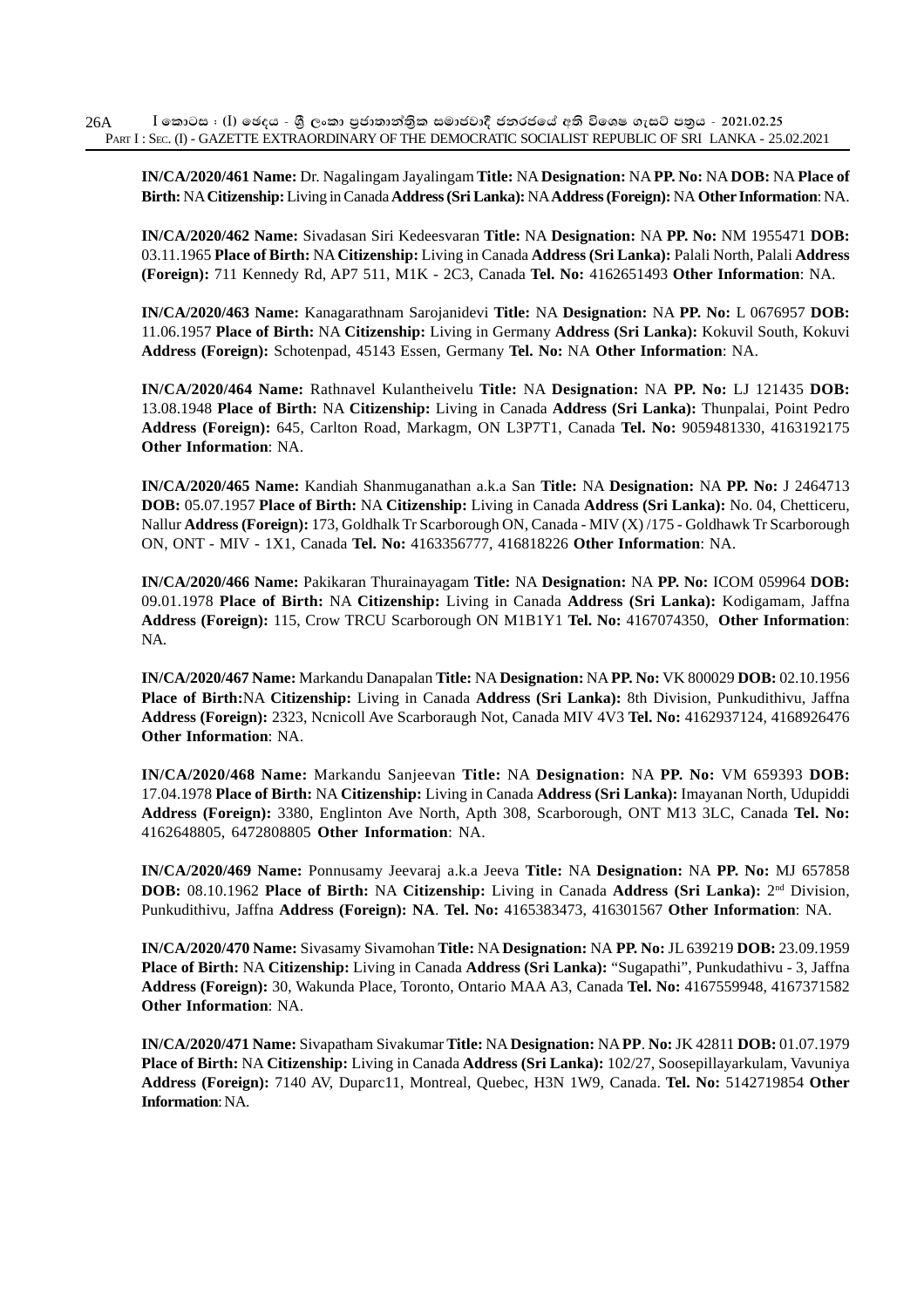**IN/CA/2020/472 Name:** Rathnasingham Jeyabalan a.k.a Balan **Title:** NA **Designation:** NA **PP. No:** NA **NIC:** NA **DOB:** 02.03.1972 **Place of Birth:** NA **Citizenship:** Living in Netherlands **Address (Sri Lanka):** Manltheru, Kamberamalai, Velvetithurai **Address (Foreign):** De Maten 100, 8101GG Raalte, Netherlands **Tel. No:** 0572352419, 0653802670 **Other Information**: NA.

**IN/CA/2020/473 Name:** Punniyamoorthi Kirubakaran a.k.a Ilakkiyan Master **Title:** LTTE Member **Designation:** NA **PP. No:** N 5107667 **NIC:** 721280756 V **DOB:** 07.05.1972 **Place of Birth:** NA **Citizenship:** Living in USA **Address (Sri Lanka):** Division No. 07, Kattaparichchan, Mutur, Trincomalee **Address (Foreign):** NA **Tel. No:** 0773617608, 0778955278, 00601151175166 (Malaysia) **Other Information**: Terrorism related activities and funding for terrorism.

**IN/CA/2020/474 Name:** Mari Chandrakumar a.k.a Siranjeew Master **Title:** LTTE Member **Designation:** Police Wing and Intelligence Wing Member **PP. No:** M1567524 **NIC:** 742934233V **DOB:** 19.10.1974 **Place of Birth:** NA **Citizenship:** Living in India **Address (Sri Lanka):** No. 741 B, School Road, Selvanayagapuram, Trincomalee **Address (Foreign):** Vakeel Thottam, No. 163/1B, Mettupalayam Veedhi, Muduthurai, Srimugai, Mettupalayam Taluk, Coimbatore, Tamil Nadu, India **Tel. No:** 7502824367 (India) **Other Information**: Terrorism related activities.

**IN/CA/2020/475 Name:** Mohommed Anwar Mohommed Inshaf **Title:** NA **Designation:** NA **PP. No:** N 5370031, **NIC:** 891321376V **DOB:** 11.05.1989 **Place of Birth:** NA **Citizenship:** NA **Address (Sri Lanka):** No. 133/C2, Dumpalanga, Handessa, Daulagala **Address (Foreign):** NA **Tel. No:** NA **Other Information**: Terrorism related activities.

**IN/CA/2020/476 Name:** Abdul Gafoor Mohammadu Hasan **Title:** NA **Designation:** NA **PP. No:** N 5364114 **NIC:** 922761272V **DOB:** 02.10.1992 **Place of Birth:** NA **Citizenship:** NA **Address (Sri Lanka):** No. 155 B, Hisbulla School Road, Kankeyanoda 13 **Address (Foreign):** NA **Tel. No:** NA **Other Information**: Terrorism related activities.

**IN/CA/2020/477 Name:** Dinesh Ambalawannar **Title:** NA **Designation:** NA **PP. No:** N 7804715 **NIC:** 900952694V **DOB:** 04.04.1990 **Place of Birth:** NA **Citizenship:** NA **Address (Sri Lanka):** No. B 1, ¼, Soisapura, Moratuwa **Address (Foreign):** NA **Tel. No:** NA **Other Information**: Terrorism related activities.

**IN/CA/2020/478 Name:** Hameed Lebbe Mohommed Firnaz **Title:** NA **Designation:** NA **PP. No:** N 3415095, N 1164429, **NIC:** 822644481V **DOB:** NA **Place of Birth:** NA **Citizenship:** NA **Address (Sri Lanka):** No. 303, Muruthagahamula, Kandy **Address (Foreign):** NA **Tel. No:** NA **Other Information**: Terrorism related activities.

**IN/CA/2020/479 Name:** Ashraf Ali Safshath Ali **Title:** NA **Designation:** NA **PP. No:** N 3556155 **NIC:** 931843354V **DOB:** 02.07.1993 **Place of Birth:** NA **Citizenship:** NA, **Address (Sri Lanka):** No. 353, Beach Road, New Kanthankudi 03 **Address (Foreign):** NA **Tel. No:** NA **Other Information**: Terrorism related activities.

**IN/CA/2020/480 Name:** Hameed Lebbe Mohommed Firaz **Title:** NA **Designation:** NA **PP. No:** N 5280472 **NIC:** 892513538V **DOB:** NA **Place of Birth:** NA **Citizenship:** NA **Address (Sri Lanka):** No. 303, Murutagahamula, Kandy **Address (Foreign):** NA **Tel. No:** NA **Other Information**: Terrorism related activities.

**IN/CA/2020/481 Name:** Fasrul Rahuman Fathima Fazra **Title:** NA **Designation:** NA **PP. No:** N 6906521 **NIC:** 958073356V **DOB:** 02.11.1995 **Place of Birth:** NA **Citizenship:** NA **Address (Sri Lanka):** i) No. 133/C/2, Dumpalanga, Handessa, Dawlagala ii) No. 204/2, Polwatta Nawalapitiya iii) No. 42, Mahakubura Road, Nawalapitiya iv) No. 19/1, Mattawa Road, Warakamura, Matale **Address (Foreign):** NA **Tel. No:** NA **Other Information**: Terrorism related activities.

**IN/CA/2020/482 Name:** Amsdeen hanan **Title:** NA **Designation:** NA **PP. No:** N 7152778 **NIC:** 953072599V **DOB:** 02.11.1995 **Place of Birth:** NA **Citizenship:** NA **Address (Sri Lanka):** i) No 89/5, Ilwathura, Gampola, ii) No 210/55, Kandy Road, Saliyalawala, Gampola **Address (Foreign):** NA **Tel. No:** NA **Other Information**: Terrorism related activities.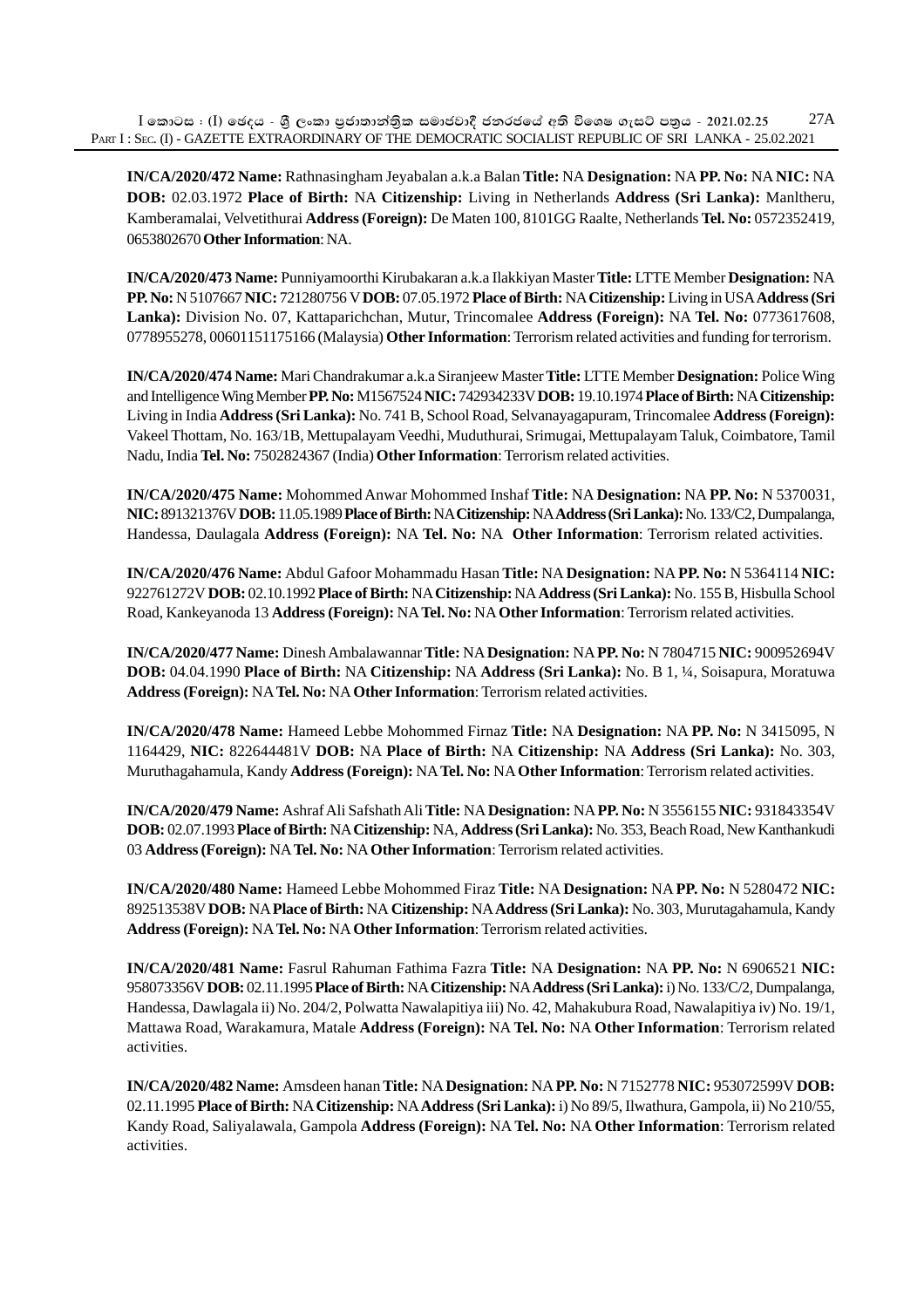**IN/CA/2020/483 Name:** Maharuf Mohommed Ashiq a.k.a Bai Ashiq **Title:** NA **Designation:** NA **PP. No:** N 6143438 **NIC:** 933620557V **DOB:** 27.12.1993 **Place of Birth:** NA **Citizenship:** NA **Address (Sri Lanka):** No. 303, Deens Road, Akkraipattu Town Division 05 **Address (Foreign):** NA **Tel. No:** NA **Other Information**: Terrorism related activities.

**IN/CA/2020/484 Name:** Mohommed Munas Muath **Title:** NA **Designation:** NA **PP. No:** N 5169108 **NIC:** 940162920V **DOB:** 16.01.1994 **Place of Birth:** NA **Citizenship:** Living in Pakistan **Address (Sri Lanka):** No 16/B/67, Technical School Road, Warakapola **Address (Foreign):** NA **Tel. No:** NA **Other Information**: Terrorism related activities.

**IN/CA/2020/485 Name:** Sinnaiya Sivaruban **Title:** LTTE Member **Designation:** Doctor **PP. No:** NA **NIC:** 780160195V **DOB:** 16.01.1978 **Place of Birth:** NA **Citizenship:** Living in Sri Lanka **Address (Sri Lanka):** i) Meesalai, Chawakachcheriya, ii) Hospital Road, Jaffna **Address (Foreign):** NA **Tel. No:** NA **Other Information**: Terrorism related activities and funding for terrorism.

**IN/CA/2020/486 Name:** Josap Pitar Robinson a.k.a Theepan a.k.a Seelalan **Title:** LTTE Member **Designation:** Infantry Wing Member **PP. No:** NA **NIC:** 832354589V **DOB:** 22.08.1983 **Place of Birth:** NA **Citizenship:** Living in Sri Lanka **Address (Sri Lanka):** i) No. 442, Ambalkulam, Kilinochchi ii) No. 396, Jeyandi Town, Kilinochchi **Address (Foreign):** NA **Tel. No:** NA **Other Information**: Terrorism related activities and funding for terrorism.

**IN/CA/2020/487 Name:** Edirimanasinham piraw **Title:** LTTE Member **Designation:** Intelligence Wing Member **PP. No:** NA **NIC:** 850150982V **DOB:** NA, **Place of Birth:** NA **Citizenship:** Living in Sri Lanka **Address (Sri Lanka):** Ambanagar, Kattaparichchan, Mutur **Address (Foreign):** NA **Tel. No:** 0704236674, 0764267261 **Other Information**: Terrorism related activities and funding for terrorism.

**IN/CA/2020/488 Name:** Sambasiwam Sajithan a.k.a Saji **Title:** LTTE Member **Designation:** NA **PP. No:** NA, **NIC:** 940402310V **DOB:** 09.02.1994 **Place of Birth:** NA **Citizenship:** Living in Sri Lanka **Address (Sri Lanka):** Manachchena, Maligatiu, Mutur **Address (Foreign):** NA **Tel. No:** 0776073606 **Other Information**: Terrorism related activities.

**IN/CA/2020/489 Name:** Murugaiya Ganeshan **Title:** LTTE Member **Designation:** NA **PP. No:** NA **NIC:** 830655549V **DOB:** NA **Place of Birth:** NA **Citizenship:** Living in Sri Lanka **Address (Sri Lanka):** Amman Town, Kattaparichchan **Address (Foreign):** NA **Tel. No:** 0762363603 **Other Information**: Terrorism related activities.

**IN/CA/2020/490 Name:** Velayutham Sadeesh Kumar **Title:** NA **Designation:** NA **PP. No:** NA **NIC:** 900734336V **DOB:** 13.03.1990 **Place of Birth:** NA **Citizenship:** Living in Sri Lanka **Address (Sri Lanka):** i) No. 04, Ichchalanpaththu, Trincomalee ii) Amman Town, Kattaparichchan, Mutur iii) Ichchalanpattu 06 Section, Mutur **Address (Foreign):** NA **Tel. No:** 0752823370, **Other Information**: Terrorism related activities.

**IN/CA/2020/491 Name:** Mahendran Partheeban a.k.a Partheeban a.k.a Anbumaran a.k.a Maran a.k.a Theeban **Title:** NA **Designation:** NA **PP. No:** N 3219975, N 4685285 **NIC:** 910572326V **DOB:** 26.02.1991 **Place of Birth:** NA **Citizenship:** Living in Sri Lanka **Address (Sri Lanka):** i) Lord Official Residence, Aiyanar Kovil Road, Kilinochchi ii) Housing 150 Scheme, Kandapuram, Akkarayan, Kilinochchi iii) 4th Post, Pooneryn **Address (Foreign):** NA **Tel. No:** 0761921133, 0763630571, **Other Information**: Terrorism related activities and funding for terrorism.

**IN/CA/2020/492 Name:** Selvarasa Udayasivam a.k.a Udayan Master a.k.a Rambo **Title:** LTTE Member **Designation:** Sea Tiger Member **PP. No:** NA, **NIC:** 813515440V **DOB:** 16.12.1981 **Place of Birth:** NA **Citizenship:** Living in Sri Lanka **Address (Sri Lanka):** i) Pokkarapo, Kevil, Mulliyan ii) Kovil Mulliyan, Maradankeni, Palai **Address (Foreign):** NA **Tel. No:** 0770872777, 0777750085, 0763619053, 0770625063 **Other Information**: Terrorism related activities and funding for terrorism.

**IN/CA/2020/493 Name:** Thanam Pushpalakshmi a.k.a Kayal Latha a.k.a Latha Akka **Title:** NA **Designation:** NA **PP. No:** NA **NIC:** NA **DOB:** 16.12.1981 **Place of Birth:** NA **Citizenship:** Living in India **Address (Sri Lanka):** Mullai Veediya, Mankulam **Address (Foreign):** Madurai, India **Tel. No:** 00918610808889, 0759587169, **Other Information**: Terrorism related activities and funding for terrorism.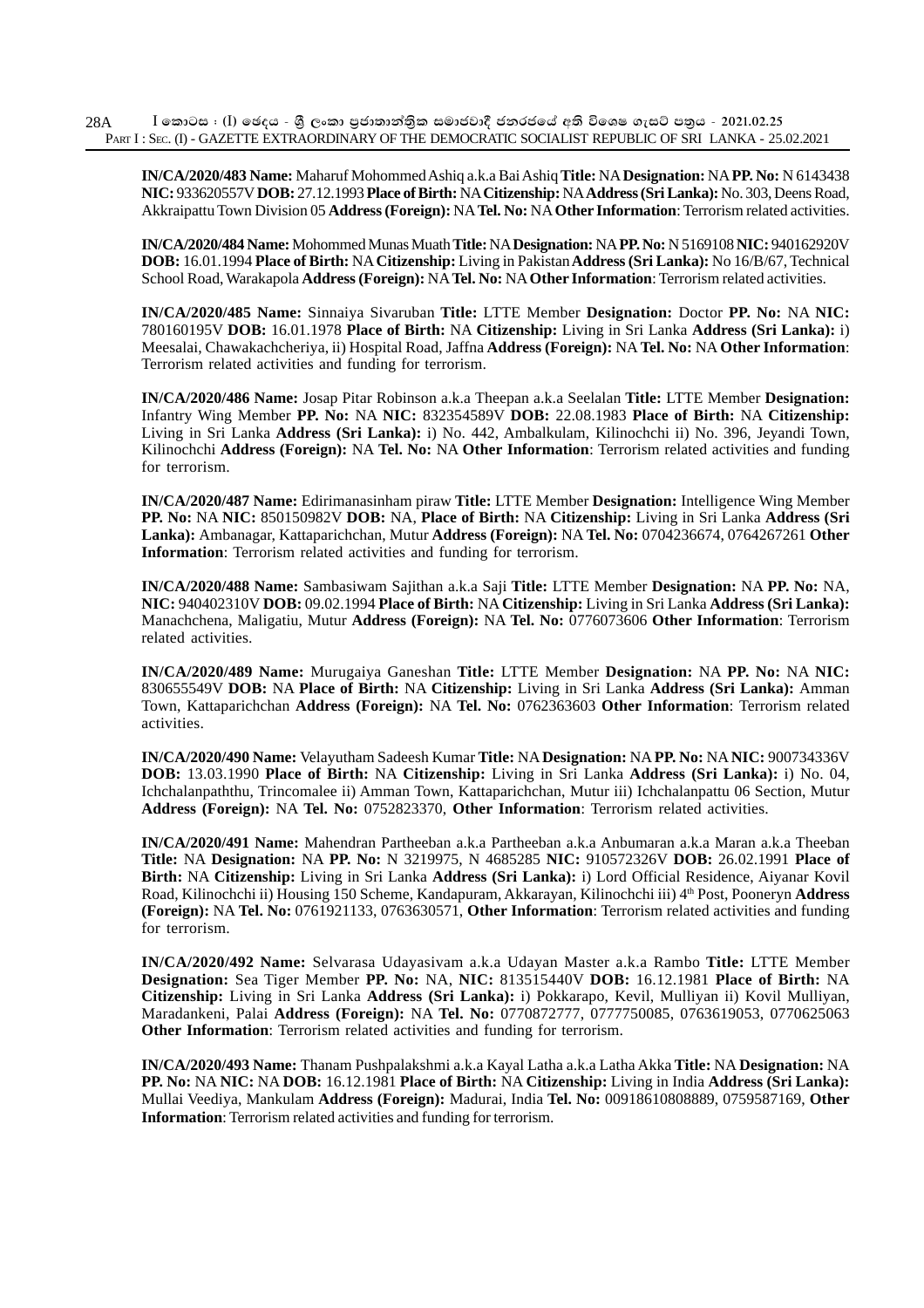**IN/CA/2020/494 Name:** Manoharan Kumarasami **Title:** NA **Designation:** NA **PP. No:** C3JPH1J1L **NIC:** NA **DOB:** 16.10.1960 **Place of Birth:** Bangala Road, Periyakallar, Kalavanchikudi, Batticaloa **Citizenship:** Living in Germany **Address (Sri Lanka):** No 20/8, Beli Road, Batticaloa **Address (Foreign):** Tell Tower, Damm 211,14167 Berlin, Germany **Tel. No:** 4915210493108, 0770376355, **Other Information**: Terrorism related activities and funding for terrorism.

**IN/CA/2020/495 Name:** Lingeshwaran Imbaraj a.k.a Imban **Title:** NA **Designation:** NA **PP. No:** NA **NIC:** 900964986V **DOB:** 05.04.1990 **Place of Birth:** NA **Citizenship:** Living in Sri Lanka **Address (Sri Lanka):** Seviyarthottam, Pallyakuda, Tharaweli, Pooneryn **Address (Foreign):** NA **Tel. No:** NA **Other Information**: Terrorism related activities.

**IN/CA/2020/496 Name:** Sdanandakumar Surendrakumar a.k.a Balesh a.k.a Suren **Title:** NA **Designation:** NA **PP. No:** N 2976109 **NIC:** NA **DOB:** 23.08.1990 **Place of Birth:** NA **Citizenship:** NA **Address (Sri Lanka):** i) No. 188, Madura Town, Kalnattikulam, Vauniya, ii) Hospital Pitarauma Road, Vauniya **Address (Foreign):** NA **Tel. No:** 0779546728, 0763219440, **Other Information**: Terrorism related activities and funding for terrorism.

**IN/CA/2020/497 Name:** Meera Sahib Mohommed a.k.a Nafli Brother a.k.a Abu Sana **Title:** NTJ Member **Designation:** NA **PP. No:** M 1069704, N 4510522, **NIC:** 811611506V **DOB:** 09.06.1981 **Place of Birth:** NA **Citizenship:** NA **Address (Sri Lanka):** No. 447, Bammanna, Narangoda, Pannala **Address (Foreign):** NA **Tel. No:** NA **Other Information**: Terrorism related activities and funding for terrorism.

**IN/CA/2020/498 Name:** Asanar Muhammadu Ramees a.k.a Pawas a.k.a Abu Aiman **Title:** NTJ Member **Designation:** NA **PP. No:** M 1023603, N 5621538, N 4164113 **NIC:** 823451830V **DOB:** 10.12.1982 **Place of Birth:** NA **Citizenship:** NA **Address (Sri Lanka):** No. 198/6, Madalassa, Kakunagolla, Katupota **Address (Foreign):** NA **Tel. No:** NA **Other Information**: Terrorism related activities and funding for terrorism.

**IN/CA/2020/499 Name:** Aisha Siddika Mohommed Wasir **Title:** NA **Designation:** NA **PP. No:** NA **NIC:** 947982222V **DOB:** 24.10.1994 **Place of Birth:** NA **Citizenship:** Living in Sri Lanka **Address (Sri Lanka):** No. 166/12, Bandaranayake Mawata, Colombo 12 **Address (Foreign):** NA **Tel. No:** NA **Other Information**: Terrorism related activities.

**IN/CA/2020/500 Name:** Ahamed Mohommed Safran **Title:** NTJ Member **Designation:** NA **PP. No:** NA **NIC:** 961834686V **DOB:** 03.07.1996 **Place of Birth:** NA **Citizenship:** Living in Sri Lanka, **Address (Sri Lanka):** No. 102/06, Takkiya Avenue, Thalapitiya, Jambugoda, Galle **Address (Foreign):** NA **Tel. No:** NA **Other Information**: Terrorism related activities and funding for terrorism.

**IN/CA/2020/501 Name:** Muhammadu Ismail Muhammadu Ilham **Title:** NTJ Member **Designation:** NA **PP. No:** N 8219534, N 4128880 **NIC:** 902212906V **DOB:** 08.08.1990 **Place of Birth:** NA **Citizenship:** NA **Address (Sri Lanka):** No. 68, Kaburadi Para, Kanttankudi 01 **Address (Foreign):** NA **Tel. No:** NA **Other Information**: Terrorism related activities and funding for terrorism.

**IN/CA/2020/502 Name:** Ahamadu Mohamadu Arsath **Title:** NTJ Member **Designation:** NA **PP. No:** NA **NIC:** 900994303V **DOB:** 1990 **Place of Birth:** NA **Citizenship:** NA **Address (Sri Lanka):** No. 05, Faslan Mansil Bawa Patumaga, Kattankudi 06 **Address (Foreign):** NA **Tel. No:** NA **Other Information**: Terrorism related activities and funding for terrorism.

**IN/CA/2020/503 Name:** Jeinul Abdeen Mohamadu Jesim **Title:** NTJ Member **Designation:** NA **PP. No:** N 6899494 **NIC:** 942732252V **DOB:** NA **Place of Birth:** NA **Citizenship:** NA **Address (Sri Lanka):** No. 51, Nur Mohommed Avenue, Old Road, Kanttankudi 01 **Address (Foreign):** NA **Tel. No:** NA **Other Information**: Terrorism related activities and funding for terrorism.

**IN/CA/2020/504 Name:** Mohommadu Hanifa Mohomadu Rifsha a.k.a Rifshan **Title:** NA **Designation:** NA **PP. No:** NA **NIC:** 901333459V **DOB:** NA **Place of Birth:** NA **Citizenship:** Living in Sri Lanka **Address (Sri Lanka):** i) No. 127, Quarters Road, Kanttankudi 06 ii) No. 55, Main Street, Bibila **Address (Foreign):** NA **Tel. No:** NA **Other Information**: Terrorism related activities.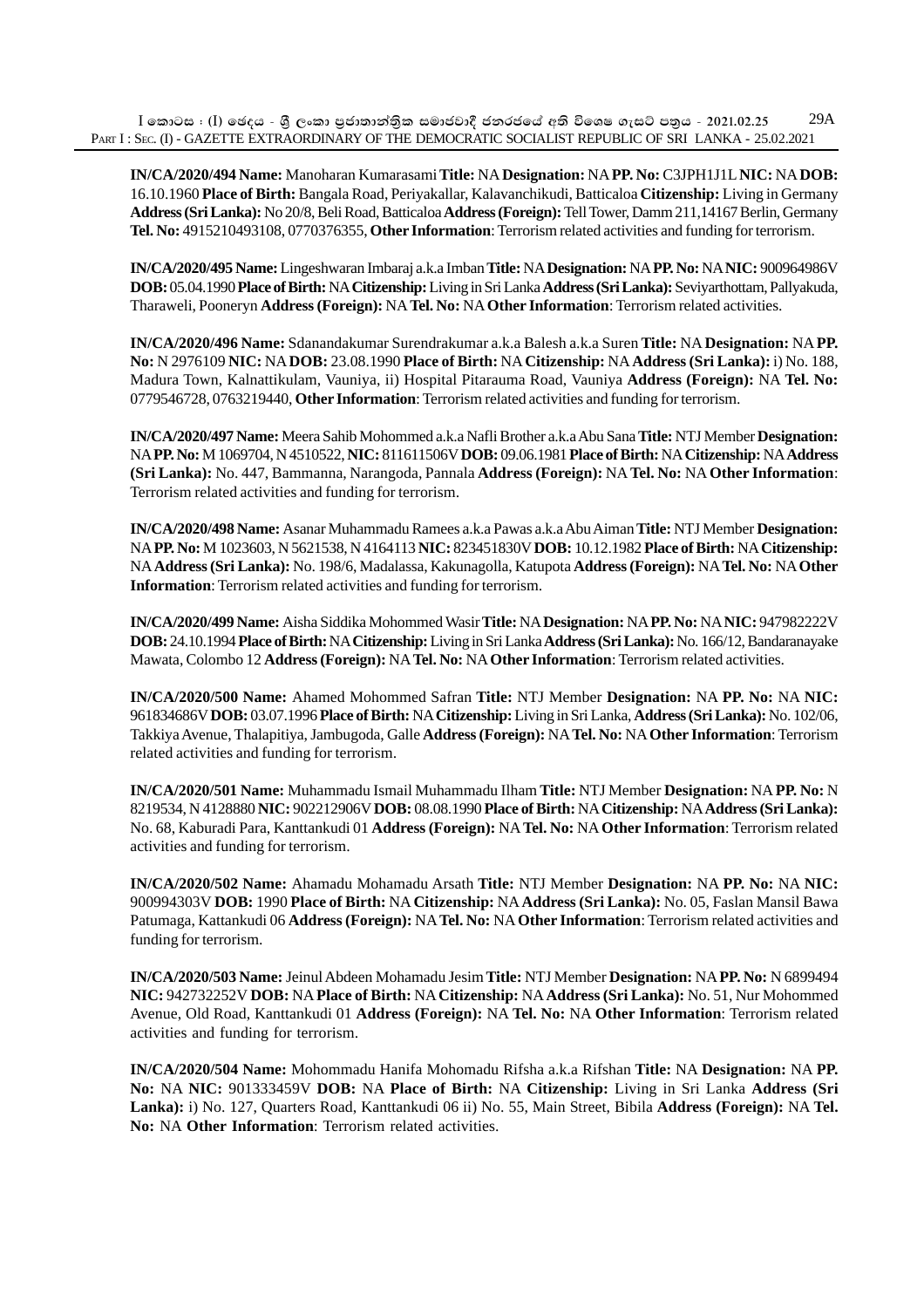**IN/CA/2020/505 Name:** Mohommadu Kasim Mohommadu Uwaiz a.k.a Uwais **Title:** NA **Designation:** NA **PP. No:** NA **NIC:** 730590598V **DOB:** 28.02.1973 **Place of Birth:** NA **Citizenship:** Living in Sri Lanka **Address (Sri Lanka):** i) No. 30, Nuraiya Mawatha, Cemetery Road, Kanttankudi 06 ii) No. 46, Badulla Road, Bibila **Address (Foreign):** NA **Tel. No:** NA **Other Information**: Terrorism related activities.

**IN/CA/2020/506 Name:** Mohommadu Ushanar Mohommadu Naushad a.k.a Abu Thuraiba a.k.a Abu Thureiba **Title:** JMI Member **Designation:** NA **PP. No:** NA **NIC:** 943472807V **DOB:** 12.12.1994 **Place of Birth:** NA **Citizenship:** Living in Sri Lanka **Address (Sri Lanka):** Omar Abdulla masjeth Road, Ottamawadi 01, South **Address (Foreign):** NA **Tel. No:** NA **Other Information**: Terrorism related activities.

**IN/CA/2020/507 Name:** Mohommed Ismil Mohommed Salman **Title:** JMI Member **Designation:** NA **PP. No:** NA **NIC:** 942102925V **DOB:** 28.07.1994 **Place of Birth:** NA **Citizenship:** Living in Sri Lanka **Address (Sri Lanka):** i) No. 31/A, Jayanthi Mw, Anuradapura ii) No. 64/B, Jayanthi Mw, Anuradapura **Address (Foreign):** NA **Tel. No:** NA **Other Information**: Terrorism related activities.

**IN/CA/2020/508 Name:** Mohommadu Ismail Mohommadu Salman a.k.a Abu Hannala **Title:** NA **Designation:** NA **PP. No:** NA **NIC:** 980322700V **DOB:** 01.02.1998 **Place of Birth:** NA **Citizenship:** Living in Sri Lanka **Address (Sri Lanka):** i) No. 04, Sampathgama, Mahapothana, Kahatagasdigiliya ii) No. 31, Sampathgama, Mahapothana, Kahatagasdigiliya **Address (Foreign):** NA **Tel. No:** NA **Other Information**: Terrorism related activities.

**IN/CA/2020/509 Name:** Mohommed Nazar Mohommed Nimzar a.k.a Abu Hunesh **Title:** NA **Designation:** NA **PP. No:** N4210241 **NIC:** 900711638V **DOB:** 11.03.1990 **Place of Birth:** NA **Citizenship:** Living in Sri Lanka **Address (Sri Lanka):** No. 271, Madige Anukkane, Sundarapura, Hettipola **Address (Foreign):** NA **Tel. No:** NA **Other Information**: Terrorism related activities.

**IN/CA/2020/510 Name:** Mohommadu Hanifage Mohommed Rishmi a.k.a Rismin a.k.a Abu Asath **Title:** NA **Designation:** NA **PP. No:** N4448251 **NIC:** 910894331V **DOB:** 29.03.1991 **Place of Birth:** NA **Citizenship:** Living in Sri Lanka **Address (Sri Lanka):** i) Udumbugala, Neriyakulam ii) No. 18, Thanayama Road, Asiri Jewelers Building **Address (Foreign):** NA **Tel. No:** NA **Other Information**: Terrorism related activities.

**IN/CA/2020/511 Name:** Mohommed Risvi Aflal Ahammed **Title:** NA **Designation:** NA **PP. No:** NA **NIC:** 200025300541 **DOB:** 09.09.2000 **Place of Birth:** NA **Citizenship:** Living in Sri Lanka **Address (Sri Lanka):** No. 69 B, Wattametanne, Katugastota **Address (Foreign):** NA **Tel. No:** NA **Other Information**: Terrorism related activities.

**IN/CA/2020/512 Name:** Hasbulla Kan Husni Ahammed a.k.a Abu Hamda **Title:** NA **Designation:** NA **PP. No:** NA **NIC:** 199525902904V **DOB:** 15.09.1995 **Place of Birth:** NA **Citizenship:** Living in Sri Lanka **Address (Sri Lanka):** No. 160/01, Aluth Nuwara Road, Higula **Address (Foreign):** NA **Tel. No:** NA **Other Information**: Terrorism related activities.

**IN/CA/2020/513 Name:** Mohideen Bawa Mohommed Roomi a.k.a Abu Abrar **Title:** NA **Designation:** NA **PP. No:** NA **NIC:** 961472164V **DOB:** 26.05.1996 **Place of Birth:** NA **Citizenship:** Living in Sri Lanka **Address (Sri Lanka):** No. 75/4 D, Hijra Mawata, Kaduruwela, Polonnaruwa **Address (Foreign):** NA **Tel. No:** NA **Other Information**: Terrorism related activities.

**IN/CA/2020/514 Name:** Mohommed Mansur Sihullah a.k.a Mohommed Musni a.k.a Abu Saheed **Title:** NA **Designation:** NA **PP. No:** NA **NIC:** 199609301351 **DOB:** 02.04.1996 **Place of Birth:** NA **Citizenship:** Living in Sri Lanka **Address (Sri Lanka):** No. 20/A Kalugamuwa, Gelioya **Address (Foreign):** NA **Tel. No:** NA **Other Information**: Terrorism related activities.

**IN/CA/2020/515 Name:** Mohommed Ramsin Rushdi Ahamad a.k.a Abual Wanar **Title:** NA **Designation:** NA **PP. No:** NA **NIC:** 961700400V **DOB:** 18.06.1996 **Place of Birth:** NA **Citizenship:** Living in Sri Lanka **Address (Sri Lanka):** D/134/1, Majidpura, Nangalla, Tulhiriya, Warakapola **Address (Foreign):** NA **Tel. No:** NA **Other Information**: Terrorism related activities.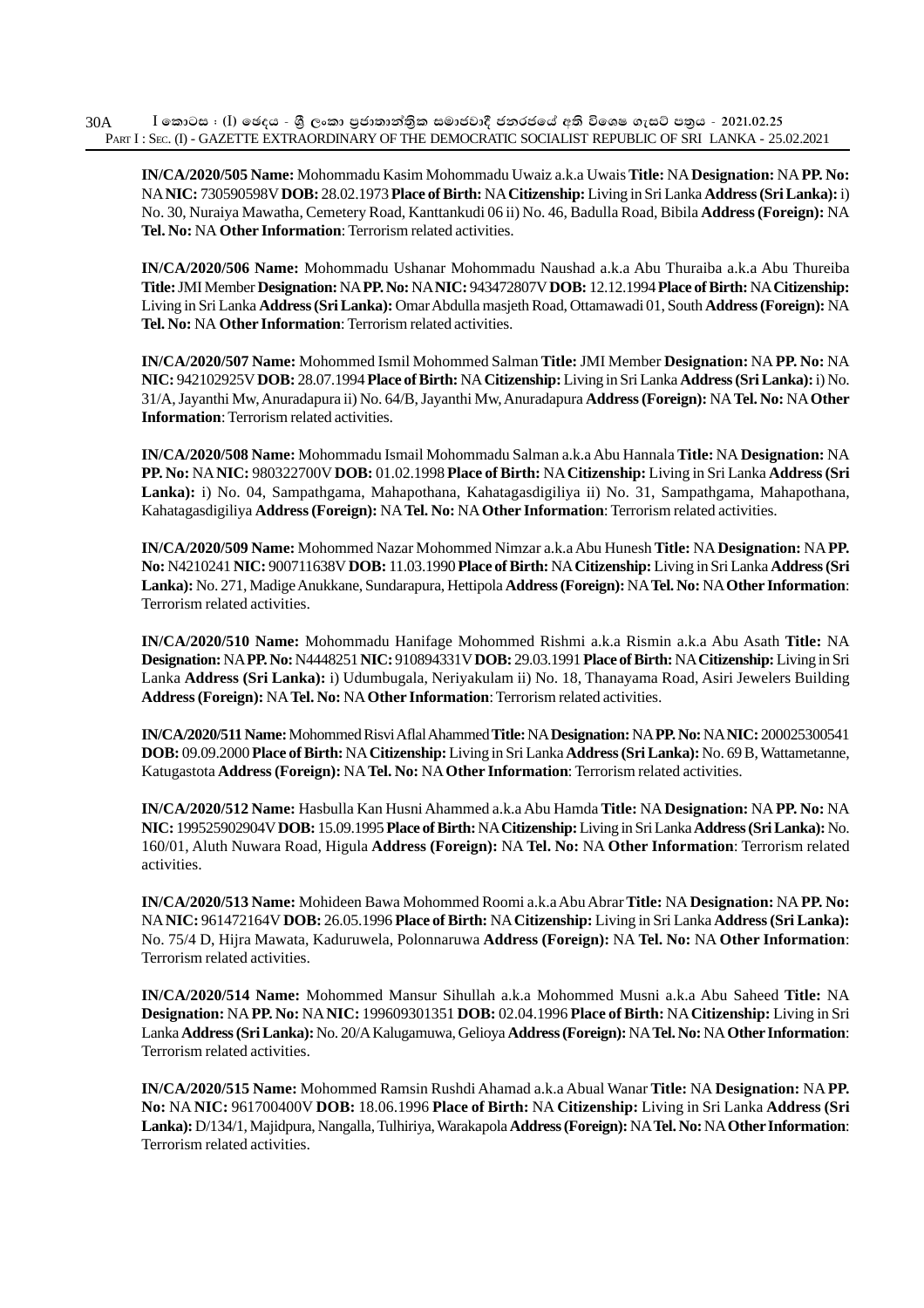**IN/CA/2020/516 Name:** Mohommed Sahir Mohommed Ahsan **Title:** NA **Designation:** NA **PP. No:** NA **NIC:** 982671388V **DOB:** 23.09.1998 **Place of Birth:** NA **Citizenship:** Living in Sri Lanka **Address (Sri Lanka):** No. 61/2, Daskara, Burutagahamula **Address (Foreign):** NA **Tel. No:** NA **Other Information**: Terrorism related activities.

**IN/CA/2020/517 Name:** Musthak Ali Amhar a.k.a Abu Hinth **Title:** NA **Designation:** NA **PP. No:** NA **NIC:** 983101356V **DOB:** 05.11.1998 **Place of Birth:** NA **Citizenship:** Living in Sri Lanka **Address (Sri Lanka):** No 77/2/A, Walpoladeniya, Mawanella **Address (Foreign):** NA **Tel. No:** NA **Other Information**: Terrorism related activities.

**IN/CA/2020/518 Name:** Muhammad Thasim Muhammad Akeel **Title:** NA **Designation:** NA **PP. No:** NA **NIC:** 20000500253 **DOB:** 15.01.2000 **Place of Birth:** NA **Citizenship:** Living in Sri Lanka **Address (Sri Lanka):** No. 152/2, Murunawala, Mawanella Address **(Foreign):** NA **Tel. No:** NA **Other Information**: Terrorism related activities.

**IN/CA/2020/519 Name:** Abdul Halim Mohommed Himas a.k.a Abu Mijtha **Title:** NA **Designation:** NA **PP. No:** NA **NIC:** 982561426V **DOB:** 12.09.1998 **Place of Birth:** NA **Citizenship:** Living in Sri Lanka **Address (Sri Lanka):** No. 152/A/7, Murutalawa Road, Mawanella **Address (Foreign):** NA **Tel. No:** NA **Other Information**: Terrorism related activities.

**IN/CA/2020/520 Name:** Mohommed Thahir Hidayathulla a.k.a Abu Thurab **Title:** NA **Designation:** NA **PP. No:** NA **NIC:** 941321011V **DOB:** 11.05.1994 **Place of Birth:** NA **Citizenship:** Living in Sri Lanka **Address (Sri Lanka):** D/114, Danagama, Mawanella **Address (Foreign):** NA **Tel. No:** NA **Other Information**: Terrorism related activities.

**IN/CA/2020/521 Name:** Mohommed Rapaideen Mohommed Ali a.k.a Ali **Title:** NA **Designation:** NA **PP. No:** NA **NIC:** 991342478V **DOB:** 13.05.1999 **Place of Birth:** NA **Citizenship:** Living in Sri Lanka **Address (Sri Lanka):** No. 155/B, Watadeniya, Welambada, Gampola **Address (Foreign):** NA **Tel. No:** NA **Other Information**: Terrorism related activities.

**IN/CA/2020/522 Name:** Mohommed Riyal Mohommed Sajid a.k.a Abu Salman **Title:** NA **Designation:** NA **PP. No:** NA **NIC:** 971401230V **DOB:** 19.05.1997 **Place of Birth:** NA **Citizenship:** Living in Sri Lanka **Address (Sri Lanka):** D/37/2, Danagama, Mawanella **Address (Foreign):** NA **Tel. No:** NA **Other Information**: Terrorism related activities.

**IN/CA/2020/523 Name:** Mohommadu Raisuddin Abdul Rahuman a.k.a Abu Anas **Title:** NA **Designation:** NA **PP. No:** NA **NIC:** 981531175V **DOB:** 01.06.1998 **Place of Birth:** NA **Citizenship:** Living in Sri Lanka **Address (Sri Lanka):** No. 65 Wattegedara, Polgolla **Address (Foreign):** NA **Tel. No:** NA **Other Information**: Terrorism related activities.

**IN/CA/2020/524 Name:** Seinul Abdin Hafsal a.k.a Aburawa **Title:** NA **Designation:** NA **PP. No:** NA **NIC:** 200107200376 **DOB:** 12.03.2001 **Place of Birth:** NA **Citizenship:** Living in Sri Lanka **Address (Sri Lanka):** A/123/05, Kondeniyagoda Road, Mawanella **Address (Foreign):** NA **Tel. No:** NA **Other Information**: Terrorism related activities.

**IN/CA/2020/525 Name:** Mohamad Awthad Anees Muhammad **Title:** JMI Member **Designation:** NA **PP. No:** NA **NIC:** 922614156V **DOB:** 17.09.1992 **Place of Birth:** NA **Citizenship:** Living in Sri Lanka **Address (Sri Lanka):** i)No. 05, Hiribura Avenue, Galle, ii) No. 343, Navinna Uluvitike, Galle **Address (Foreign):** NA **Tel. No:** NA **Other Information**: Terrorism related activities.

**IN/CA/2020/526 Name:** Sawl Hameed Hamees Mohommed a.k.a Siyam **Title:** NA **Designation:** NA **PP. No:** NA **NIC:** 902373861V **DOB:** 24.08.1990 **Place of Birth:** NA **Citizenship:** Living in Sri Lanka **Address (Sri Lanka):** No. 286/B, Takkiya Road, Kalawanchikudi 07 **Address (Foreign):** NA **Tel. No:** NA **Other Information**: Terrorism related activities.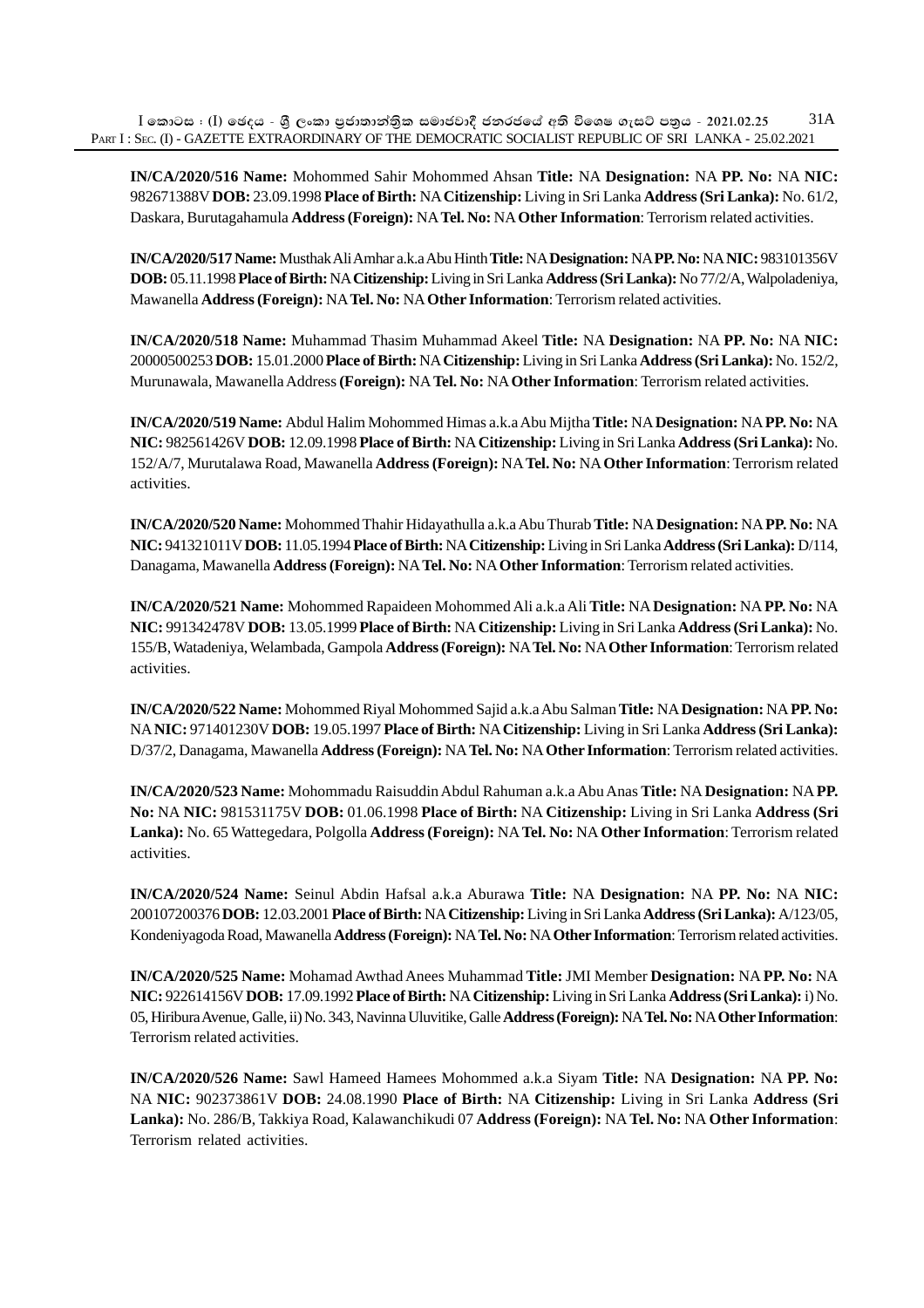**IN/CA/2020/527 Name:** Ameer Hamsa Mohommed Wakar Yunis **Title:** NA **Designation:** NA **PP. No:** NA **NIC:** 962844430V **DOB:** 10.10.1996 **Place of Birth:** NA **Citizenship:** Living in Sri Lanka **Address (Sri Lanka):** No. 47/03, Madurapura, Denipitiya, Waligama **Address (Foreign):** NA **Tel. No:** NA **Other Information**: Terrorism related activities.

**IN/CA/2020/528 Name:** Feroskan Mohammed Wahir **Title:** NA **Designation:** NA **PP. No:** NA **NIC:** NA **DOB:** 20.12.2002 **Place of Birth:** NA **Citizenship:** Living in Sri Lanka **Address (Sri Lanka):** J88, Jummawali, Pudukudiiruppu, Jaffna **Address (Foreign):** NA **Tel. No:** NA **Other Information**: Terrorism related activities.

**IN/CA/2020/529 Name:** Mohommed Safi Sajith a.k.a Abu Kanith **Title:** NA **Designation:** NA **PP. No:** NA **NIC:** NA **DOB:** 26.03.2002 **Place of Birth:** NA **Citizenship:** Living in Sri Lanka **Address (Sri Lanka):** Talgahawawa, Rabawa, Anuradhapura **Address (Foreign):** NA **Tel. No:** NA **Other Information**: Terrorism related activities.

**IN/CA/2020/530 Name:** Sali Mohommed Naleem **Title:** NA **Designation:** NA **PP. No:** NA **NIC:** 790704622V **DOB:** 10.03.1979 **Place of Birth:** NA **Citizenship:** Living in Sri Lanka **Address (Sri Lanka):** No. 266/2/1, Kaita Road, Kalmunakudi 07 **Address (Foreign):** NA **Tel. No:** NA **Other Information**: Terrorism related activities.

**IN/CA/2020/531 Name:** Mihardin Muhammad Suhri **Title:** NA **Designation:** NA **PP. No:** NA **NIC:** 971684062V **DOB:** 16.06.1997 **Place of Birth:** NA **Citizenship:** Living in Sri Lanka **Address (Sri Lanka):** No. 121/05, Pitiyawatta, Madigehidagolla, Horombawa **Address (Foreign):** NA **Tel. No:** NA **Other Information**: Terrorism related activities.

**IN/CA/2020/532 Name:** Iththisam Ahamed Suhr **Title:** NA **Designation:** NA **PP. No:** NA **NIC:** 950873612V **DOB:** 27.03.1995 **Place of Birth:** NA **Citizenship:** Living in Sri Lanka **Address (Sri Lanka):** i) 153/23, Alwis Road, Kalubovila ii) No. 153/23, Hospital Road, Kalubovila **Address (Foreign):** NA **Tel. No:** NA **Other Information**: Terrorism related activities.

**IN/CA/2020/533 Name:** Kachchi Mohommadu Mohommed Jemsith **Title:** NA **Designation:** NA **PP. No:** N 4434268 **NIC:** 832861243V **DOB:** 12.10.1983 **Place of Birth:** NA **Citizenship:** Living in Sri Lanka **Address (Sri Lanka):** No 300/21B.A, H M Pawsi Road, New Kanttankudi 02 **Address (Foreign):** NA **Tel. No:** NA **Other Information**: Terrorism related activities.

**IN/CA/2020/534 Name:** Abdul haq Mohommed Sameer **Title:** NA **Designation:** NA **PP. No:** NA **NIC:** 892372802V **DOB:** 24.08.1989 **Place of Birth:** NA **Citizenship:** Living in Sri Lanka **Address (Sri Lanka):** No. 47/32, J.G Road, Puttalama **Address (Foreign):** NA **Tel. No:** NA **Other Information**: Terrorism related activities.

**IN/CA/2020/535 Name:** Abdul Gafoor Mohommed Husen **Title:** NA **Designation:** NA **PP. No:** NA **NIC:** 930760676V **DOB:** 16.03.1993 **Place of Birth:** NA **Citizenship:** Living in Sri Lanka **Address (Sri Lanka):** No. 227, Unambuwa Road, Kahatapitiya, Gampola **Address (Foreign):** NA **Tel. No:** NA **Other Information**: Terrorism related activities.

**IN/CA/2020/536 Name:** Mohommed Abusali Mohommed Sahim a.k.a Abu Salama **Title:** NA **Designation:** NA **PP. No:** NA **NIC:** NA **DOB:** 29.05.1997 **Place of Birth:** NA, **Citizenship:** Living in Sri Lanka **Address (Sri Lanka):** No. 94, Pahala Gorakaoya, Hapugastalawa, Nawalapitiya **Address (Foreign):** NA **Tel. No:** NA **Other Information**: Terrorism related activities.

**IN/CA/2020/537 Name:** Abdul Kadar Mohommed Aseem a.k.a Abu Ammar **Title:** NA **Designation:** NA **PP. No:** N 4455225 **NIC:** 903542101V **DOB:** 19.12.1990 **Place of Birth:** NA **Citizenship:** Living in Sri Lanka **Address (Sri Lanka):** No. 382, Kakunagolla, Naramwala **Address (Foreign):** NA **Tel. No:** NA **Other Information**: Terrorism related activities.

**IN/CA/2020/538 Name:** Mohommed Ibrahim Sabin **Title:** NA **Designation:** NA **PP. No:** NA **NIC:** 200105001216 **DOB:** NA **Place of Birth:** NA **Citizenship:** Living in Sri Lanka **Address (Sri Lanka):** No. D 10/8, Delgahagoda, Higula **Address (Foreign):** NA **Tel. No:** NA **Other Information**: Terrorism related activities.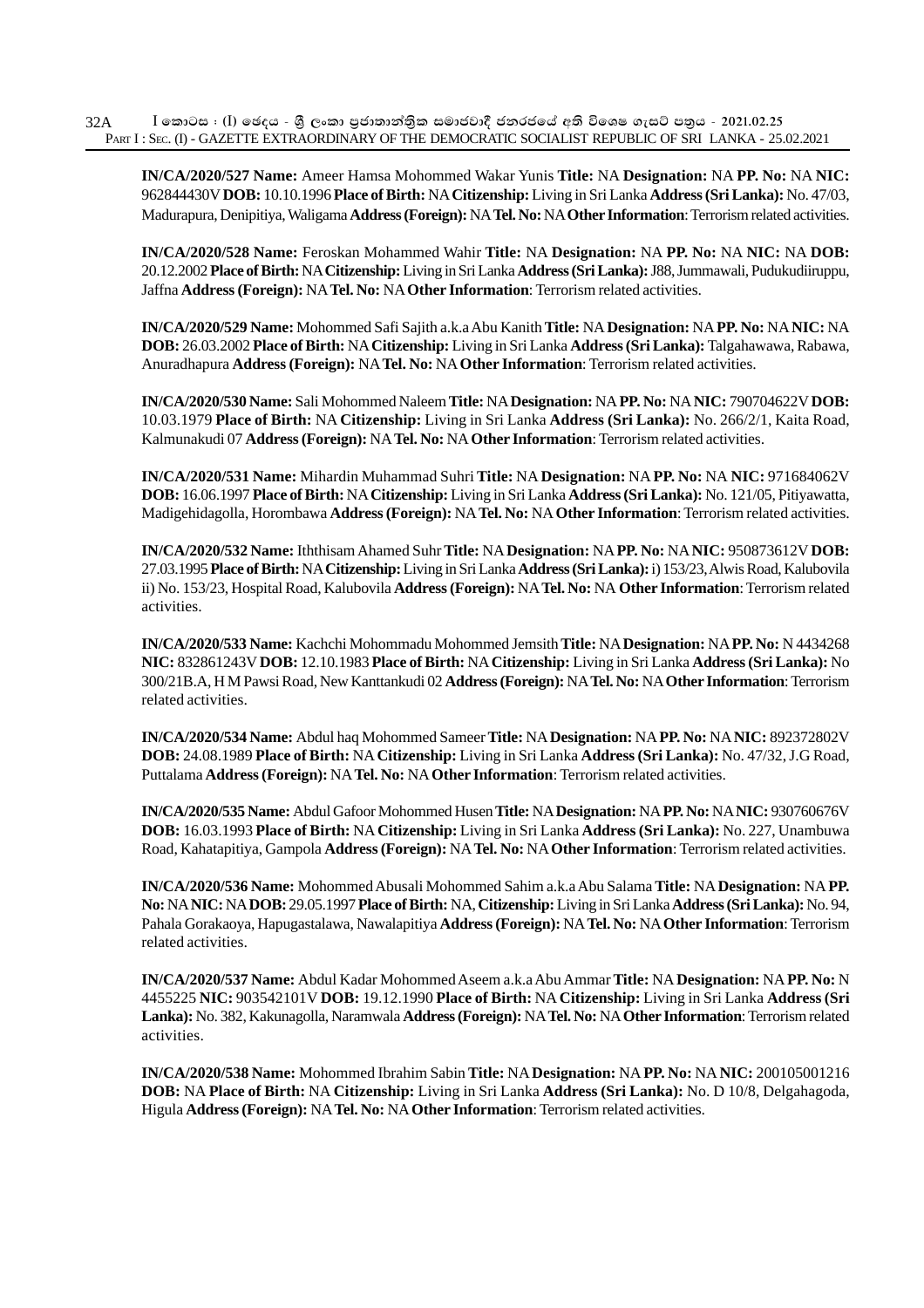$I$  කොටස : (I) ඡෙදය - ශීූ ලංකා පුජාතාන්තික සමාජවාදී ජනරජයේ අති විශෙෂ ගැසට් පතුය - 2021.02.25 PART I : SEC. (I) - GAZETTE EXTRAORDINARY OF THE DEMOCRATIC SOCIALIST REPUBLIC OF SRI LANKA - 25.02.2021 33A

**IN/CA/2020/539 Name:** Mohommed Saruk Mohommed Mujid a.k.a Abusulai **Title:** NA **Designation:** NA **PP. No:** NA **NIC:** 200236504020 **DOB:** 30.12.2002 **Place of Birth:** NA **Citizenship:** Living in Sri Lanka **Address (Sri Lanka):** i) Meera Road, Bamanna, Narangoda ii) Gallegama, Kakunagolla **Address (Foreign):** NA **Tel. No:** NA **Other Information**: Terrorism related activities.

**IN/CA/2020/540 Name:** Mohomadu Nalimsar Mohomadu Aroosh **Title:** NA **Designation:** NA **PP. No:** N 4620218 **NIC:** 921043120V **DOB:** 13.04.1992 **Place of Birth:** NA **Citizenship:** Living in Sri Lanka **Address (Sri Lanka):** No. 181/03, Galkanda, Higuloya, Mawanella **Address (Foreign):** NA **Tel. No:** NA **Other Information**: Terrorism related activities.

**IN/CA/2020/541 Name:** Jasirkan Jaufar Sadiq **Title:** NA **Designation:** NA **PP. No:** NA **NIC:** 200202300768 **DOB:** 23.01.2002 **Place of Birth:** NA **Citizenship:** Living in Sri Lanka **Address (Sri Lanka):** No. 130/B, Delgahagoda, Higula, Mawanella **Address (Foreign):** NA **Tel. No:** NA **Other Information**: Terrorism related activities.

**IN/CA/2020/542 Name:** Mohommed Nasar Mohommed Abdulla a.k.a Abdulla **Title:** NA **Designation:** NA **PP. No:** NA **NIC:** 200128800290 **DOB:** 14.10.2001 **Place of Birth:** NA **Citizenship:** Living in Sri Lanka **Address (Sri Lanka):** D 6/10, Delgahagoda, Higula, Mawanella **Address (Foreign):** NA **Tel. No:** NA **Other Information**: Terrorism related activities.

**IN/CA/2020/543 Name:** Mohommed Nisam Mohommed Wasim a.k.a Abu Masud **Title:** NA **Designation:** NA **PP. No:** NA **NIC:** 992231823V **DOB:** 10.08.1999 **Place of Birth:** NA **Citizenship:** Living in Sri Lanka **Address (Sri Lanka):** No. A 16/5/1, Samitiya Road, Mawanella **Address (Foreign):** NA **Tel. No:** NA **Other Information**: Terrorism related activities.

**IN/CA/2020/544 Name:** Mahammadu Thahir Mohammed Rasath **Title:** NA **Designation:** NA **PP. No:** NA **NIC:** 951232009V **DOB:** 02.05.1995 **Place of Birth:** NA **Citizenship:** Living in Sri Lanka **Address (Sri Lanka):** Halawata Road, Kottampitiya, Hettipola **Address (Foreign):** NA **Tel. No:** NA **Other Information**: Terrorism related activities.

**IN/CA/2020/545 Name:** Hisbulla Kan Hamdi Ahammed a.k.a Abu Sahal **Title:** NA **Designation:** NA **PP. No:** NA **NIC:** 941680631V **DOB:** NA **Place of Birth:** NA **Citizenship:** Living in Sri Lanka **Address (Sri Lanka):** No. 160/1, Aluth Nuwara Road, Higula, Mawanella **Address (Foreign):** NA **Tel. No:** NA **Other Information**: Terrorism related activities.

**IN/CA/2020/546 Name:** Mohanasundaram Sinnathure a.k.a Ragu **Title:** NA **Designation:** NA **PP. No:** NA **NIC:** 198326204942 **DOB:** 18.09.1983 **Place of Birth:** NA **Citizenship:** Living in Sri Lanka **Address (Sri Lanka):** 01 Section, Kaiweli, Pudukudiiruppu **Address (Foreign):** NA **Tel. No:** NA **Other Information**: Terrorism related activities and funding for terrorism.

**IN/CA/2020/547 Name:** Ramaiya Vivekanandan a.k.a Kandan a.k.a Alex **Title:** NA **Designation:** NA **PP. No:** N 50800951, **NIC:** 932804840V **DOB:** 06.10.1993 **Place of Birth:** NA **Citizenship:** Living in Sri Lanka **Address (Sri Lanka):** 09, Avenue, Ambalnagar, Shantapuram, Kilinochchi **Address (Foreign):** NA **Tel. No:** NA **Other Information**: Terrorism related activities.

**IN/CA/2020/548 Name:** Edirimanasinham Prabu **Title:** NA **Designation:** NA **PP. No:** NA **NIC:** 850150982V **DOB:** 15.01.1985 **Place of Birth:** NA **Citizenship:** Living in Sri Lanka **Address (Sri Lanka):** Amman Town 02, Kattaparichchan, Mutur **Address (Foreign):** NA **Tel. No:** NA **Other Information**: Terrorism related activities and funding for terrorism.

**IN/CA/2020/549 Name:** Mukkaiya Ganeshan a.k.a Puyal Arasan **Title:** NA **Designation:** NA **PP. No:** NA **NIC:** 830655549V **DOB:** 05.03.1983 **Place of Birth:** NA **Citizenship:** Living in Sri Lanka **Address (Sri Lanka):** Amman Town 02, Kattaparichchan, Mutur **Address (Foreign):** NA **Tel. No:** NA **Other Information**: Terrorism related activities and funding for terrorism.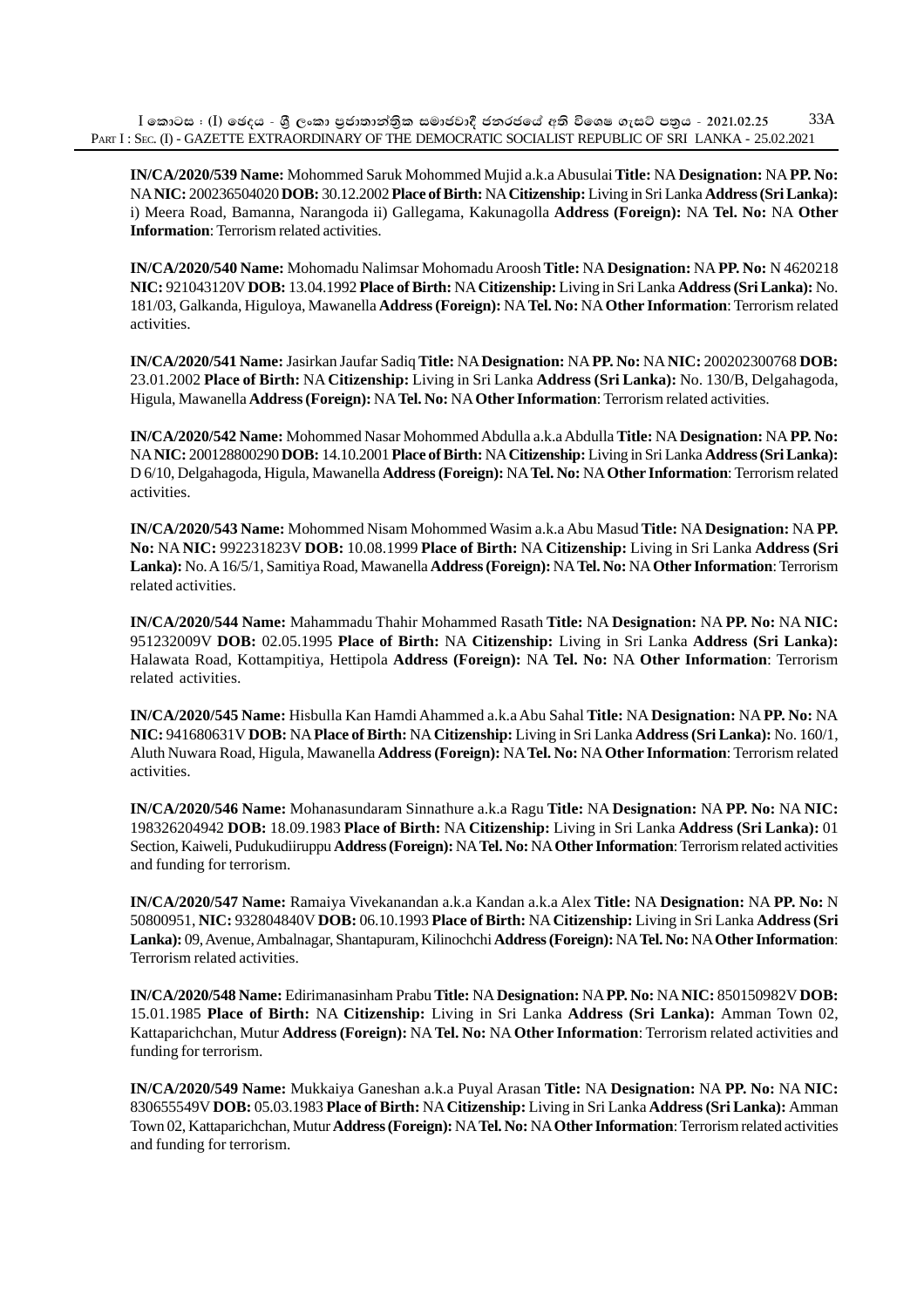**IN/CA/2020/550 Name:** Selvathurai Mohana Vijikaran a.k.a Mohan **Title:** NA **Designation:** NA **PP. No:** NA **NIC:** 833611992V **DOB:** 26.12.1983 **Place of Birth:** NA **Citizenship:** Living in Sri Lanka **Address (Sri Lanka):** i) No 188, Vivekananda Town, Kilinochchi West ii) D/5, Kamarkuda, Parantan **Address (Foreign):** NA **Tel. No:** NA **Other Information**: Terrorism related activities and funding for terrorism.

**IN/CA/2020/551 Name:** Mahendran Partheeban a.k.a Theeban a,k,a Anbu a.k.a Anbumaran **Title:** NA **Designation:** NA **PP. No:** N 32119975 **NIC:** 910572326V **DOB:** 26.02.1991 **Place of Birth:** NA **Citizenship:** Living in Sri Lanka **Address (Sri Lanka):** i) 4 Post, Mannar Road, Pooneryn ii) 150 Housing Scheme, Ambal Perumal Junction, Skandapuram, Akkarayankulam **Address** (**Foreign):** NA **Tel. No:** NA **Other Information**: Terrorism related activities and funding for terrorism.

**IN/CA/2020/552 Name:** Sabarathnam Thuiyawan **Title:** NA **Designation:** NA **PP. No:** NA **NIC:** 200019802317 **DOB:** 16.07.2000 **Place of Birth:** NA **Citizenship:** Living in Sri Lanka **Address (Sri Lanka):** Sinna Pallawarayan, Kattu, Mukkotpel, Pooneryn **Address (Foreign):** NA **Tel. No:** NA **Other Information**: Terrorism related activities and funding for terrorism.

**IN/CA/2020/553 Name:** Ramesh Suyandan **Title:** NA **Designation:** NA **PP. No:** NA **NIC:** 991932828V **DOB:** 11.07.1999 **Place of Birth:** NA **Citizenship:** Living in Sri Lanka **Address (Sri Lanka):** Mukkompan, Pooneryn **Address (Foreign):** NA **Tel. No:** NA **Other Information**: Terrorism related activities and funding for terrorism.

**IN/CA/2020/554 Name:** Anton Charls Pavithran **Title:** NA **Designation:** NA **PP. No:** NA **NIC:** 983551157V **DOB:** 20.12.1998 **Place of Birth:** NA **Citizenship:** Living in Sri Lanka **Address (Sri Lanka):** Mukkompan, Pooneryn **Address (Foreign):** NA **Tel. No:** NA **Other Information**: Terrorism related activities and funding for terrorism.

**IN/CA/2020/555 Name:** Kunalingam Vasanthan **Title:** NA **Designation:** NA **PP. No:** NA **NIC:** 198010905330 **DOB:** 28.04.1980 **Place of Birth:** NA **Citizenship:** Living in Sri Lanka **Address (Sri Lanka):** i) Sinnapallawarayan Kattu, Pooneryn ii) No 310, Kokavil East, Kokavil, Kilinochchi **Address (Foreign):** NA **Tel. No:** NA **Other Information**: Terrorism related activities and funding for terrorism.

**IN/CA/2020/556 Name:** Manoharan Kumaraswami **Title:** NA **Designation:** NA **PP. No:** C3JPN1J1L **NIC:** 244602321 (German) **DOB:** 16.10.1960 **Place of Birth:** NA **Citizenship:** NA **Address (Sri Lanka):** No 20/8, Beili Road, Baticalo **Address (Foreign):** Berlin STEGLIPZ-ZEHLENDORF TELTOWFR, DANN 211, **Tel. No:** NA **Other Information**: Terrorism related activities and funding for terrorism.

**IN/CA/2020/557 Name:** Iraththina Balasingham Ilavendran a.k.a Ilau **Title:** NA **Designation:** NA **PP. No:** NA **NIC:** 991693610V **DOB:** 17.06.1999 **Place of Birth:** NA **Citizenship:** Living in Sri Lanka **Address (Sri Lanka):** Sinnapallawarayankattu, Mukkomban, Pooneryn **Address (Foreign):** NA **Tel. No:** NA **Other Information**: Terrorism related activities and funding for terrorism.

**IN/CA/2020/558 Name:** Udayasorooban Umasudan a.k.a Uma **Title:** NA **Designation:** NA **PP. No:** NA **NIC:** 200109600814 **DOB:** 05.04.2001 **Place of Birth:** NA **Citizenship:** Living in Sri Lanka **Address (Sri Lanka):** No 65 New Housing Scheme, Pukkomban, Pooneryn **Address (Foreign):** NA **Tel. No:** NA **Other Information**: Terrorism related activities and funding for terrorism.

**IN/CA/2020/559 Name:** Thewaranjan Madiwadanan a.k.a Madee **Title:** NA **Designation:** NA **PP. No:** NA **NIC:** 199925210550 **DOB:** NA **Place of Birth:** NA **Citizenship:** Living in Sri Lanka **Address (Sri Lanka):** Housing 150 Scheme, Kannagipuram, Kilinochchi **Address (Foreign):** NA **Tel. No:** NA **Other Information**: Terrorism related activities and funding for terrorism.

**IN/CA/2020/560 Name:** Sadananda Kumar Surendra Kumar a.k.a Balesh a.k.a Suren **Title:** NA **Designation:** NA **PP. No:** N 2976109 **NIC:** 902363050V **DOB:** 23.08.1990 **Place of Birth:** NA **Citizenship:** Living in Sri Lanka **Address (Sri Lanka):** No 188, Maduranagar, Kalnatikulam, Vauniya **Address (Foreign):** NA **Tel. No:** NA **Other Information**: Terrorism related activities and funding for terrorism.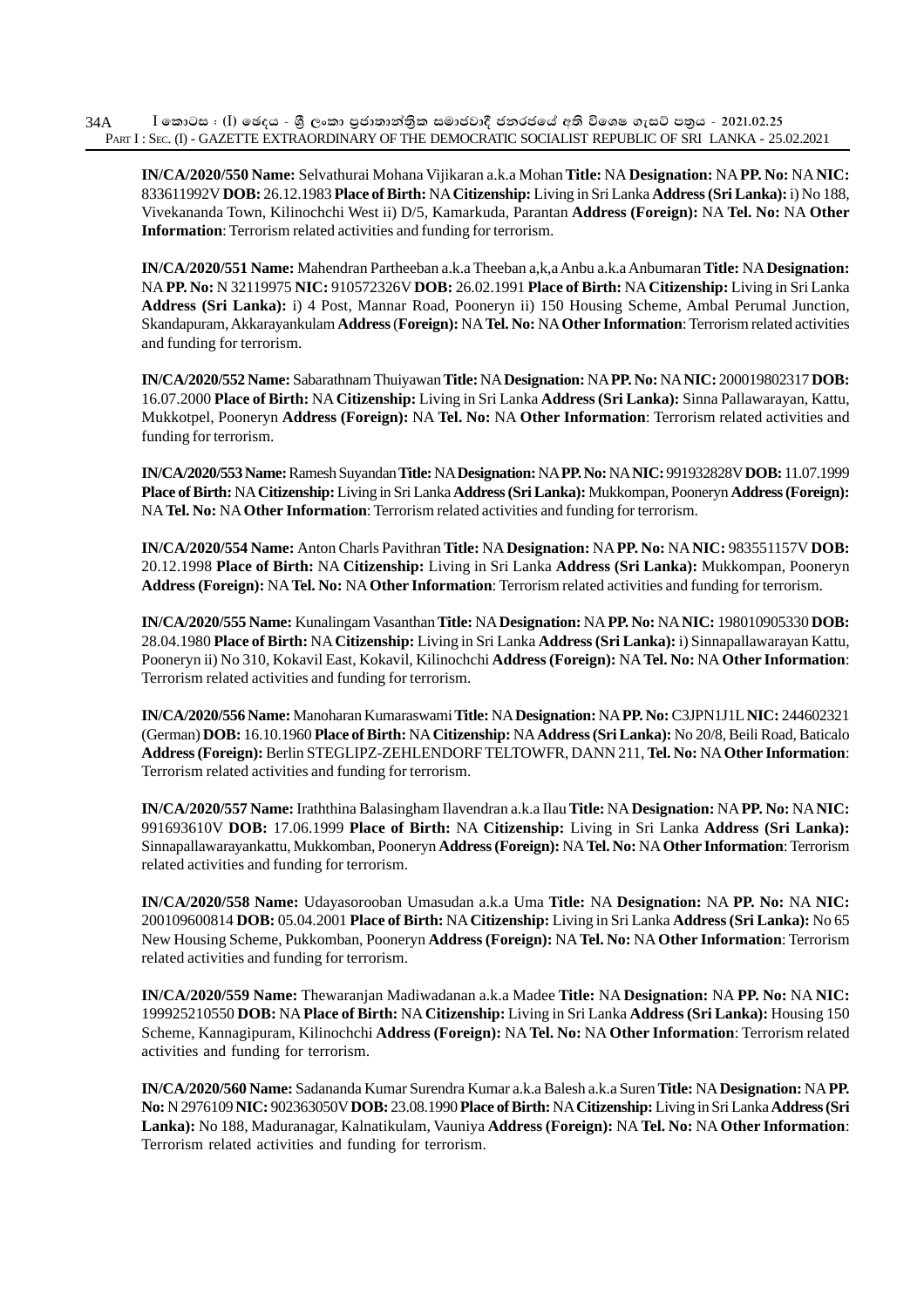**IN/CA/2020/561 Name:** Lingeshvaran Imbarasa a.k.a Imban **Title:** NA **Designation:** NA **PP. No:** N 8769447 **NIC:** 900964986V **DOB:** 05.04.1990 **Place of Birth:** NA **Citizenship:** Living in Sri Lanka **Address (Sri Lanka):** Chettiyarnareiveli, Pallikuda, Pooneryn **Address (Foreign):** NA **Tel. No:** NA **Other Information**: Terrorism related activities and funding for terrorism.

**IN/CA/2020/562 Name:** Welayudapille Jeyakumar a.k.a Periyawan **Title:** NA **Designation:** NA **PP. No:** NA, **NIC:** 801510361V **DOB:** 30.05.1980 **Place of Birth:** NA **Citizenship:** Living in Sri Lanka, **Address (Sri Lanka):** i**).** Thirthakare Road, Kottumune, Mandur ii) Thuruwanveli 12, Kalawandikudi, **Address (Foreign):** NA **Tel. No:** NA **Other Information**: Terrorism related activities and funding for terrorism.

**IN/CA/2020/563 Name:** Nallathambi Muhundan **Title:** NA **Designation:** NA **PP. No:** NA **NIC:** 890863078V **DOB:** 26.03.1989 **Place of Birth:** NA **Citizenship:** Living in Sri Lanka **Address (Sri Lanka):** 03 Part, Mandur **Address (Foreign):** NA **Tel. No:** NA **Other Information**: Terrorism related activities and funding for terrorism.

**IN/CA/2020/564 Name:** Weelumurugu Rasu **Title:** NA **Designation:** NA **PP. No:** NA **NIC:** 902002375V **DOB:** 18.07.1990 **Place of Birth:** NA **Citizenship:** Living in Sri Lanka **Address (Sri Lanka):** Thirthanei Road, Kottamune, Batticaloa **Address (Foreign):** NA **Tel. No:** NA **Other Information**: Terrorism related activities and funding for terrorism.

**IN/CA/2020/565 Name:** Sudakaran Sellapakayam a.k.a Navalan **Title:** NA **Designation:** NA **PP. No:** N 3875491 **NIC:** 801074626V **DOB:** 16.04.1980 **Place of Birth:** NA **Citizenship:** NA **Address (Sri Lanka):** Saleiyur 07, Kattaparichchan, Mutur **Address (Foreign):** Pajanei Kovil Street, Uttandi, Chennai **Tel. No:** NA **Other Information**: Terrorism related activities and funding for terrorism.

**IN/CA/2020/566 Name:** Kirubairaja Sathyarooban a.k.a Pormaran **Title:** NA **Designation:** NA **PP. No:** NA **NIC:** 841442270V, 198414402270 **DOB:** 23.03.1984 **Place of Birth:** NA **Citizenship:** NA **Address (Sri Lanka):** Kovil Road, Mutur 03 **Address (Foreign):** NA **Tel. No:** 0779896137 **Other Information**: Terrorism related activities and funding for terrorism.

**IN/CA/2020/567 Name:** Pakyathrei Naguleshwaran a.k.a Nagulan **Title:** NA **Designation:** NA **PP. No:** N 5155207, M 2333193, **NIC:** 802244436V **DOB:** 11.08.1980 **Place of Birth:** NA **Citizenship:** NA **Address (Sri Lanka):** Manachchenei, Irudayapuram **Address (Foreign):** NA **Tel. No:** 0764993162 **Other Information**: Terrorism related activities and funding for terrorism.

**IN/CA/2020/568 Name:** Thangarasa Jeram a.k.a Jayanthan **Title:** NA **Designation:** NA **PP. No:** N 7361522 **NIC:** 771471803V **DOB:** 26.05.1977 **Place of Birth:** NA **Citizenship:** NA **Address (Sri Lanka):** i) Part 03, Uruttarapuram, Kilinochchi ii) Main Street, Kommathurai, Wenkaladi iii) D/6, Urittarapuram, Kilinochchi **Address (Foreign):** NA **Tel. No:** 00447462227697 **Other Information**: Terrorism related activities and funding for terrorism.

**IN/CA/2020/569 Name:** Thangathure Nishanthan a.k.a Sudar a.k.a Suman **Title:** NA **Designation:** NA **PP. No:** N 5354120 **NIC:** 830395199V **DOB:** 08.02.1983 **Place of Birth:** NA **Citizenship:** NA **Address (Sri Lanka):** Part 04, Vigneshwaran Street, Pooneryn **Address (Foreign):** NA, **Tel. No:** 0033755166274, 919600779975, **Other Information**: Terrorism related activities and funding for terrorism.

**IN/CA/2020/570 Name:** Joseph Peter Quvins Rossery **Title:** NA **Designation:** NA **PP. No:** NA **NIC:** 916653522V **DOB:** 13.06.1991 **Place of Birth:** NA **Citizenship:** NA **Address (Sri Lanka):** i) 442, Ambalkulam, Kilinochchi ii) Puliyamkulam, Kilinochchi **Address (Foreign):** NA **Tel. No:** NA **Other Information**: Terrorism related activities and funding for terrorism.

**IN/CA/2020/571 Name:** Kanaglingam Wijayadojini a.k.a Wijitha **Title:** NA **Designation:** NA **PP. No:** NA **NIC:** 199755500400 **DOB:** 24.02.1997 **Place of Birth:** NA **Citizenship:** NA **Address (Sri Lanka):** No 442, Ambalkulam, Kilinochchi **Address (Foreign):** NA **Tel. No:** NA **Other Information**: Terrorism related activities and funding for terrorism.